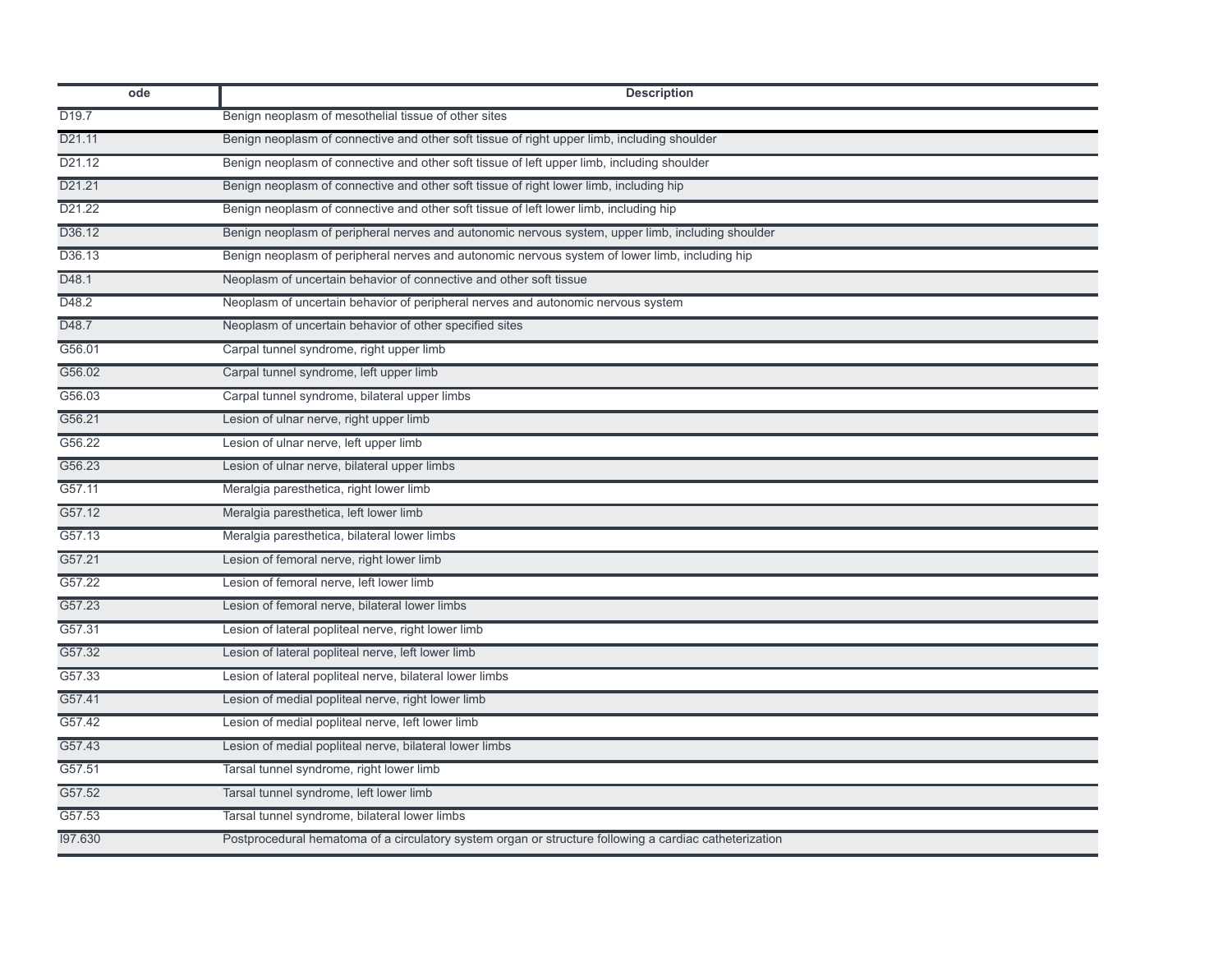| L40.51  | Distal interphalangeal psoriatic arthropathy                  |
|---------|---------------------------------------------------------------|
| L40.52  | Psoriatic arthritis mutilans                                  |
| L40.53  | Psoriatic spondylitis                                         |
| L40.54  | Psoriatic juvenile arthropathy                                |
| L40.59  | Other psoriatic arthropathy                                   |
| M02.011 | Arthropathy following intestinal bypass, right shoulder       |
| M02.012 | Arthropathy following intestinal bypass, left shoulder        |
| M02.021 | Arthropathy following intestinal bypass, right elbow          |
| M02.022 | Arthropathy following intestinal bypass, left elbow           |
| M02.031 | Arthropathy following intestinal bypass, right wrist          |
| M02.032 | Arthropathy following intestinal bypass, left wrist           |
| M02.041 | Arthropathy following intestinal bypass, right hand           |
| M02.042 | Arthropathy following intestinal bypass, left hand            |
| M02.051 | Arthropathy following intestinal bypass, right hip            |
| M02.052 | Arthropathy following intestinal bypass, left hip             |
| M02.061 | Arthropathy following intestinal bypass, right knee           |
| M02.062 | Arthropathy following intestinal bypass, left knee            |
| M02.071 | Arthropathy following intestinal bypass, right ankle and foot |
| M02.072 | Arthropathy following intestinal bypass, left ankle and foot  |
| M02.111 | Postdysenteric arthropathy, right shoulder                    |
| M02.112 | Postdysenteric arthropathy, left shoulder                     |
| M02.121 | Postdysenteric arthropathy, right elbow                       |
| M02.122 | Postdysenteric arthropathy, left elbow                        |
| M02.131 | Postdysenteric arthropathy, right wrist                       |
| M02.132 | Postdysenteric arthropathy, left wrist                        |
| M02.141 | Postdysenteric arthropathy, right hand                        |
| M02.142 | Postdysenteric arthropathy, left hand                         |
| M02.151 | Postdysenteric arthropathy, right hip                         |
| M02.152 | Postdysenteric arthropathy, left hip                          |
| M02.161 | Postdysenteric arthropathy, right knee                        |
| M02.162 | Postdysenteric arthropathy, left knee                         |
| M02.171 | Postdysenteric arthropathy, right ankle and foot              |
| M02.172 | Postdysenteric arthropathy, left ankle and foot               |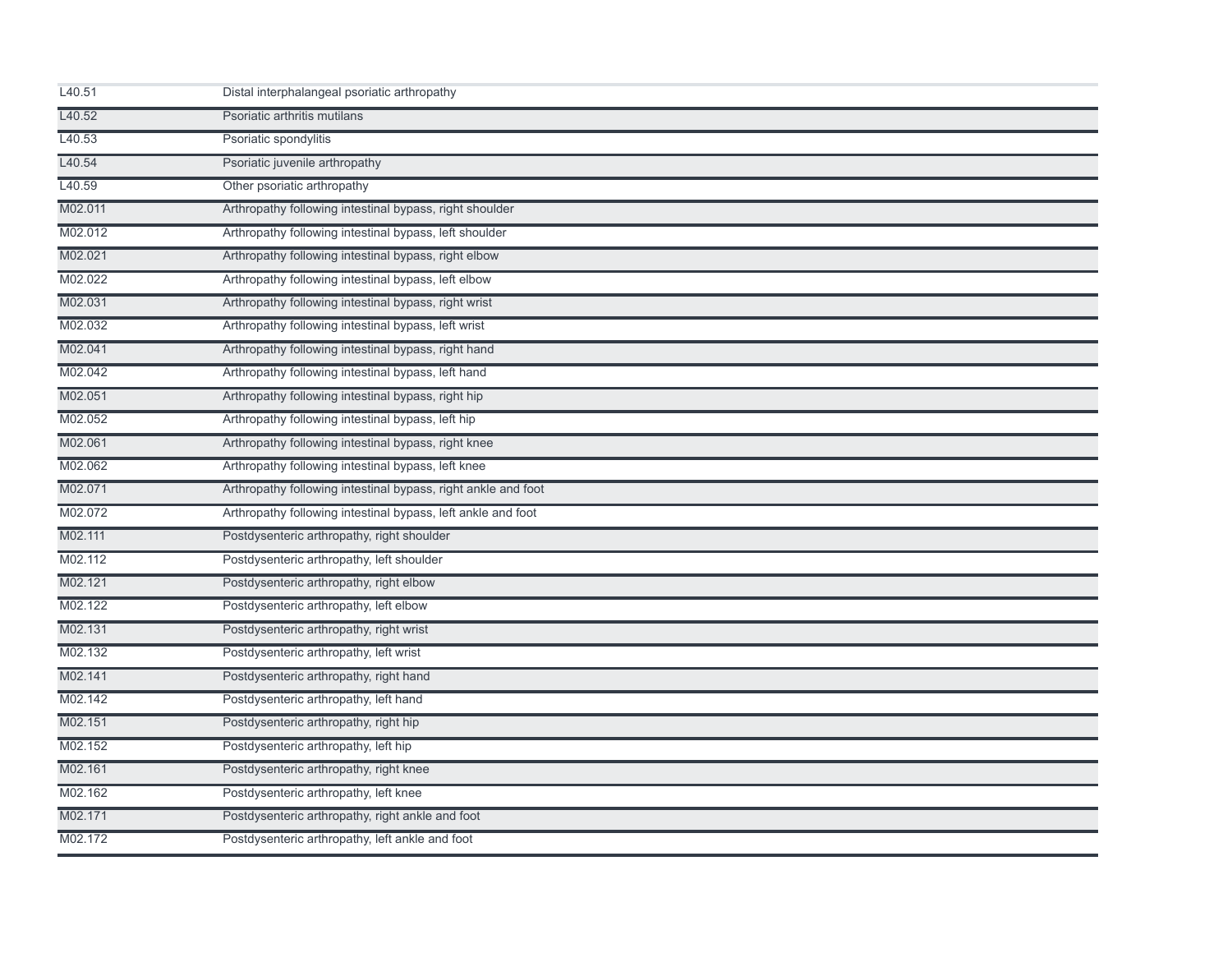| M02.211 | Postimmunization arthropathy, right shoulder       |  |
|---------|----------------------------------------------------|--|
| M02.212 | Postimmunization arthropathy, left shoulder        |  |
| M02.221 | Postimmunization arthropathy, right elbow          |  |
| M02.222 | Postimmunization arthropathy, left elbow           |  |
| M02.231 | Postimmunization arthropathy, right wrist          |  |
| M02.232 | Postimmunization arthropathy, left wrist           |  |
| M02.241 | Postimmunization arthropathy, right hand           |  |
| M02.242 | Postimmunization arthropathy, left hand            |  |
| M02.251 | Postimmunization arthropathy, right hip            |  |
| M02.252 | Postimmunization arthropathy, left hip             |  |
| M02.261 | Postimmunization arthropathy, right knee           |  |
| M02.262 | Postimmunization arthropathy, left knee            |  |
| M02.271 | Postimmunization arthropathy, right ankle and foot |  |
| M02.272 | Postimmunization arthropathy, left ankle and foot  |  |
| M02.311 | Reiter's disease, right shoulder                   |  |
| M02.312 | Reiter's disease, left shoulder                    |  |
| M02.321 | Reiter's disease, right elbow                      |  |
| M02.322 | Reiter's disease, left elbow                       |  |
| M02.331 | Reiter's disease, right wrist                      |  |
| M02.332 | Reiter's disease, left wrist                       |  |
| M02.341 | Reiter's disease, right hand                       |  |
| M02.342 | Reiter's disease, left hand                        |  |
| M02.351 | Reiter's disease, right hip                        |  |
| M02.352 | Reiter's disease, left hip                         |  |
| M02.361 | Reiter's disease, right knee                       |  |
| M02.362 | Reiter's disease, left knee                        |  |
| M02.371 | Reiter's disease, right ankle and foot             |  |
| M02.372 | Reiter's disease, left ankle and foot              |  |
| M02.811 | Other reactive arthropathies, right shoulder       |  |
| M02.812 | Other reactive arthropathies, left shoulder        |  |
| M02.821 | Other reactive arthropathies, right elbow          |  |
| M02.822 | Other reactive arthropathies, left elbow           |  |
| M02.831 | Other reactive arthropathies, right wrist          |  |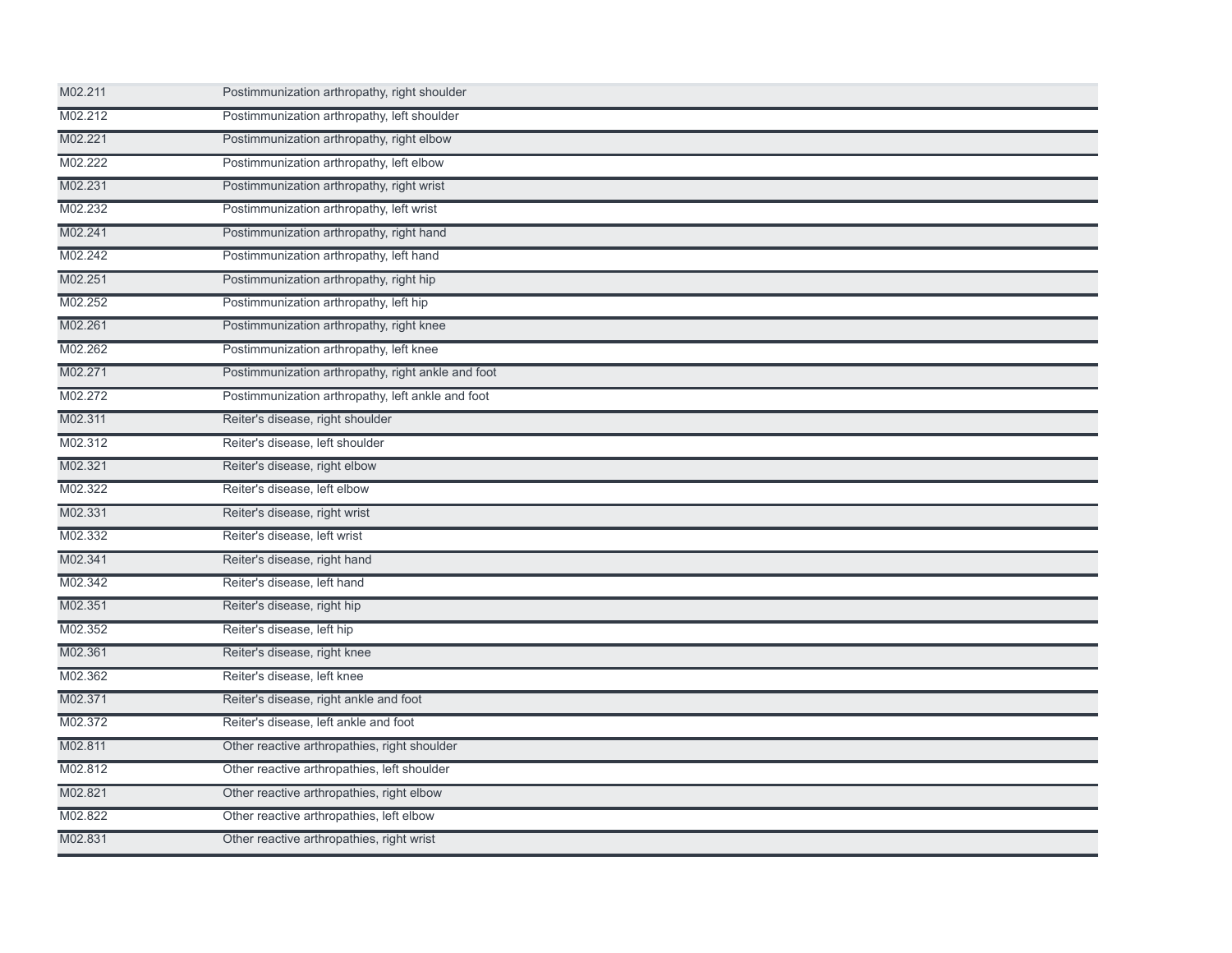| M02.832 | Other reactive arthropathies, left wrist                              |
|---------|-----------------------------------------------------------------------|
| M02.841 | Other reactive arthropathies, right hand                              |
| M02.842 | Other reactive arthropathies, left hand                               |
| M02.851 | Other reactive arthropathies, right hip                               |
| M02.852 | Other reactive arthropathies, left hip                                |
| M02.861 | Other reactive arthropathies, right knee                              |
| M02.862 | Other reactive arthropathies, left knee                               |
| M02.871 | Other reactive arthropathies, right ankle and foot                    |
| M02.872 | Other reactive arthropathies, left ankle and foot                     |
| M05.411 | Rheumatoid myopathy with rheumatoid arthritis of right shoulder       |
| M05.412 | Rheumatoid myopathy with rheumatoid arthritis of left shoulder        |
| M05.421 | Rheumatoid myopathy with rheumatoid arthritis of right elbow          |
| M05.422 | Rheumatoid myopathy with rheumatoid arthritis of left elbow           |
| M05.431 | Rheumatoid myopathy with rheumatoid arthritis of right wrist          |
| M05.432 | Rheumatoid myopathy with rheumatoid arthritis of left wrist           |
| M05.441 | Rheumatoid myopathy with rheumatoid arthritis of right hand           |
| M05.442 | Rheumatoid myopathy with rheumatoid arthritis of left hand            |
| M05.451 | Rheumatoid myopathy with rheumatoid arthritis of right hip            |
| M05.452 | Rheumatoid myopathy with rheumatoid arthritis of left hip             |
| M05.461 | Rheumatoid myopathy with rheumatoid arthritis of right knee           |
| M05.462 | Rheumatoid myopathy with rheumatoid arthritis of left knee            |
| M05.471 | Rheumatoid myopathy with rheumatoid arthritis of right ankle and foot |
| M05.472 | Rheumatoid myopathy with rheumatoid arthritis of left ankle and foot  |
| M05.49  | Rheumatoid myopathy with rheumatoid arthritis of multiple sites       |
| M05.511 | Rheumatoid polyneuropathy with rheumatoid arthritis of right shoulder |
| M05.512 | Rheumatoid polyneuropathy with rheumatoid arthritis of left shoulder  |
| M05.521 | Rheumatoid polyneuropathy with rheumatoid arthritis of right elbow    |
| M05.522 | Rheumatoid polyneuropathy with rheumatoid arthritis of left elbow     |
| M05.531 | Rheumatoid polyneuropathy with rheumatoid arthritis of right wrist    |
| M05.532 | Rheumatoid polyneuropathy with rheumatoid arthritis of left wrist     |
| M05.541 | Rheumatoid polyneuropathy with rheumatoid arthritis of right hand     |
| M05.542 | Rheumatoid polyneuropathy with rheumatoid arthritis of left hand      |
| M05.551 | Rheumatoid polyneuropathy with rheumatoid arthritis of right hip      |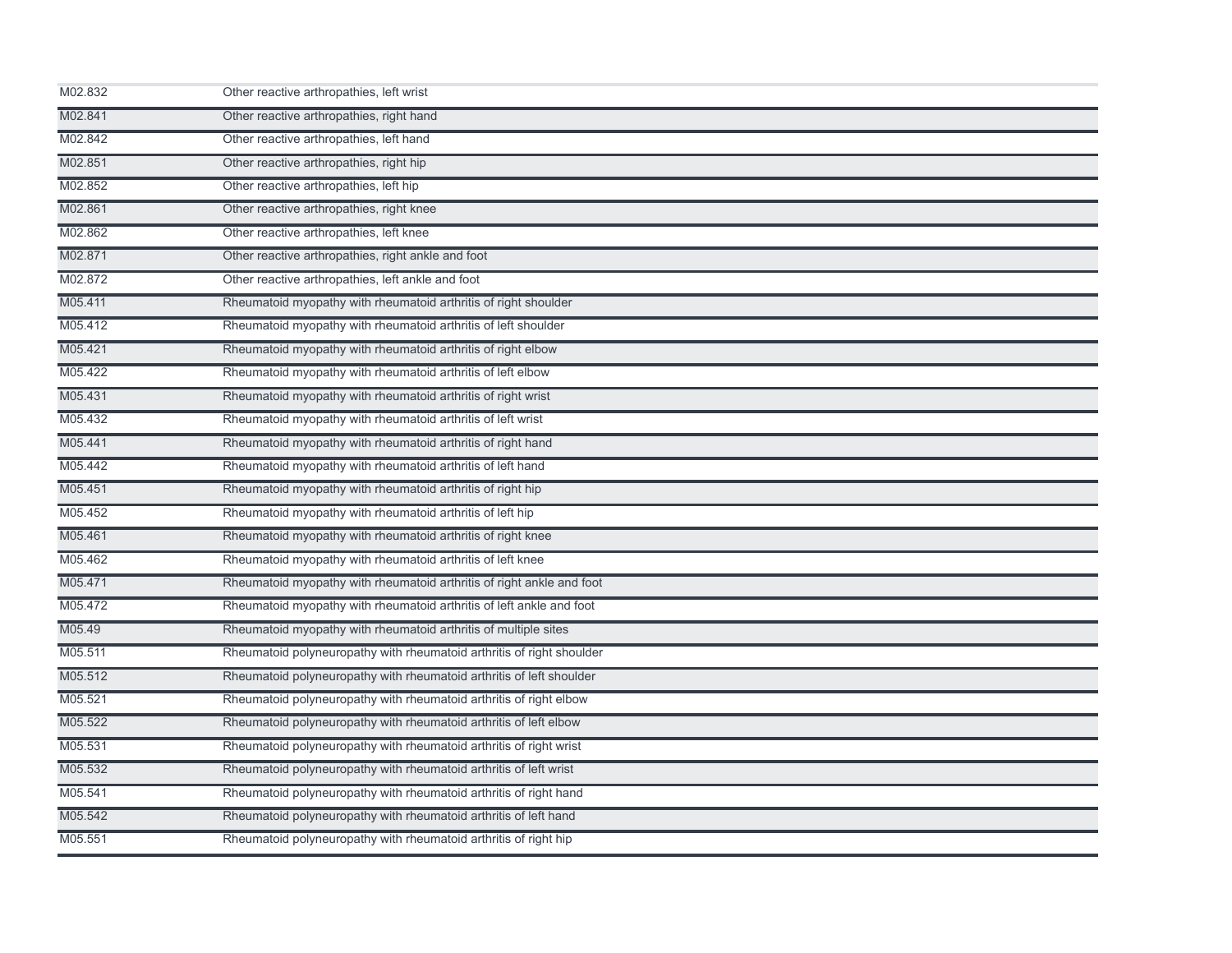| M05.552 | Rheumatoid polyneuropathy with rheumatoid arthritis of left hip                                          |
|---------|----------------------------------------------------------------------------------------------------------|
| M05.561 | Rheumatoid polyneuropathy with rheumatoid arthritis of right knee                                        |
| M05.562 | Rheumatoid polyneuropathy with rheumatoid arthritis of left knee                                         |
| M05.571 | Rheumatoid polyneuropathy with rheumatoid arthritis of right ankle and foot                              |
| M05.572 | Rheumatoid polyneuropathy with rheumatoid arthritis of left ankle and foot                               |
| M05.59  | Rheumatoid polyneuropathy with rheumatoid arthritis of multiple sites                                    |
| M05.611 | Rheumatoid arthritis of right shoulder with involvement of other organs and systems                      |
| M05.612 | Rheumatoid arthritis of left shoulder with involvement of other organs and systems                       |
| M05.621 | Rheumatoid arthritis of right elbow with involvement of other organs and systems                         |
| M05.622 | Rheumatoid arthritis of left elbow with involvement of other organs and systems                          |
| M05.631 | Rheumatoid arthritis of right wrist with involvement of other organs and systems                         |
| M05.632 | Rheumatoid arthritis of left wrist with involvement of other organs and systems                          |
| M05.641 | Rheumatoid arthritis of right hand with involvement of other organs and systems                          |
| M05.642 | Rheumatoid arthritis of left hand with involvement of other organs and systems                           |
| M05.651 | Rheumatoid arthritis of right hip with involvement of other organs and systems                           |
| M05.652 | Rheumatoid arthritis of left hip with involvement of other organs and systems                            |
| M05.661 | Rheumatoid arthritis of right knee with involvement of other organs and systems                          |
| M05.662 | Rheumatoid arthritis of left knee with involvement of other organs and systems                           |
| M05.671 | Rheumatoid arthritis of right ankle and foot with involvement of other organs and systems                |
| M05.672 | Rheumatoid arthritis of left ankle and foot with involvement of other organs and systems                 |
| M05.711 | Rheumatoid arthritis with rheumatoid factor of right shoulder without organ or systems involvement       |
| M05.712 | Rheumatoid arthritis with rheumatoid factor of left shoulder without organ or systems involvement        |
| M05.721 | Rheumatoid arthritis with rheumatoid factor of right elbow without organ or systems involvement          |
| M05.722 | Rheumatoid arthritis with rheumatoid factor of left elbow without organ or systems involvement           |
| M05.731 | Rheumatoid arthritis with rheumatoid factor of right wrist without organ or systems involvement          |
| M05.732 | Rheumatoid arthritis with rheumatoid factor of left wrist without organ or systems involvement           |
| M05.741 | Rheumatoid arthritis with rheumatoid factor of right hand without organ or systems involvement           |
| M05.742 | Rheumatoid arthritis with rheumatoid factor of left hand without organ or systems involvement            |
| M05.751 | Rheumatoid arthritis with rheumatoid factor of right hip without organ or systems involvement            |
| M05.752 | Rheumatoid arthritis with rheumatoid factor of left hip without organ or systems involvement             |
| M05.761 | Rheumatoid arthritis with rheumatoid factor of right knee without organ or systems involvement           |
| M05.762 | Rheumatoid arthritis with rheumatoid factor of left knee without organ or systems involvement            |
| M05.771 | Rheumatoid arthritis with rheumatoid factor of right ankle and foot without organ or systems involvement |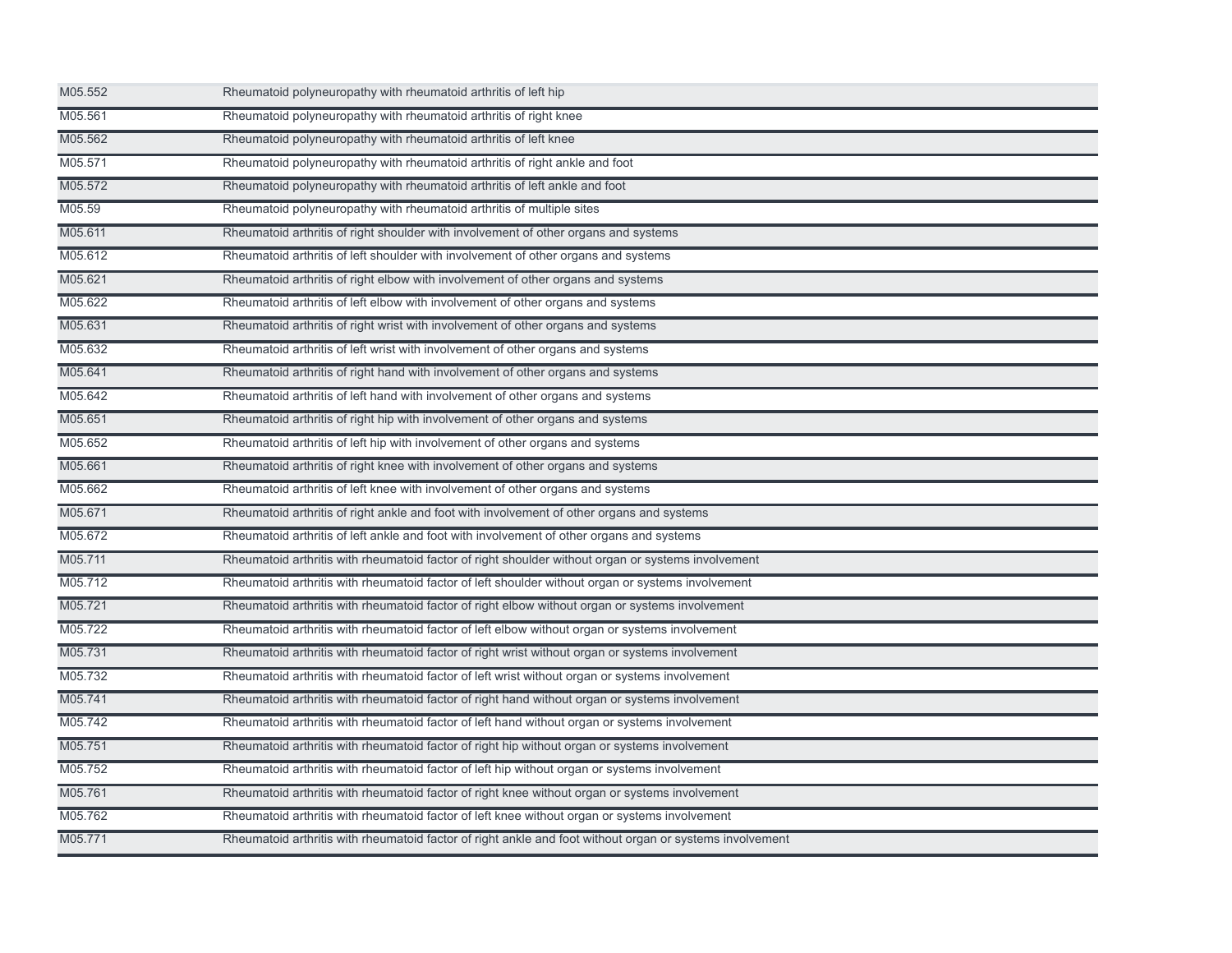| M05.772 | Rheumatoid arthritis with rheumatoid factor of left ankle and foot without organ or systems involvement |
|---------|---------------------------------------------------------------------------------------------------------|
| M05.79  | Rheumatoid arthritis with rheumatoid factor of multiple sites without organ or systems involvement      |
| M06.011 | Rheumatoid arthritis without rheumatoid factor, right shoulder                                          |
| M06.012 | Rheumatoid arthritis without rheumatoid factor, left shoulder                                           |
| M06.021 | Rheumatoid arthritis without rheumatoid factor, right elbow                                             |
| M06.022 | Rheumatoid arthritis without rheumatoid factor, left elbow                                              |
| M06.031 | Rheumatoid arthritis without rheumatoid factor, right wrist                                             |
| M06.032 | Rheumatoid arthritis without rheumatoid factor, left wrist                                              |
| M06.041 | Rheumatoid arthritis without rheumatoid factor, right hand                                              |
| M06.042 | Rheumatoid arthritis without rheumatoid factor, left hand                                               |
| M06.051 | Rheumatoid arthritis without rheumatoid factor, right hip                                               |
| M06.052 | Rheumatoid arthritis without rheumatoid factor, left hip                                                |
| M06.061 | Rheumatoid arthritis without rheumatoid factor, right knee                                              |
| M06.062 | Rheumatoid arthritis without rheumatoid factor, left knee                                               |
| M06.071 | Rheumatoid arthritis without rheumatoid factor, right ankle and foot                                    |
| M06.072 | Rheumatoid arthritis without rheumatoid factor, left ankle and foot                                     |
| M06.09  | Rheumatoid arthritis without rheumatoid factor, multiple sites                                          |
| M06.211 | Rheumatoid bursitis, right shoulder                                                                     |
| M06.212 | Rheumatoid bursitis, left shoulder                                                                      |
| M06.221 | Rheumatoid bursitis, right elbow                                                                        |
| M06.222 | Rheumatoid bursitis, left elbow                                                                         |
| M06.231 | Rheumatoid bursitis, right wrist                                                                        |
| M06.232 | Rheumatoid bursitis, left wrist                                                                         |
| M06.241 | Rheumatoid bursitis, right hand                                                                         |
| M06.242 | Rheumatoid bursitis, left hand                                                                          |
| M06.251 | Rheumatoid bursitis, right hip                                                                          |
| M06.252 | Rheumatoid bursitis, left hip                                                                           |
| M06.261 | Rheumatoid bursitis, right knee                                                                         |
| M06.262 | Rheumatoid bursitis, left knee                                                                          |
| M06.271 | Rheumatoid bursitis, right ankle and foot                                                               |
| M06.272 | Rheumatoid bursitis, left ankle and foot                                                                |
| M06.29  | Rheumatoid bursitis, multiple sites                                                                     |
| M06.311 | Rheumatoid nodule, right shoulder                                                                       |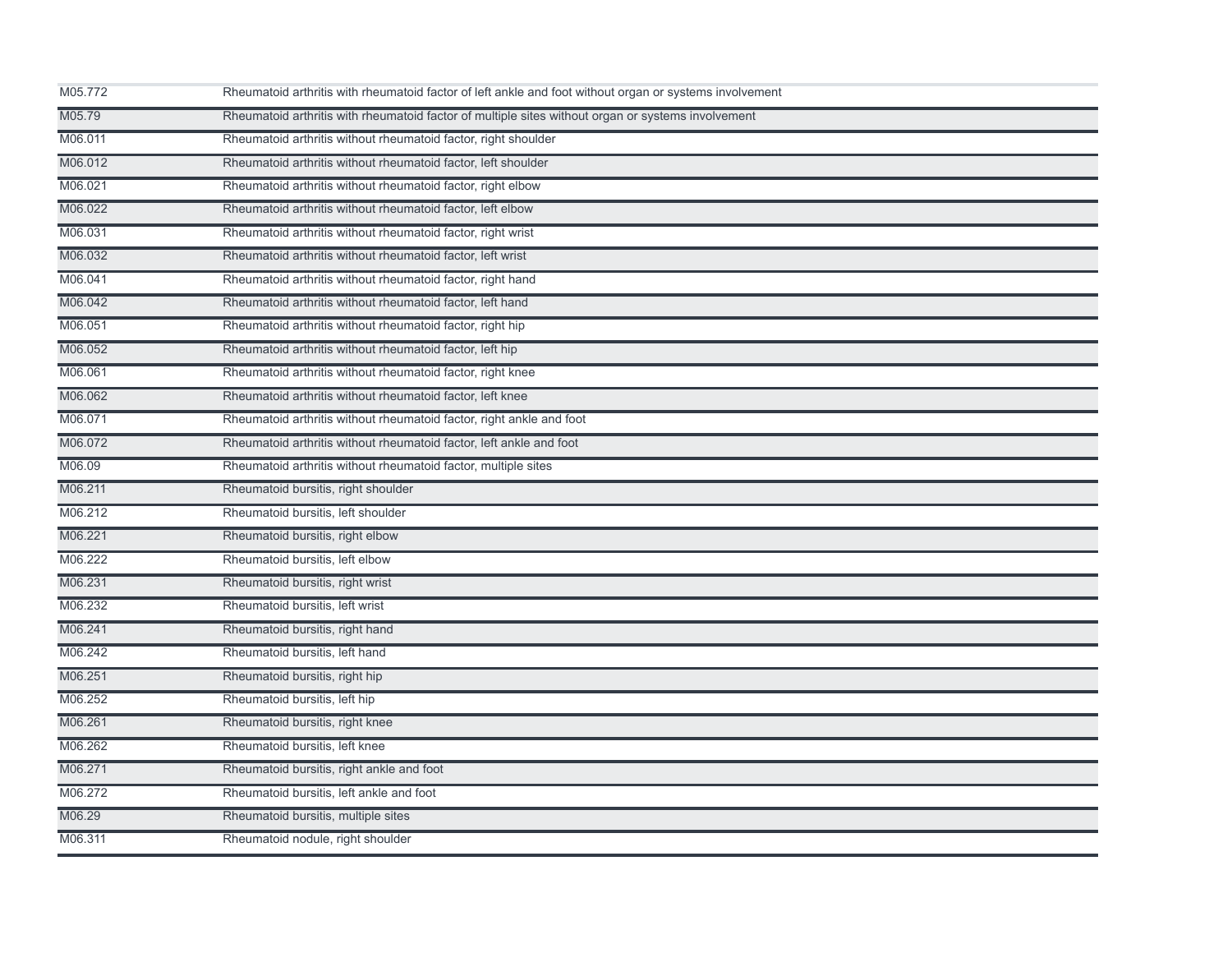| M06.312 | Rheumatoid nodule, left shoulder                                  |  |
|---------|-------------------------------------------------------------------|--|
| M06.321 | Rheumatoid nodule, right elbow                                    |  |
| M06.322 | Rheumatoid nodule, left elbow                                     |  |
| M06.331 | Rheumatoid nodule, right wrist                                    |  |
| M06.332 | Rheumatoid nodule, left wrist                                     |  |
| M06.341 | Rheumatoid nodule, right hand                                     |  |
| M06.342 | Rheumatoid nodule, left hand                                      |  |
| M06.351 | Rheumatoid nodule, right hip                                      |  |
| M06.352 | Rheumatoid nodule, left hip                                       |  |
| M06.361 | Rheumatoid nodule, right knee                                     |  |
| M06.362 | Rheumatoid nodule, left knee                                      |  |
| M06.371 | Rheumatoid nodule, right ankle and foot                           |  |
| M06.372 | Rheumatoid nodule, left ankle and foot                            |  |
| M06.39  | Rheumatoid nodule, multiple sites                                 |  |
| M07.611 | Enteropathic arthropathies, right shoulder                        |  |
| M07.612 | Enteropathic arthropathies, left shoulder                         |  |
| M07.621 | Enteropathic arthropathies, right elbow                           |  |
| M07.622 | Enteropathic arthropathies, left elbow                            |  |
| M07.631 | Enteropathic arthropathies, right wrist                           |  |
| M07.632 | Enteropathic arthropathies, left wrist                            |  |
| M07.641 | Enteropathic arthropathies, right hand                            |  |
| M07.642 | Enteropathic arthropathies, left hand                             |  |
| M07.651 | Enteropathic arthropathies, right hip                             |  |
| M07.652 | Enteropathic arthropathies, left hip                              |  |
| M07.661 | Enteropathic arthropathies, right knee                            |  |
| M07.662 | Enteropathic arthropathies, left knee                             |  |
| M07.671 | Enteropathic arthropathies, right ankle and foot                  |  |
| M07.672 | Enteropathic arthropathies, left ankle and foot                   |  |
| M08.1   | Juvenile ankylosing spondylitis                                   |  |
| M08.211 | Juvenile rheumatoid arthritis with systemic onset, right shoulder |  |
| M08.212 | Juvenile rheumatoid arthritis with systemic onset, left shoulder  |  |
| M08.221 | Juvenile rheumatoid arthritis with systemic onset, right elbow    |  |
| M08.222 | Juvenile rheumatoid arthritis with systemic onset, left elbow     |  |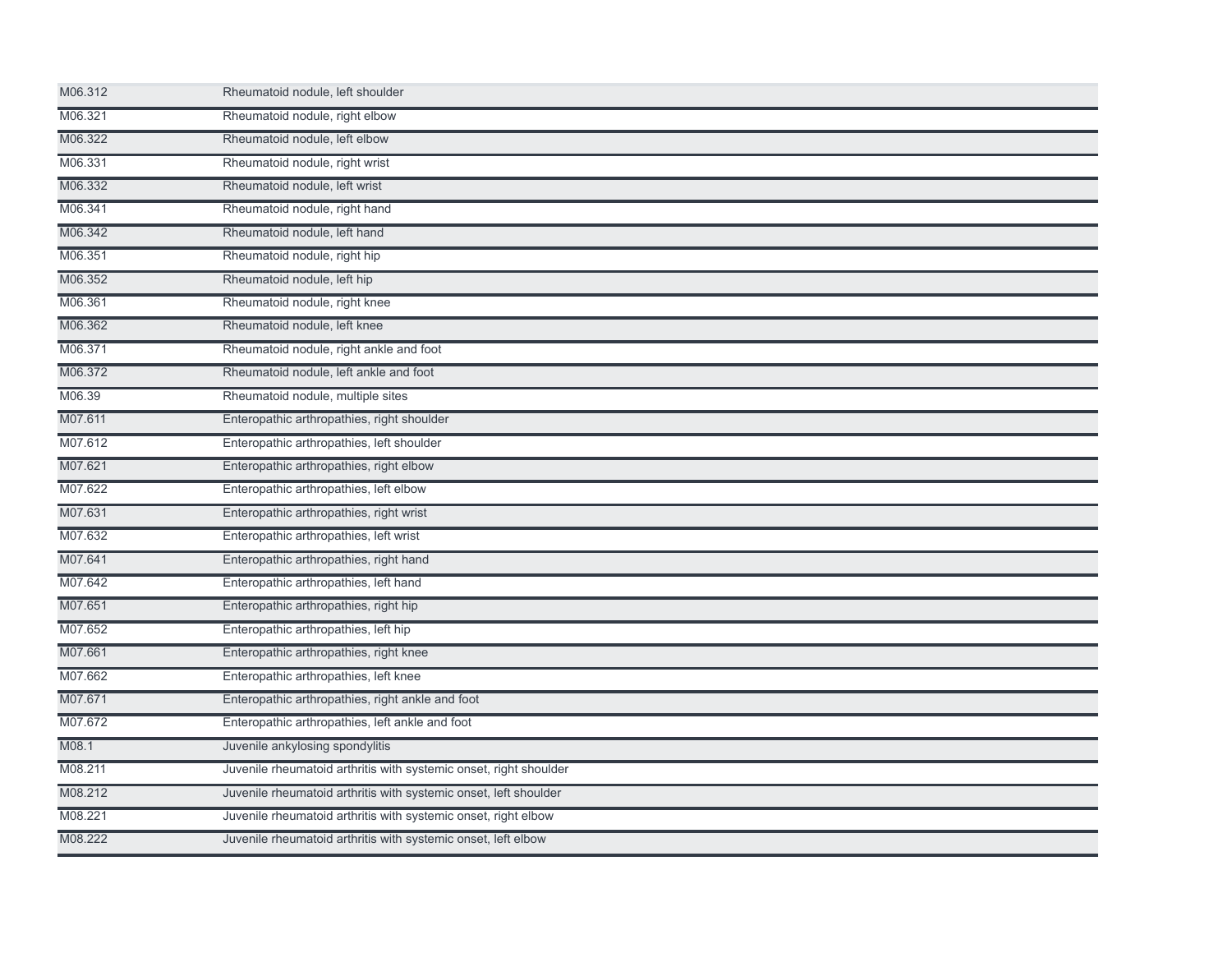| M08.231  | Juvenile rheumatoid arthritis with systemic onset, right wrist          |
|----------|-------------------------------------------------------------------------|
| M08.232  | Juvenile rheumatoid arthritis with systemic onset, left wrist           |
| M08.241  | Juvenile rheumatoid arthritis with systemic onset, right hand           |
| M08.242  | Juvenile rheumatoid arthritis with systemic onset, left hand            |
| M08.251  | Juvenile rheumatoid arthritis with systemic onset, right hip            |
| M08.252  | Juvenile rheumatoid arthritis with systemic onset, left hip             |
| M08.261  | Juvenile rheumatoid arthritis with systemic onset, right knee           |
| M08.262  | Juvenile rheumatoid arthritis with systemic onset, left knee            |
| M08.271  | Juvenile rheumatoid arthritis with systemic onset, right ankle and foot |
| M08.272  | Juvenile rheumatoid arthritis with systemic onset, left ankle and foot  |
| M08.411  | Pauciarticular juvenile rheumatoid arthritis, right shoulder            |
| M08.412  | Pauciarticular juvenile rheumatoid arthritis, left shoulder             |
| M08.421  | Pauciarticular juvenile rheumatoid arthritis, right elbow               |
| M08.422  | Pauciarticular juvenile rheumatoid arthritis, left elbow                |
| M08.431  | Pauciarticular juvenile rheumatoid arthritis, right wrist               |
| M08.432  | Pauciarticular juvenile rheumatoid arthritis, left wrist                |
| M08.441  | Pauciarticular juvenile rheumatoid arthritis, right hand                |
| M08.442  | Pauciarticular juvenile rheumatoid arthritis, left hand                 |
| M08.451  | Pauciarticular juvenile rheumatoid arthritis, right hip                 |
| M08.452  | Pauciarticular juvenile rheumatoid arthritis, left hip                  |
| M08.461  | Pauciarticular juvenile rheumatoid arthritis, right knee                |
| M08.462  | Pauciarticular juvenile rheumatoid arthritis, left knee                 |
| M08.471  | Pauciarticular juvenile rheumatoid arthritis, right ankle and foot      |
| M08.472  | Pauciarticular juvenile rheumatoid arthritis, left ankle and foot       |
| M1A.0110 | Idiopathic chronic gout, right shoulder, without tophus (tophi)         |
| M1A.0111 | Idiopathic chronic gout, right shoulder, with tophus (tophi)            |
| M1A.0120 | Idiopathic chronic gout, left shoulder, without tophus (tophi)          |
| M1A.0121 | Idiopathic chronic gout, left shoulder, with tophus (tophi)             |
| M1A.0210 | Idiopathic chronic gout, right elbow, without tophus (tophi)            |
| M1A.0211 | Idiopathic chronic gout, right elbow, with tophus (tophi)               |
| M1A.0220 | Idiopathic chronic gout, left elbow, without tophus (tophi)             |
| M1A.0221 | Idiopathic chronic gout, left elbow, with tophus (tophi)                |
| M1A.0310 | Idiopathic chronic gout, right wrist, without tophus (tophi)            |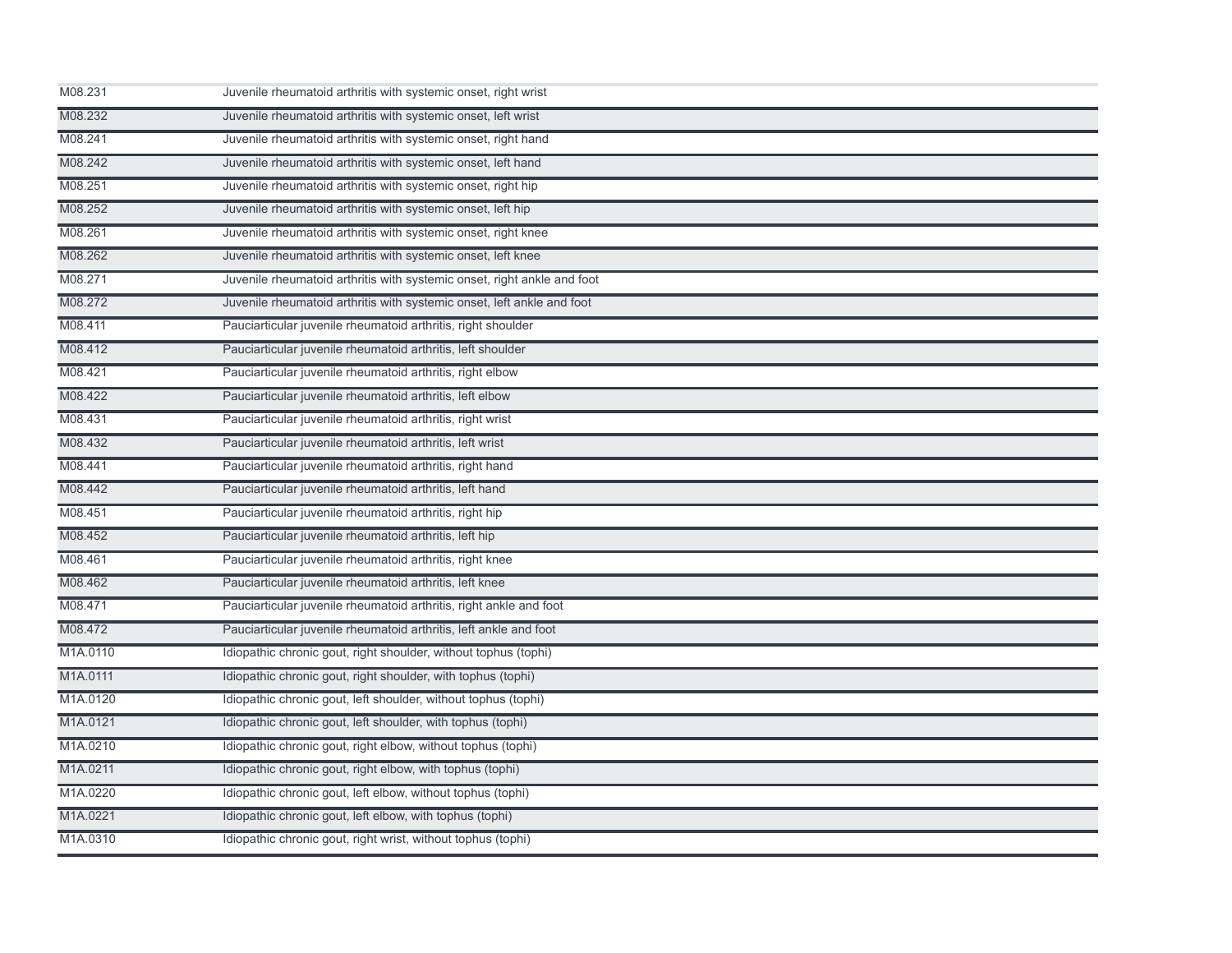| M1A.0311 | Idiopathic chronic gout, right wrist, with tophus (tophi)             |  |
|----------|-----------------------------------------------------------------------|--|
| M1A.0320 | Idiopathic chronic gout, left wrist, without tophus (tophi)           |  |
| M1A.0321 | Idiopathic chronic gout, left wrist, with tophus (tophi)              |  |
| M1A.0410 | Idiopathic chronic gout, right hand, without tophus (tophi)           |  |
| M1A.0411 | Idiopathic chronic gout, right hand, with tophus (tophi)              |  |
| M1A.0420 | Idiopathic chronic gout, left hand, without tophus (tophi)            |  |
| M1A.0421 | Idiopathic chronic gout, left hand, with tophus (tophi)               |  |
| M1A.0510 | Idiopathic chronic gout, right hip, without tophus (tophi)            |  |
| M1A.0511 | Idiopathic chronic gout, right hip, with tophus (tophi)               |  |
| M1A.0520 | Idiopathic chronic gout, left hip, without tophus (tophi)             |  |
| M1A.0521 | Idiopathic chronic gout, left hip, with tophus (tophi)                |  |
| M1A.0610 | Idiopathic chronic gout, right knee, without tophus (tophi)           |  |
| M1A.0611 | Idiopathic chronic gout, right knee, with tophus (tophi)              |  |
| M1A.0620 | Idiopathic chronic gout, left knee, without tophus (tophi)            |  |
| M1A.0621 | Idiopathic chronic gout, left knee, with tophus (tophi)               |  |
| M1A.0710 | Idiopathic chronic gout, right ankle and foot, without tophus (tophi) |  |
| M1A.0711 | Idiopathic chronic gout, right ankle and foot, with tophus (tophi)    |  |
| M1A.0720 | Idiopathic chronic gout, left ankle and foot, without tophus (tophi)  |  |
| M1A.0721 | Idiopathic chronic gout, left ankle and foot, with tophus (tophi)     |  |
| M1A.09X0 | Idiopathic chronic gout, multiple sites, without tophus (tophi)       |  |
| M1A.09X1 | Idiopathic chronic gout, multiple sites, with tophus (tophi)          |  |
| M1A.2110 | Drug-induced chronic gout, right shoulder, without tophus (tophi)     |  |
| M1A.2111 | Drug-induced chronic gout, right shoulder, with tophus (tophi)        |  |
| M1A.2120 | Drug-induced chronic gout, left shoulder, without tophus (tophi)      |  |
| M1A.2121 | Drug-induced chronic gout, left shoulder, with tophus (tophi)         |  |
| M1A.2210 | Drug-induced chronic gout, right elbow, without tophus (tophi)        |  |
| M1A.2211 | Drug-induced chronic gout, right elbow, with tophus (tophi)           |  |
| M1A.2220 | Drug-induced chronic gout, left elbow, without tophus (tophi)         |  |
| M1A.2221 | Drug-induced chronic gout, left elbow, with tophus (tophi)            |  |
| M1A.2310 | Drug-induced chronic gout, right wrist, without tophus (tophi)        |  |
| M1A.2311 | Drug-induced chronic gout, right wrist, with tophus (tophi)           |  |
| M1A.2320 | Drug-induced chronic gout, left wrist, without tophus (tophi)         |  |
| M1A.2321 | Drug-induced chronic gout, left wrist, with tophus (tophi)            |  |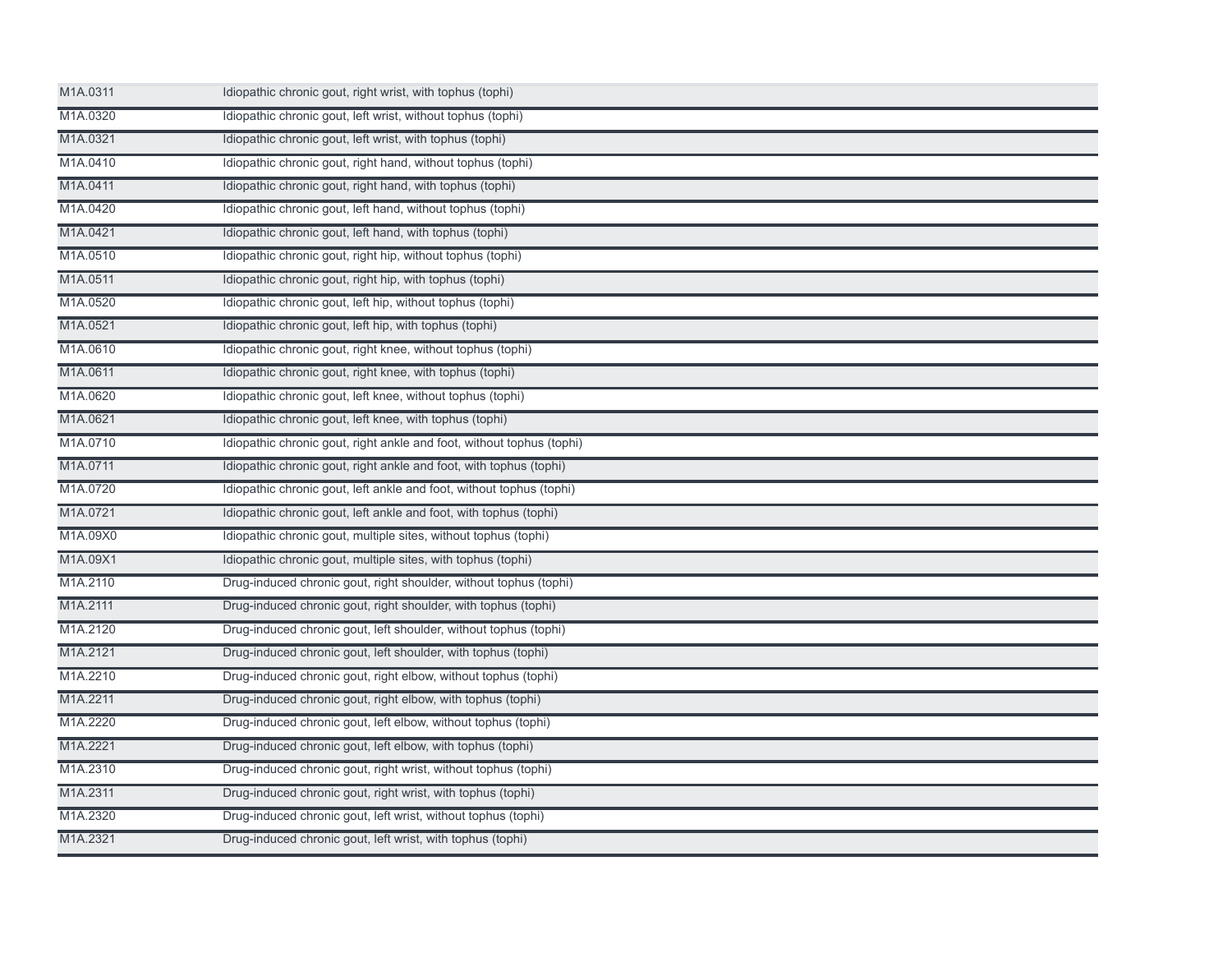| M1A.2410 | Drug-induced chronic gout, right hand, without tophus (tophi)                |
|----------|------------------------------------------------------------------------------|
| M1A.2411 | Drug-induced chronic gout, right hand, with tophus (tophi)                   |
| M1A.2420 | Drug-induced chronic gout, left hand, without tophus (tophi)                 |
| M1A.2421 | Drug-induced chronic gout, left hand, with tophus (tophi)                    |
| M1A.2510 | Drug-induced chronic gout, right hip, without tophus (tophi)                 |
| M1A.2511 | Drug-induced chronic gout, right hip, with tophus (tophi)                    |
| M1A.2520 | Drug-induced chronic gout, left hip, without tophus (tophi)                  |
| M1A.2521 | Drug-induced chronic gout, left hip, with tophus (tophi)                     |
| M1A.2610 | Drug-induced chronic gout, right knee, without tophus (tophi)                |
| M1A.2611 | Drug-induced chronic gout, right knee, with tophus (tophi)                   |
| M1A.2620 | Drug-induced chronic gout, left knee, without tophus (tophi)                 |
| M1A.2621 | Drug-induced chronic gout, left knee, with tophus (tophi)                    |
| M1A.2710 | Drug-induced chronic gout, right ankle and foot, without tophus (tophi)      |
| M1A.2711 | Drug-induced chronic gout, right ankle and foot, with tophus (tophi)         |
| M1A.2720 | Drug-induced chronic gout, left ankle and foot, without tophus (tophi)       |
| M1A.2721 | Drug-induced chronic gout, left ankle and foot, with tophus (tophi)          |
| M1A.29X0 | Drug-induced chronic gout, multiple sites, without tophus (tophi)            |
| M1A.29X1 | Drug-induced chronic gout, multiple sites, with tophus (tophi)               |
| M1A.3110 | Chronic gout due to renal impairment, right shoulder, without tophus (tophi) |
| M1A.3111 | Chronic gout due to renal impairment, right shoulder, with tophus (tophi)    |
| M1A.3120 | Chronic gout due to renal impairment, left shoulder, without tophus (tophi)  |
| M1A.3121 | Chronic gout due to renal impairment, left shoulder, with tophus (tophi)     |
| M1A.3210 | Chronic gout due to renal impairment, right elbow, without tophus (tophi)    |
| M1A.3211 | Chronic gout due to renal impairment, right elbow, with tophus (tophi)       |
| M1A.3220 | Chronic gout due to renal impairment, left elbow, without tophus (tophi)     |
| M1A.3221 | Chronic gout due to renal impairment, left elbow, with tophus (tophi)        |
| M1A.3310 | Chronic gout due to renal impairment, right wrist, without tophus (tophi)    |
| M1A.3311 | Chronic gout due to renal impairment, right wrist, with tophus (tophi)       |
| M1A.3320 | Chronic gout due to renal impairment, left wrist, without tophus (tophi)     |
| M1A.3321 | Chronic gout due to renal impairment, left wrist, with tophus (tophi)        |
| M1A.3410 | Chronic gout due to renal impairment, right hand, without tophus (tophi)     |
| M1A.3411 | Chronic gout due to renal impairment, right hand, with tophus (tophi)        |
| M1A.3420 | Chronic gout due to renal impairment, left hand, without tophus (tophi)      |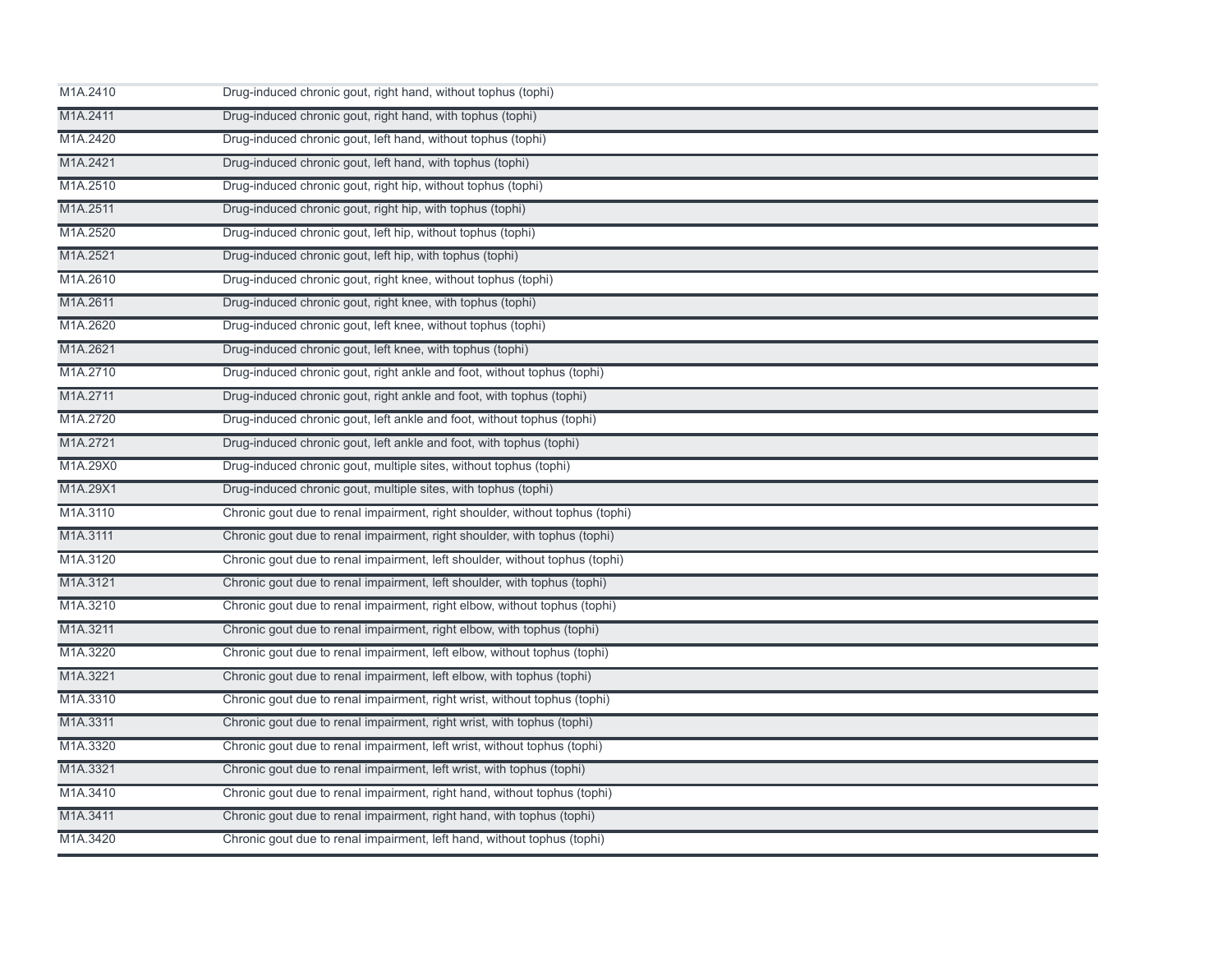| M1A.3421 | Chronic gout due to renal impairment, left hand, with tophus (tophi)               |
|----------|------------------------------------------------------------------------------------|
| M1A.3510 | Chronic gout due to renal impairment, right hip, without tophus (tophi)            |
| M1A.3511 | Chronic gout due to renal impairment, right hip, with tophus (tophi)               |
| M1A.3520 | Chronic gout due to renal impairment, left hip, without tophus (tophi)             |
| M1A.3521 | Chronic gout due to renal impairment, left hip, with tophus (tophi)                |
| M1A.3610 | Chronic gout due to renal impairment, right knee, without tophus (tophi)           |
| M1A.3611 | Chronic gout due to renal impairment, right knee, with tophus (tophi)              |
| M1A.3620 | Chronic gout due to renal impairment, left knee, without tophus (tophi)            |
| M1A.3621 | Chronic gout due to renal impairment, left knee, with tophus (tophi)               |
| M1A.3710 | Chronic gout due to renal impairment, right ankle and foot, without tophus (tophi) |
| M1A.3711 | Chronic gout due to renal impairment, right ankle and foot, with tophus (tophi)    |
| M1A.3720 | Chronic gout due to renal impairment, left ankle and foot, without tophus (tophi)  |
| M1A.3721 | Chronic gout due to renal impairment, left ankle and foot, with tophus (tophi)     |
| M1A.39X0 | Chronic gout due to renal impairment, multiple sites, without tophus (tophi)       |
| M1A.39X1 | Chronic gout due to renal impairment, multiple sites, with tophus (tophi)          |
| M1A.4110 | Other secondary chronic gout, right shoulder, without tophus (tophi)               |
| M1A.4111 | Other secondary chronic gout, right shoulder, with tophus (tophi)                  |
| M1A.4120 | Other secondary chronic gout, left shoulder, without tophus (tophi)                |
| M1A.4121 | Other secondary chronic gout, left shoulder, with tophus (tophi)                   |
| M1A.4210 | Other secondary chronic gout, right elbow, without tophus (tophi)                  |
| M1A.4211 | Other secondary chronic gout, right elbow, with tophus (tophi)                     |
| M1A.4220 | Other secondary chronic gout, left elbow, without tophus (tophi)                   |
| M1A.4221 | Other secondary chronic gout, left elbow, with tophus (tophi)                      |
| M1A.4310 | Other secondary chronic gout, right wrist, without tophus (tophi)                  |
| M1A.4311 | Other secondary chronic gout, right wrist, with tophus (tophi)                     |
| M1A.4320 | Other secondary chronic gout, left wrist, without tophus (tophi)                   |
| M1A.4321 | Other secondary chronic gout, left wrist, with tophus (tophi)                      |
| M1A.4410 | Other secondary chronic gout, right hand, without tophus (tophi)                   |
| M1A.4411 | Other secondary chronic gout, right hand, with tophus (tophi)                      |
| M1A.4420 | Other secondary chronic gout, left hand, without tophus (tophi)                    |
| M1A.4421 | Other secondary chronic gout, left hand, with tophus (tophi)                       |
| M1A.4510 | Other secondary chronic gout, right hip, without tophus (tophi)                    |
| M1A.4511 | Other secondary chronic gout, right hip, with tophus (tophi)                       |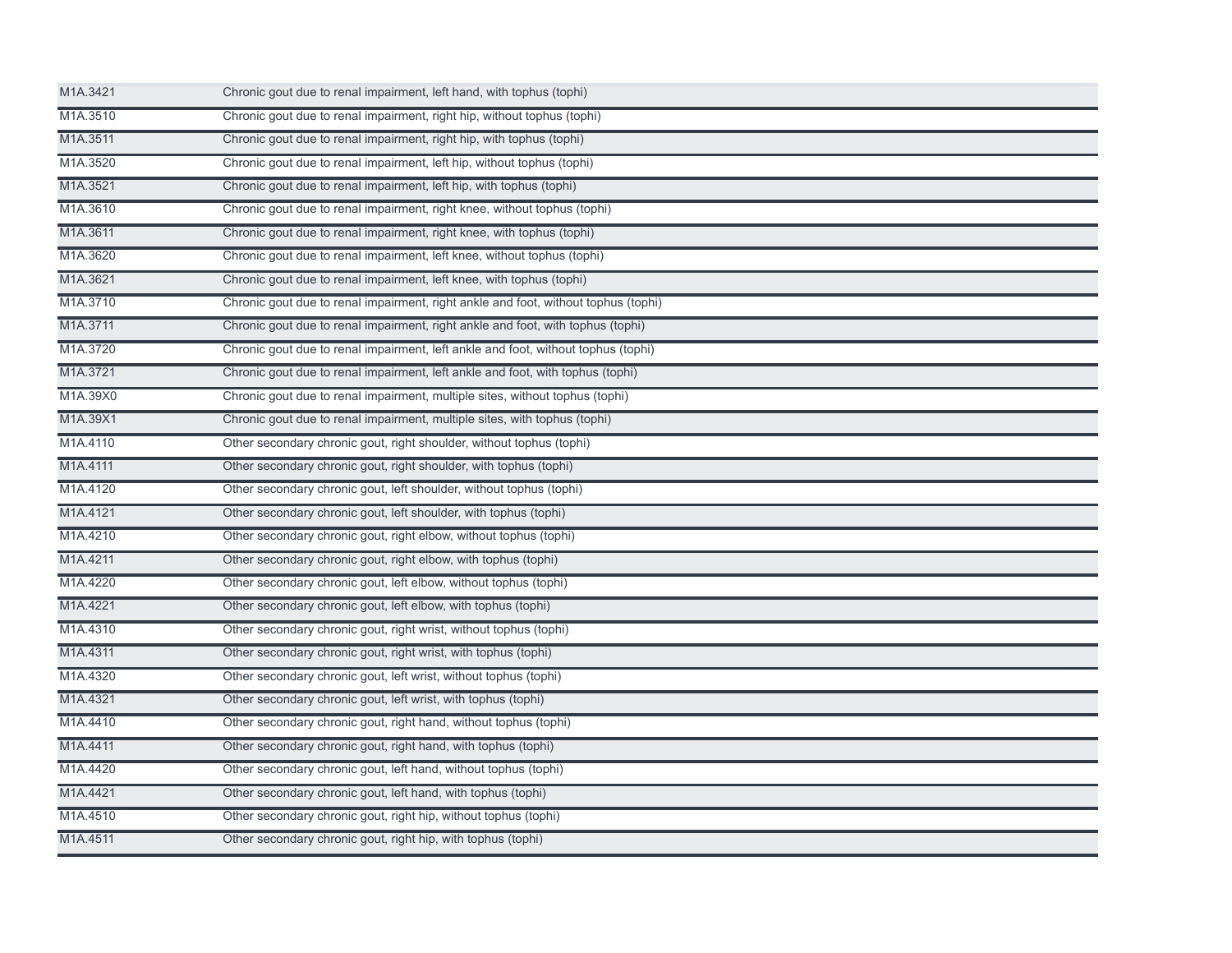| M1A.4520 | Other secondary chronic gout, left hip, without tophus (tophi)             |
|----------|----------------------------------------------------------------------------|
| M1A.4521 | Other secondary chronic gout, left hip, with tophus (tophi)                |
| M1A.4610 | Other secondary chronic gout, right knee, without tophus (tophi)           |
| M1A.4611 | Other secondary chronic gout, right knee, with tophus (tophi)              |
| M1A.4620 | Other secondary chronic gout, left knee, without tophus (tophi)            |
| M1A.4621 | Other secondary chronic gout, left knee, with tophus (tophi)               |
| M1A.4710 | Other secondary chronic gout, right ankle and foot, without tophus (tophi) |
| M1A.4711 | Other secondary chronic gout, right ankle and foot, with tophus (tophi)    |
| M1A.4720 | Other secondary chronic gout, left ankle and foot, without tophus (tophi)  |
| M1A.4721 | Other secondary chronic gout, left ankle and foot, with tophus (tophi)     |
| M1A.49X0 | Other secondary chronic gout, multiple sites, without tophus (tophi)       |
| M1A.49X1 | Other secondary chronic gout, multiple sites, with tophus (tophi)          |
| M10.011  | Idiopathic gout, right shoulder                                            |
| M10.012  | Idiopathic gout, left shoulder                                             |
| M10.021  | Idiopathic gout, right elbow                                               |
| M10.022  | Idiopathic gout, left elbow                                                |
| M10.031  | Idiopathic gout, right wrist                                               |
| M10.032  | Idiopathic gout, left wrist                                                |
| M10.041  | Idiopathic gout, right hand                                                |
| M10.042  | Idiopathic gout, left hand                                                 |
| M10.051  | Idiopathic gout, right hip                                                 |
| M10.052  | Idiopathic gout, left hip                                                  |
| M10.061  | Idiopathic gout, right knee                                                |
| M10.062  | Idiopathic gout, left knee                                                 |
| M10.071  | Idiopathic gout, right ankle and foot                                      |
| M10.072  | Idiopathic gout, left ankle and foot                                       |
| M10.09   | Idiopathic gout, multiple sites                                            |
| M10.111  | Lead-induced gout, right shoulder                                          |
| M10.112  | Lead-induced gout, left shoulder                                           |
| M10.121  | Lead-induced gout, right elbow                                             |
| M10.122  | Lead-induced gout, left elbow                                              |
| M10.131  | Lead-induced gout, right wrist                                             |
| M10.132  | Lead-induced gout, left wrist                                              |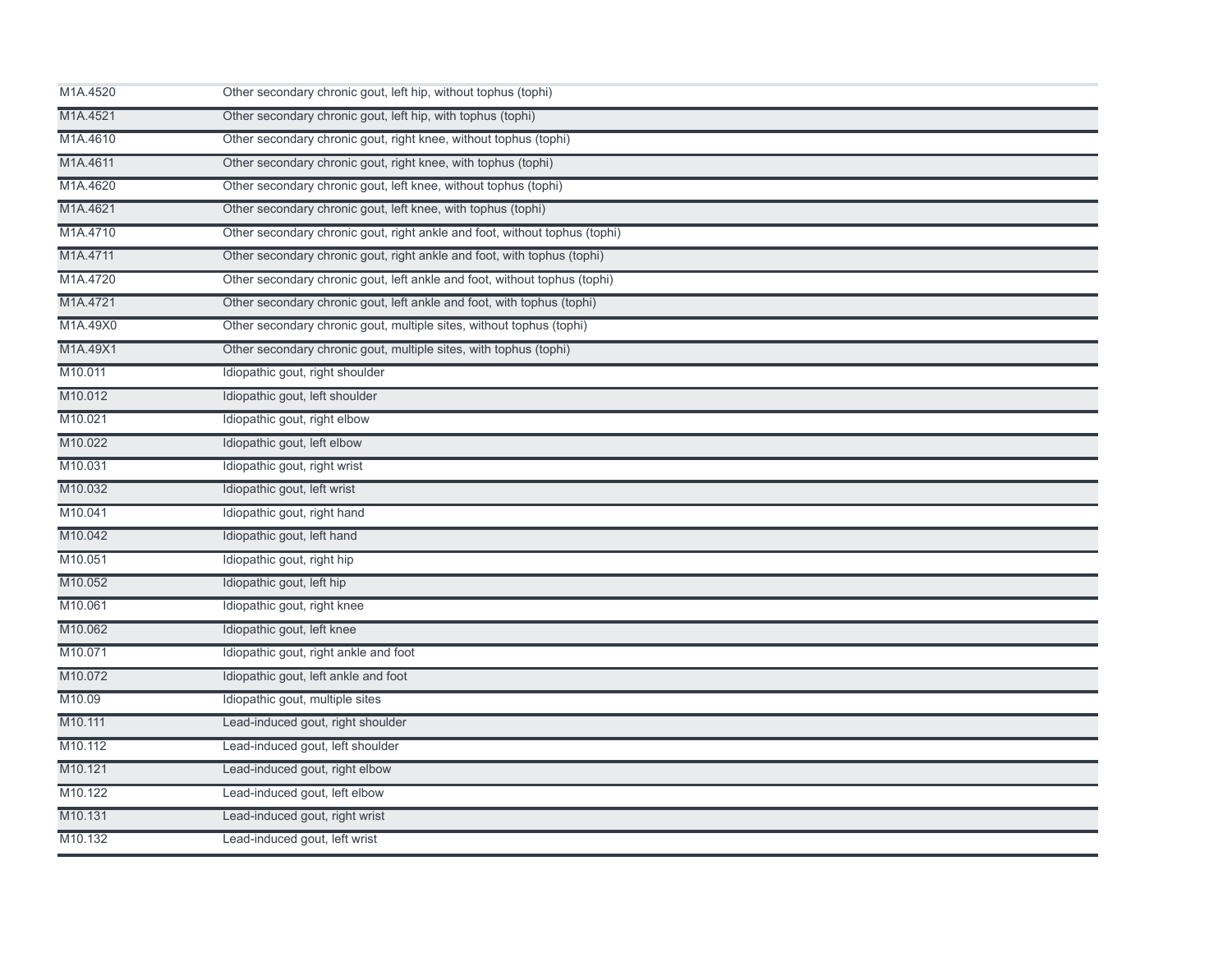| M10.141             | Lead-induced gout, right hand                     |  |
|---------------------|---------------------------------------------------|--|
| M10.142             | Lead-induced gout, left hand                      |  |
| M10.151             | Lead-induced gout, right hip                      |  |
| M10.152             | Lead-induced gout, left hip                       |  |
| M10.161             | Lead-induced gout, right knee                     |  |
| M10.162             | Lead-induced gout, left knee                      |  |
| M10.171             | Lead-induced gout, right ankle and foot           |  |
| M <sub>10.172</sub> | Lead-induced gout, left ankle and foot            |  |
| M10.19              | Lead-induced gout, multiple sites                 |  |
| M10.211             | Drug-induced gout, right shoulder                 |  |
| M10.212             | Drug-induced gout, left shoulder                  |  |
| M10.221             | Drug-induced gout, right elbow                    |  |
| M10.222             | Drug-induced gout, left elbow                     |  |
| M10.231             | Drug-induced gout, right wrist                    |  |
| M10.232             | Drug-induced gout, left wrist                     |  |
| M10.241             | Drug-induced gout, right hand                     |  |
| M10.242             | Drug-induced gout, left hand                      |  |
| M10.251             | Drug-induced gout, right hip                      |  |
| M10.252             | Drug-induced gout, left hip                       |  |
| M10.261             | Drug-induced gout, right knee                     |  |
| M10.262             | Drug-induced gout, left knee                      |  |
| M10.271             | Drug-induced gout, right ankle and foot           |  |
| M10.272             | Drug-induced gout, left ankle and foot            |  |
| M10.29              | Drug-induced gout, multiple sites                 |  |
| M11.011             | Hydroxyapatite deposition disease, right shoulder |  |
| M11.012             | Hydroxyapatite deposition disease, left shoulder  |  |
| M11.021             | Hydroxyapatite deposition disease, right elbow    |  |
| M11.022             | Hydroxyapatite deposition disease, left elbow     |  |
| M11.031             | Hydroxyapatite deposition disease, right wrist    |  |
| M11.032             | Hydroxyapatite deposition disease, left wrist     |  |
| M11.041             | Hydroxyapatite deposition disease, right hand     |  |
| M11.042             | Hydroxyapatite deposition disease, left hand      |  |
| M11.051             | Hydroxyapatite deposition disease, right hip      |  |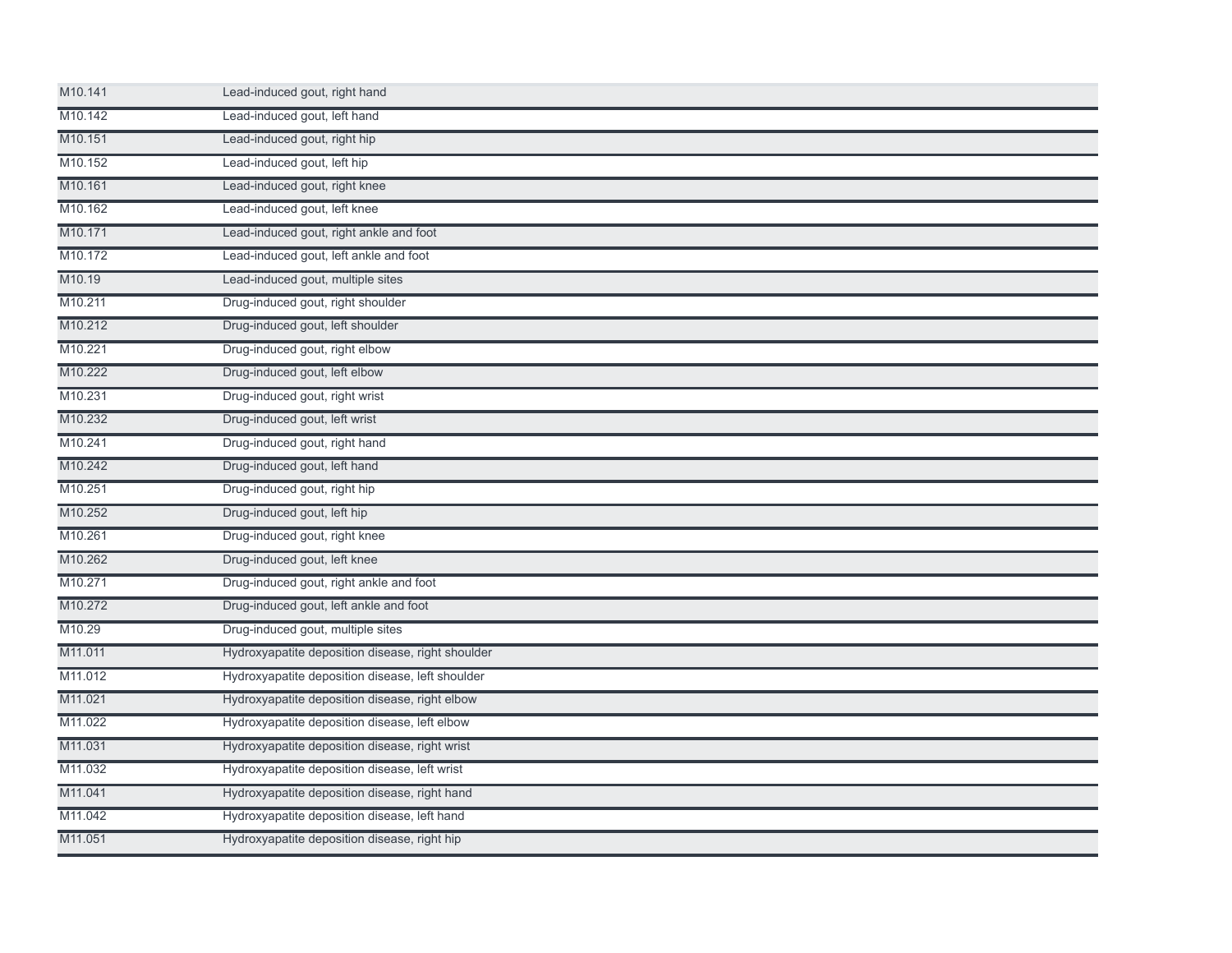| M11.052 | Hydroxyapatite deposition disease, left hip             |  |
|---------|---------------------------------------------------------|--|
| M11.061 | Hydroxyapatite deposition disease, right knee           |  |
| M11.062 | Hydroxyapatite deposition disease, left knee            |  |
| M11.071 | Hydroxyapatite deposition disease, right ankle and foot |  |
| M11.072 | Hydroxyapatite deposition disease, left ankle and foot  |  |
| M11.111 | Familial chondrocalcinosis, right shoulder              |  |
| M11.112 | Familial chondrocalcinosis, left shoulder               |  |
| M11.121 | Familial chondrocalcinosis, right elbow                 |  |
| M11.122 | Familial chondrocalcinosis, left elbow                  |  |
| M11.131 | Familial chondrocalcinosis, right wrist                 |  |
| M11.132 | Familial chondrocalcinosis, left wrist                  |  |
| M11.141 | Familial chondrocalcinosis, right hand                  |  |
| M11.142 | Familial chondrocalcinosis, left hand                   |  |
| M11.151 | Familial chondrocalcinosis, right hip                   |  |
| M11.152 | Familial chondrocalcinosis, left hip                    |  |
| M11.161 | Familial chondrocalcinosis, right knee                  |  |
| M11.162 | Familial chondrocalcinosis, left knee                   |  |
| M11.171 | Familial chondrocalcinosis, right ankle and foot        |  |
| M11.172 | Familial chondrocalcinosis, left ankle and foot         |  |
| M11.211 | Other chondrocalcinosis, right shoulder                 |  |
| M11.212 | Other chondrocalcinosis, left shoulder                  |  |
| M11.221 | Other chondrocalcinosis, right elbow                    |  |
| M11.222 | Other chondrocalcinosis, left elbow                     |  |
| M11.231 | Other chondrocalcinosis, right wrist                    |  |
| M11.232 | Other chondrocalcinosis, left wrist                     |  |
| M11.241 | Other chondrocalcinosis, right hand                     |  |
| M11.242 | Other chondrocalcinosis, left hand                      |  |
| M11.251 | Other chondrocalcinosis, right hip                      |  |
| M11.252 | Other chondrocalcinosis, left hip                       |  |
| M11.261 | Other chondrocalcinosis, right knee                     |  |
| M11.262 | Other chondrocalcinosis, left knee                      |  |
| M11.271 | Other chondrocalcinosis, right ankle and foot           |  |
| M11.272 | Other chondrocalcinosis, left ankle and foot            |  |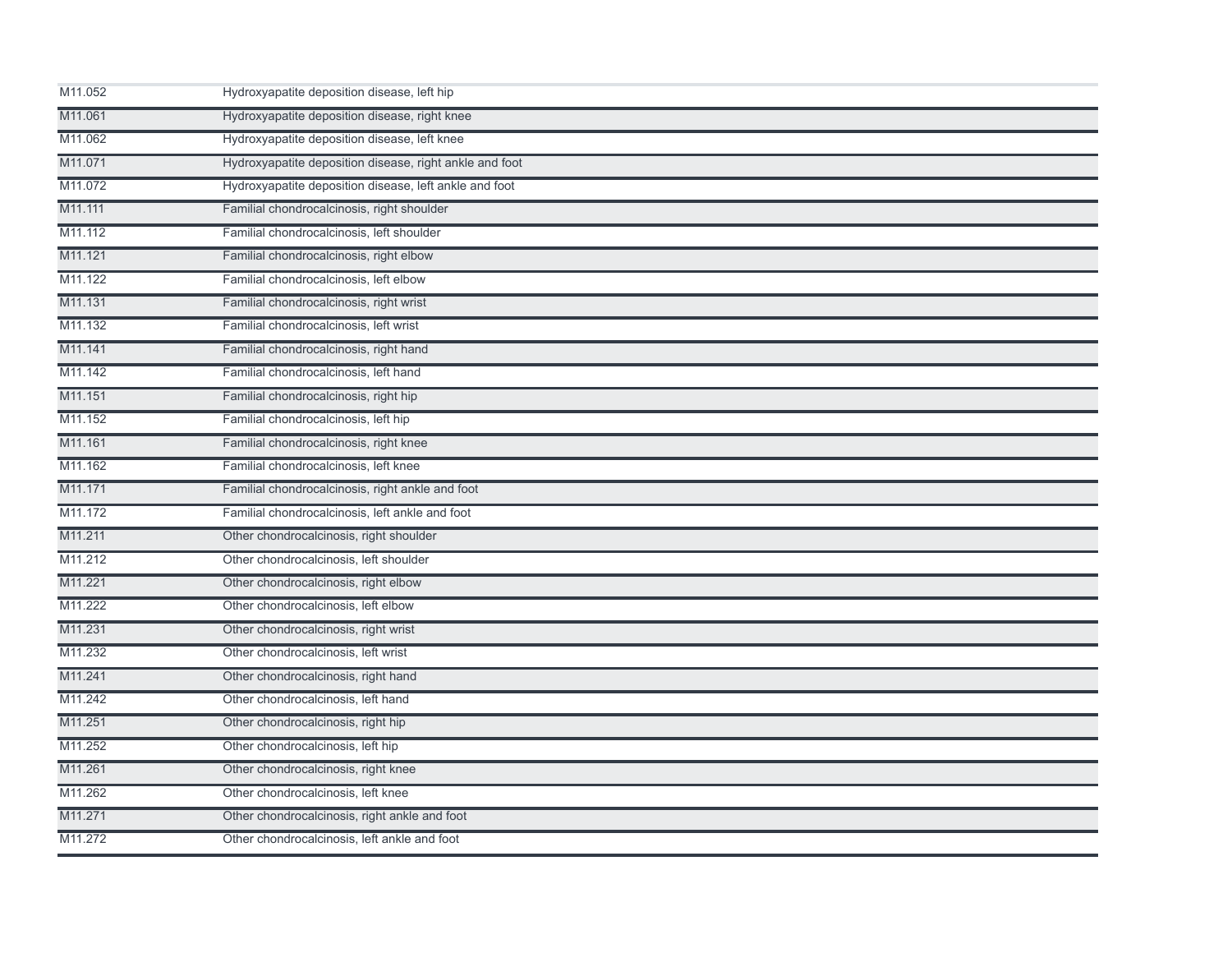| M11.811             | Other specified crystal arthropathies, right shoulder             |
|---------------------|-------------------------------------------------------------------|
| M11.812             | Other specified crystal arthropathies, left shoulder              |
| M11.821             | Other specified crystal arthropathies, right elbow                |
| M11.822             | Other specified crystal arthropathies, left elbow                 |
| M11.831             | Other specified crystal arthropathies, right wrist                |
| M11.832             | Other specified crystal arthropathies, left wrist                 |
| M11.841             | Other specified crystal arthropathies, right hand                 |
| M11.842             | Other specified crystal arthropathies, left hand                  |
| M11.851             | Other specified crystal arthropathies, right hip                  |
| M11.852             | Other specified crystal arthropathies, left hip                   |
| M11.861             | Other specified crystal arthropathies, right knee                 |
| M11.862             | Other specified crystal arthropathies, left knee                  |
| M11.871             | Other specified crystal arthropathies, right ankle and foot       |
| M11.872             | Other specified crystal arthropathies, left ankle and foot        |
| M12.011             | Chronic postrheumatic arthropathy [Jaccoud], right shoulder       |
| M12.012             | Chronic postrheumatic arthropathy [Jaccoud], left shoulder        |
| M12.021             | Chronic postrheumatic arthropathy [Jaccoud], right elbow          |
| M12.022             | Chronic postrheumatic arthropathy [Jaccoud], left elbow           |
| M12.031             | Chronic postrheumatic arthropathy [Jaccoud], right wrist          |
| M12.032             | Chronic postrheumatic arthropathy [Jaccoud], left wrist           |
| M12.041             | Chronic postrheumatic arthropathy [Jaccoud], right hand           |
| M <sub>12.042</sub> | Chronic postrheumatic arthropathy [Jaccoud], left hand            |
| M12.051             | Chronic postrheumatic arthropathy [Jaccoud], right hip            |
| M12.052             | Chronic postrheumatic arthropathy [Jaccoud], left hip             |
| M12.061             | Chronic postrheumatic arthropathy [Jaccoud], right knee           |
| M12.062             | Chronic postrheumatic arthropathy [Jaccoud], left knee            |
| M12.071             | Chronic postrheumatic arthropathy [Jaccoud], right ankle and foot |
| M12.072             | Chronic postrheumatic arthropathy [Jaccoud], left ankle and foot  |
| M12.111             | Kaschin-Beck disease, right shoulder                              |
| M <sub>12.112</sub> | Kaschin-Beck disease, left shoulder                               |
| M12.121             | Kaschin-Beck disease, right elbow                                 |
| M12.122             | Kaschin-Beck disease, left elbow                                  |
| M12.131             | Kaschin-Beck disease, right wrist                                 |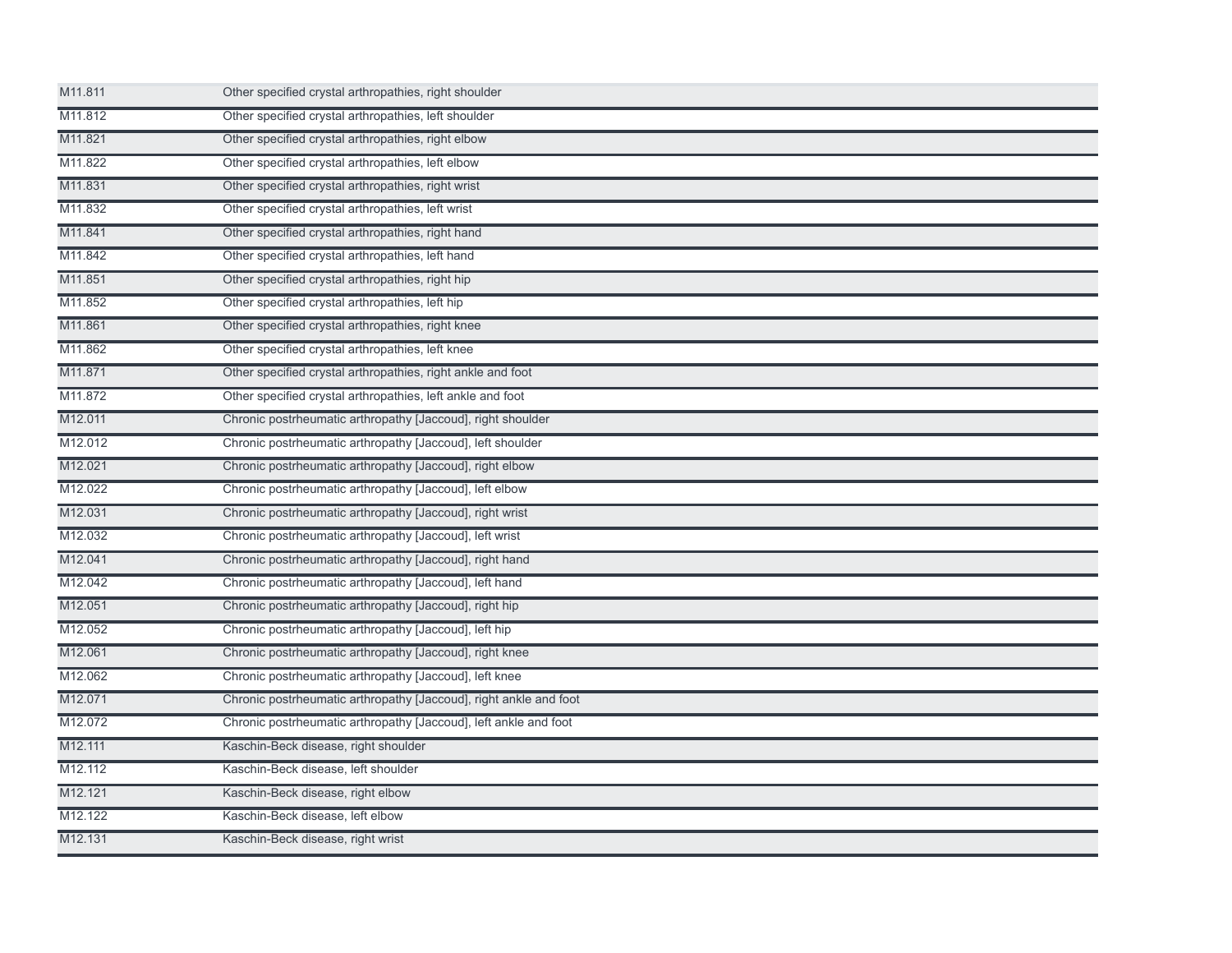| M12.132 | Kaschin-Beck disease, left wrist             |  |
|---------|----------------------------------------------|--|
| M12.141 | Kaschin-Beck disease, right hand             |  |
| M12.142 | Kaschin-Beck disease, left hand              |  |
| M12.151 | Kaschin-Beck disease, right hip              |  |
| M12.152 | Kaschin-Beck disease, left hip               |  |
| M12.161 | Kaschin-Beck disease, right knee             |  |
| M12.162 | Kaschin-Beck disease, left knee              |  |
| M12.171 | Kaschin-Beck disease, right ankle and foot   |  |
| M12.172 | Kaschin-Beck disease, left ankle and foot    |  |
| M12.311 | Palindromic rheumatism, right shoulder       |  |
| M12.312 | Palindromic rheumatism, left shoulder        |  |
| M12.321 | Palindromic rheumatism, right elbow          |  |
| M12.322 | Palindromic rheumatism, left elbow           |  |
| M12.331 | Palindromic rheumatism, right wrist          |  |
| M12.332 | Palindromic rheumatism, left wrist           |  |
| M12.341 | Palindromic rheumatism, right hand           |  |
| M12.342 | Palindromic rheumatism, left hand            |  |
| M12.351 | Palindromic rheumatism, right hip            |  |
| M12.352 | Palindromic rheumatism, left hip             |  |
| M12.361 | Palindromic rheumatism, right knee           |  |
| M12.362 | Palindromic rheumatism, left knee            |  |
| M12.371 | Palindromic rheumatism, right ankle and foot |  |
| M12.372 | Palindromic rheumatism, left ankle and foot  |  |
| M12.511 | Traumatic arthropathy, right shoulder        |  |
| M12.512 | Traumatic arthropathy, left shoulder         |  |
| M12.521 | Traumatic arthropathy, right elbow           |  |
| M12.522 | Traumatic arthropathy, left elbow            |  |
| M12.531 | Traumatic arthropathy, right wrist           |  |
| M12.532 | Traumatic arthropathy, left wrist            |  |
| M12.541 | Traumatic arthropathy, right hand            |  |
| M12.542 | Traumatic arthropathy, left hand             |  |
| M12.551 | Traumatic arthropathy, right hip             |  |
| M12.552 | Traumatic arthropathy, left hip              |  |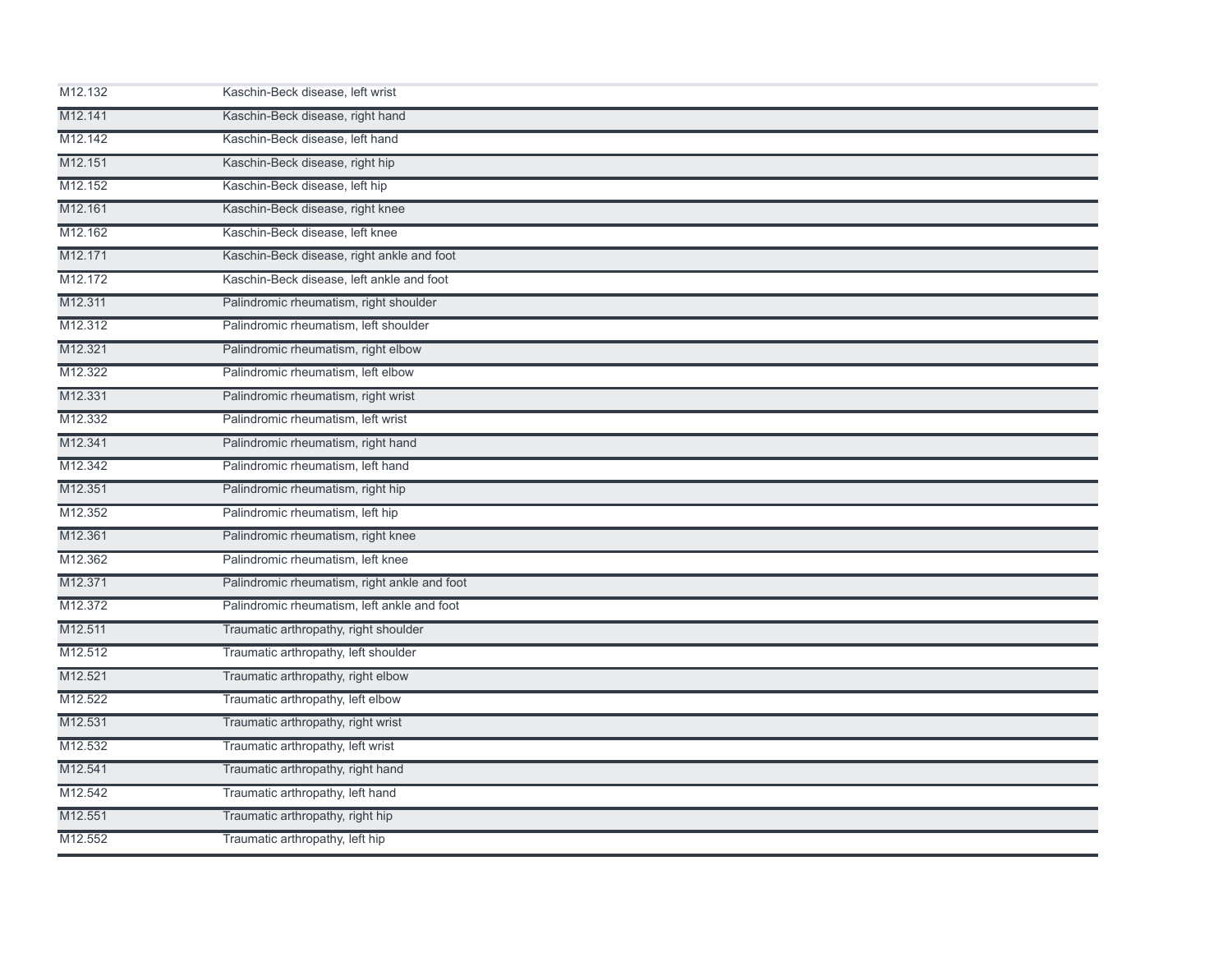| M12.561            | Traumatic arthropathy, right knee                                 |
|--------------------|-------------------------------------------------------------------|
| M12.562            | Traumatic arthropathy, left knee                                  |
| M12.571            | Traumatic arthropathy, right ankle and foot                       |
| M12.572            | Traumatic arthropathy, left ankle and foot                        |
| M <sub>16.0</sub>  | Bilateral primary osteoarthritis of hip                           |
| M16.11             | Unilateral primary osteoarthritis, right hip                      |
| M <sub>16.12</sub> | Unilateral primary osteoarthritis, left hip                       |
| M16.2              | Bilateral osteoarthritis resulting from hip dysplasia             |
| M16.31             | Unilateral osteoarthritis resulting from hip dysplasia, right hip |
| M16.32             | Unilateral osteoarthritis resulting from hip dysplasia, left hip  |
| M <sub>16.4</sub>  | Bilateral post-traumatic osteoarthritis of hip                    |
| M16.51             | Unilateral post-traumatic osteoarthritis, right hip               |
| M16.52             | Unilateral post-traumatic osteoarthritis, left hip                |
| M17.0              | Bilateral primary osteoarthritis of knee                          |
| M17.11             | Unilateral primary osteoarthritis, right knee                     |
| M17.12             | Unilateral primary osteoarthritis, left knee                      |
| M19.011            | Primary osteoarthritis, right shoulder                            |
| M19.012            | Primary osteoarthritis, left shoulder                             |
| M19.021            | Primary osteoarthritis, right elbow                               |
| M19.022            | Primary osteoarthritis, left elbow                                |
| M19.031            | Primary osteoarthritis, right wrist                               |
| M19.032            | Primary osteoarthritis, left wrist                                |
| M19.041            | Primary osteoarthritis, right hand                                |
| M19.042            | Primary osteoarthritis, left hand                                 |
| M19.071            | Primary osteoarthritis, right ankle and foot                      |
| M19.072            | Primary osteoarthritis, left ankle and foot                       |
| M24.421            | Recurrent dislocation, right elbow                                |
| M24.422            | Recurrent dislocation, left elbow                                 |
| M24.431            | Recurrent dislocation, right wrist                                |
| M24.432            | Recurrent dislocation, left wrist                                 |
| M24.441            | Recurrent dislocation, right hand                                 |
| M24.442            | Recurrent dislocation, left hand                                  |
| M24.451            | Recurrent dislocation, right hip                                  |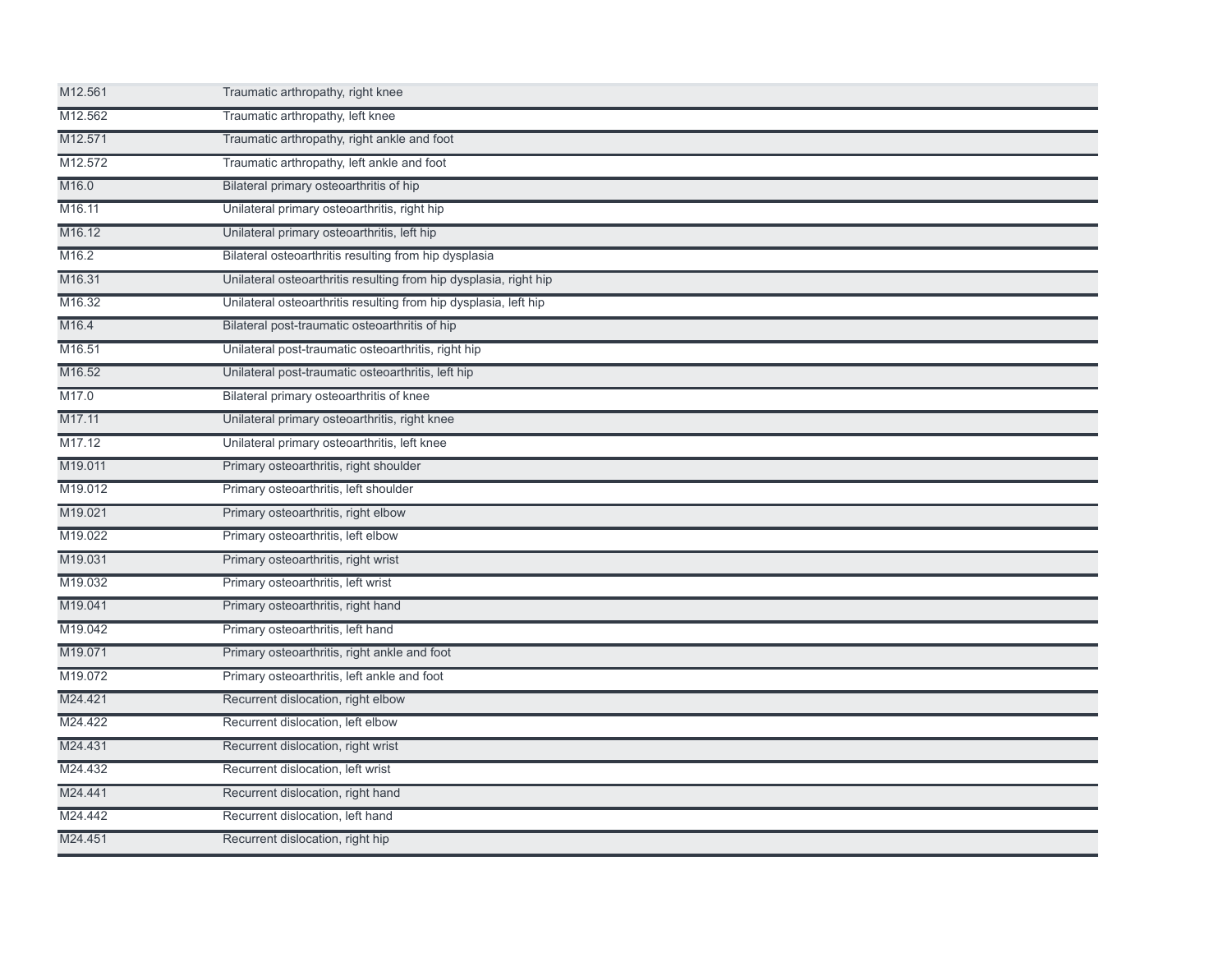| M24.452 | Recurrent dislocation, left hip                                            |  |
|---------|----------------------------------------------------------------------------|--|
| M24.461 | Recurrent dislocation, right knee                                          |  |
| M24.462 | Recurrent dislocation, left knee                                           |  |
| M24.471 | Recurrent dislocation, right ankle                                         |  |
| M24.472 | Recurrent dislocation, left ankle                                          |  |
| M24.474 | Recurrent dislocation, right foot                                          |  |
| M24.475 | Recurrent dislocation, left foot                                           |  |
| M24.511 | Contracture, right shoulder                                                |  |
| M24.512 | Contracture, left shoulder                                                 |  |
| M24.521 | Contracture, right elbow                                                   |  |
| M24.522 | Contracture, left elbow                                                    |  |
| M24.531 | Contracture, right wrist                                                   |  |
| M24.532 | Contracture, left wrist                                                    |  |
| M24.541 | Contracture, right hand                                                    |  |
| M24.542 | Contracture, left hand                                                     |  |
| M24.551 | Contracture, right hip                                                     |  |
| M24.552 | Contracture, left hip                                                      |  |
| M24.561 | Contracture, right knee                                                    |  |
| M24.562 | Contracture, left knee                                                     |  |
| M24.571 | Contracture, right ankle                                                   |  |
| M24.572 | Contracture, left ankle                                                    |  |
| M24.574 | Contracture, right foot                                                    |  |
| M24.575 | Contracture, left foot                                                     |  |
| M24.851 | Other specific joint derangements of right hip, not elsewhere classified   |  |
| M24.852 | Other specific joint derangements of left hip, not elsewhere classified    |  |
| M24.871 | Other specific joint derangements of right ankle, not elsewhere classified |  |
| M24.872 | Other specific joint derangements of left ankle, not elsewhere classified  |  |
| M25.011 | Hemarthrosis, right shoulder                                               |  |
| M25.012 | Hemarthrosis, left shoulder                                                |  |
| M25.021 | Hemarthrosis, right elbow                                                  |  |
| M25.022 | Hemarthrosis, left elbow                                                   |  |
| M25.031 | Hemarthrosis, right wrist                                                  |  |
| M25.032 | Hemarthrosis, left wrist                                                   |  |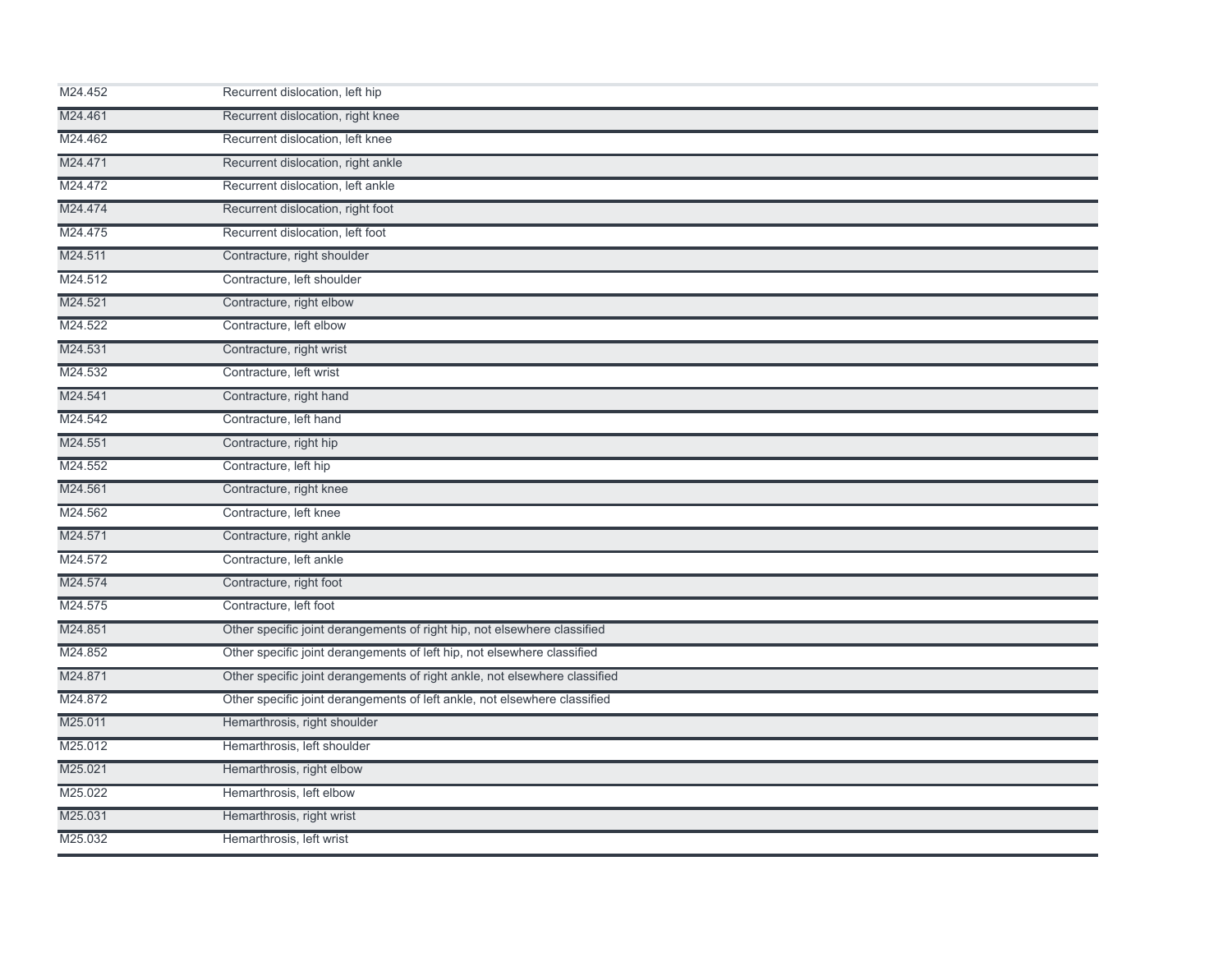| M25.041 | Hemarthrosis, right hand     |  |  |
|---------|------------------------------|--|--|
| M25.042 | Hemarthrosis, left hand      |  |  |
| M25.051 | Hemarthrosis, right hip      |  |  |
| M25.052 | Hemarthrosis, left hip       |  |  |
| M25.061 | Hemarthrosis, right knee     |  |  |
| M25.062 | Hemarthrosis, left knee      |  |  |
| M25.071 | Hemarthrosis, right ankle    |  |  |
| M25.072 | Hemarthrosis, left ankle     |  |  |
| M25.074 | Hemarthrosis, right foot     |  |  |
| M25.075 | Hemarthrosis, left foot      |  |  |
| M25.411 | Effusion, right shoulder     |  |  |
| M25.412 | Effusion, left shoulder      |  |  |
| M25.421 | Effusion, right elbow        |  |  |
| M25.422 | Effusion, left elbow         |  |  |
| M25.431 | Effusion, right wrist        |  |  |
| M25.432 | Effusion, left wrist         |  |  |
| M25.441 | Effusion, right hand         |  |  |
| M25.442 | Effusion, left hand          |  |  |
| M25.451 | Effusion, right hip          |  |  |
| M25.452 | Effusion, left hip           |  |  |
| M25.461 | Effusion, right knee         |  |  |
| M25.462 | Effusion, left knee          |  |  |
| M25.471 | Effusion, right ankle        |  |  |
| M25.472 | Effusion, left ankle         |  |  |
| M25.474 | Effusion, right foot         |  |  |
| M25.475 | Effusion, left foot          |  |  |
| M25.511 | Pain in right shoulder       |  |  |
| M25.512 | Pain in left shoulder        |  |  |
| M25.521 | Pain in right elbow          |  |  |
| M25.522 | Pain in left elbow           |  |  |
| M25.531 | Pain in right wrist          |  |  |
| M25.532 | Pain in left wrist           |  |  |
| M25.541 | Pain in joints of right hand |  |  |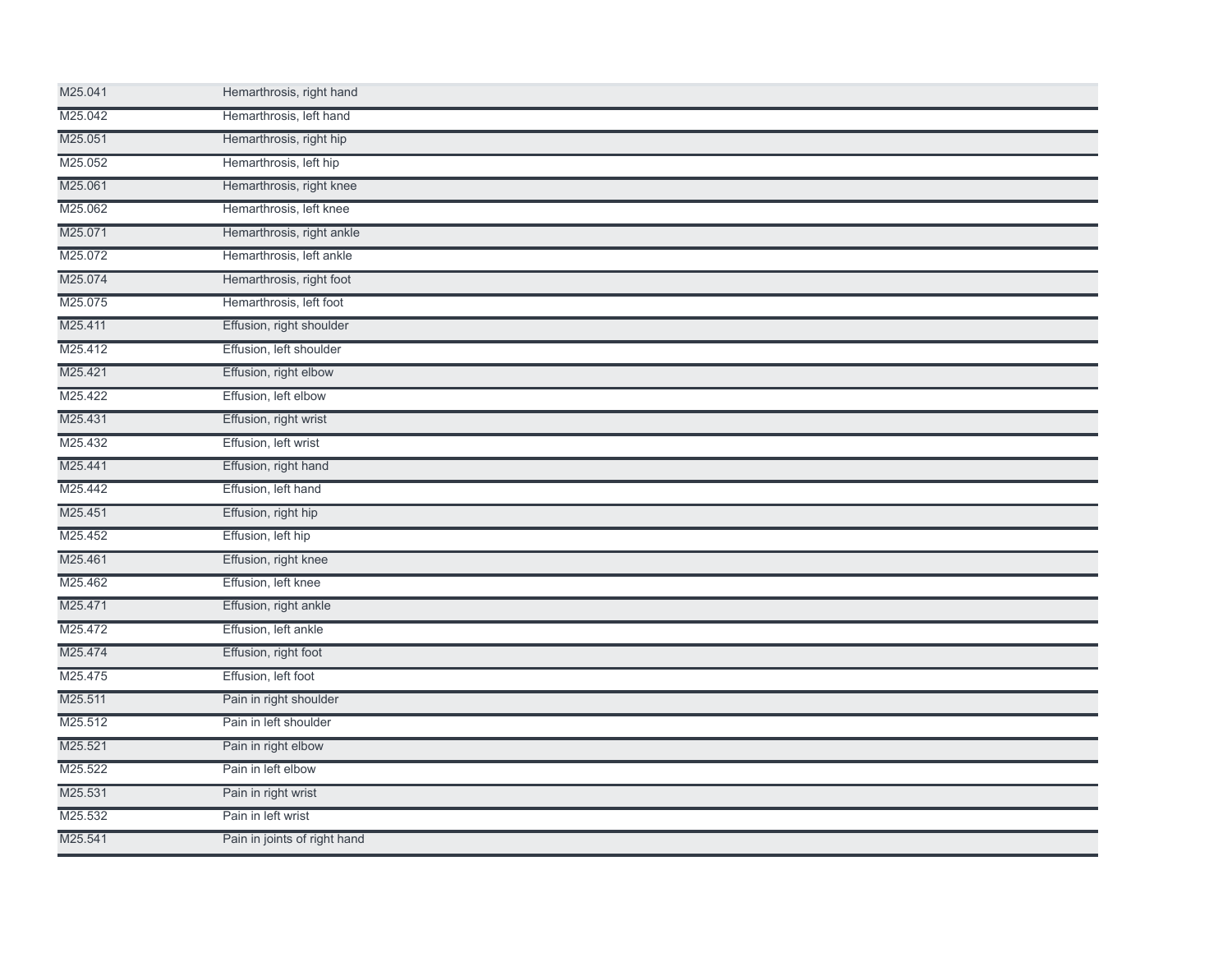| M25.542 | Pain in joints of left hand                               |  |
|---------|-----------------------------------------------------------|--|
| M25.551 | Pain in right hip                                         |  |
| M25.552 | Pain in left hip                                          |  |
| M25.561 | Pain in right knee                                        |  |
| M25.562 | Pain in left knee                                         |  |
| M25.571 | Pain in right ankle and joints of right foot              |  |
| M25.572 | Pain in left ankle and joints of left foot                |  |
| M25.731 | Osteophyte, right wrist                                   |  |
| M25.732 | Osteophyte, left wrist                                    |  |
| M25.741 | Osteophyte, right hand                                    |  |
| M25.742 | Osteophyte, left hand                                     |  |
| M25.751 | Osteophyte, right hip                                     |  |
| M25.752 | Osteophyte, left hip                                      |  |
| M25.761 | Osteophyte, right knee                                    |  |
| M25.762 | Osteophyte, left knee                                     |  |
| M33.11  | Other dermatomyositis with respiratory involvement        |  |
| M33.12  | Other dermatomyositis with myopathy                       |  |
| M33.19  | Other dermatomyositis with other organ involvement        |  |
| M33.21  | Polymyositis with respiratory involvement                 |  |
| M33.22  | Polymyositis with myopathy                                |  |
| M33.29  | Polymyositis with other organ involvement                 |  |
| M34.0   | Progressive systemic sclerosis                            |  |
| M34.89  | Other systemic sclerosis                                  |  |
| M35.1   | Other overlap syndromes                                   |  |
| M35.3   | Polymyalgia rheumatica                                    |  |
| M35.4   | Diffuse (eosinophilic) fasciitis                          |  |
| M35.89  | Other specified systemic involvement of connective tissue |  |
| M60.011 | Infective myositis, right shoulder                        |  |
| M60.012 | Infective myositis, left shoulder                         |  |
| M60.021 | Infective myositis, right upper arm                       |  |
| M60.022 | Infective myositis, left upper arm                        |  |
| M60.031 | Infective myositis, right forearm                         |  |
| M60.032 | Infective myositis, left forearm                          |  |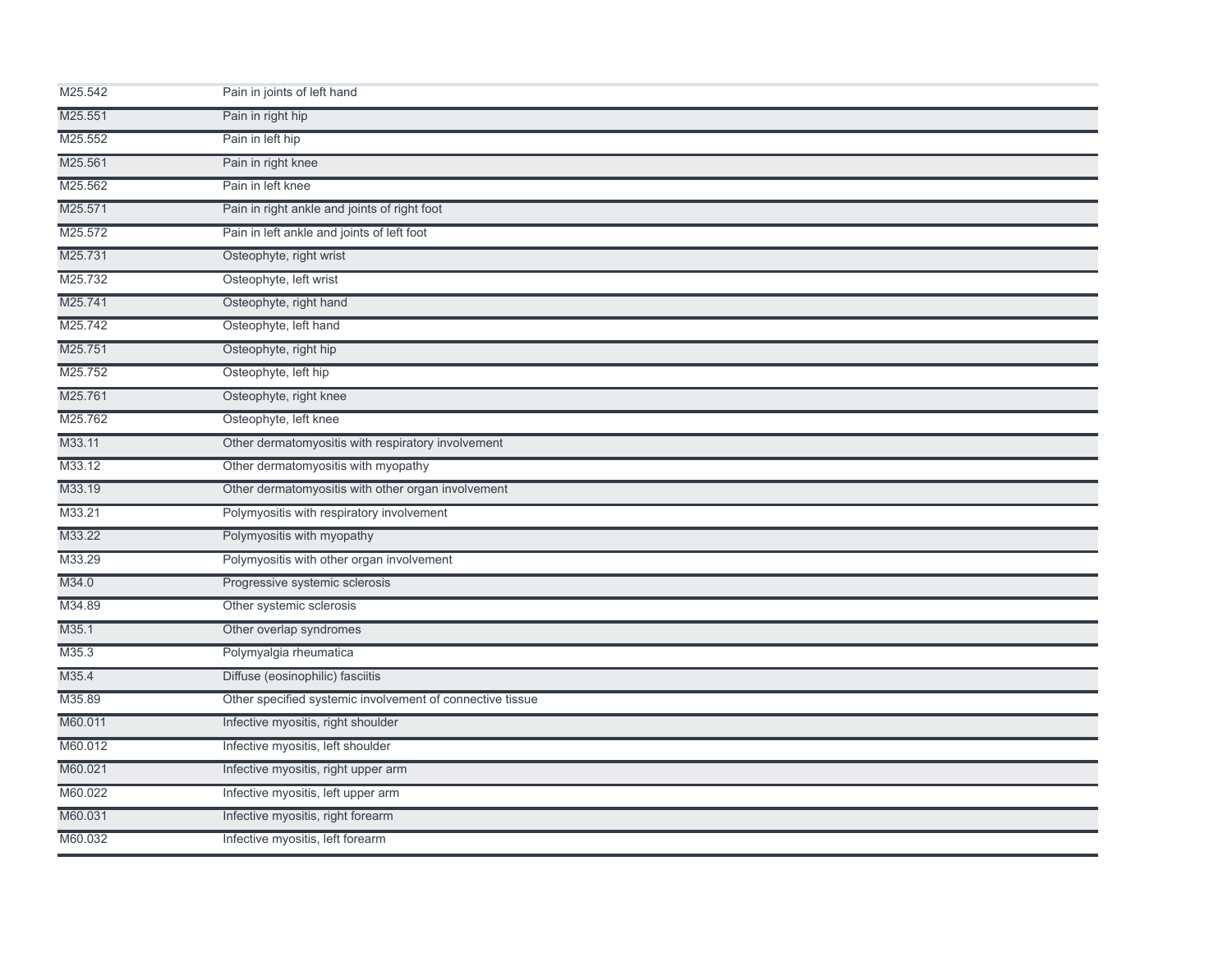| M60.041 | Infective myositis, right hand                                                   |
|---------|----------------------------------------------------------------------------------|
| M60.042 | Infective myositis, left hand                                                    |
| M60.044 | Infective myositis, right finger(s)                                              |
| M60.045 | Infective myositis, left finger(s)                                               |
| M60.051 | Infective myositis, right thigh                                                  |
| M60.052 | Infective myositis, left thigh                                                   |
| M60.061 | Infective myositis, right lower leg                                              |
| M60.062 | Infective myositis, left lower leg                                               |
| M60.070 | Infective myositis, right ankle                                                  |
| M60.071 | Infective myositis, left ankle                                                   |
| M60.073 | Infective myositis, right foot                                                   |
| M60.074 | Infective myositis, left foot                                                    |
| M60.076 | Infective myositis, right toe(s)                                                 |
| M60.077 | Infective myositis, left toe(s)                                                  |
| M60.111 | Interstitial myositis, right shoulder                                            |
| M60.112 | Interstitial myositis, left shoulder                                             |
| M60.121 | Interstitial myositis, right upper arm                                           |
| M60.122 | Interstitial myositis, left upper arm                                            |
| M60.131 | Interstitial myositis, right forearm                                             |
| M60.132 | Interstitial myositis, left forearm                                              |
| M60.141 | Interstitial myositis, right hand                                                |
| M60.142 | Interstitial myositis, left hand                                                 |
| M60.151 | Interstitial myositis, right thigh                                               |
| M60.152 | Interstitial myositis, left thigh                                                |
| M60.161 | Interstitial myositis, right lower leg                                           |
| M60.162 | Interstitial myositis, left lower leg                                            |
| M60.171 | Interstitial myositis, right ankle and foot                                      |
| M60.172 | Interstitial myositis, left ankle and foot                                       |
| M60.211 | Foreign body granuloma of soft tissue, not elsewhere classified, right shoulder  |
| M60.212 | Foreign body granuloma of soft tissue, not elsewhere classified, left shoulder   |
| M60.221 | Foreign body granuloma of soft tissue, not elsewhere classified, right upper arm |
| M60.222 | Foreign body granuloma of soft tissue, not elsewhere classified, left upper arm  |
| M60.231 | Foreign body granuloma of soft tissue, not elsewhere classified, right forearm   |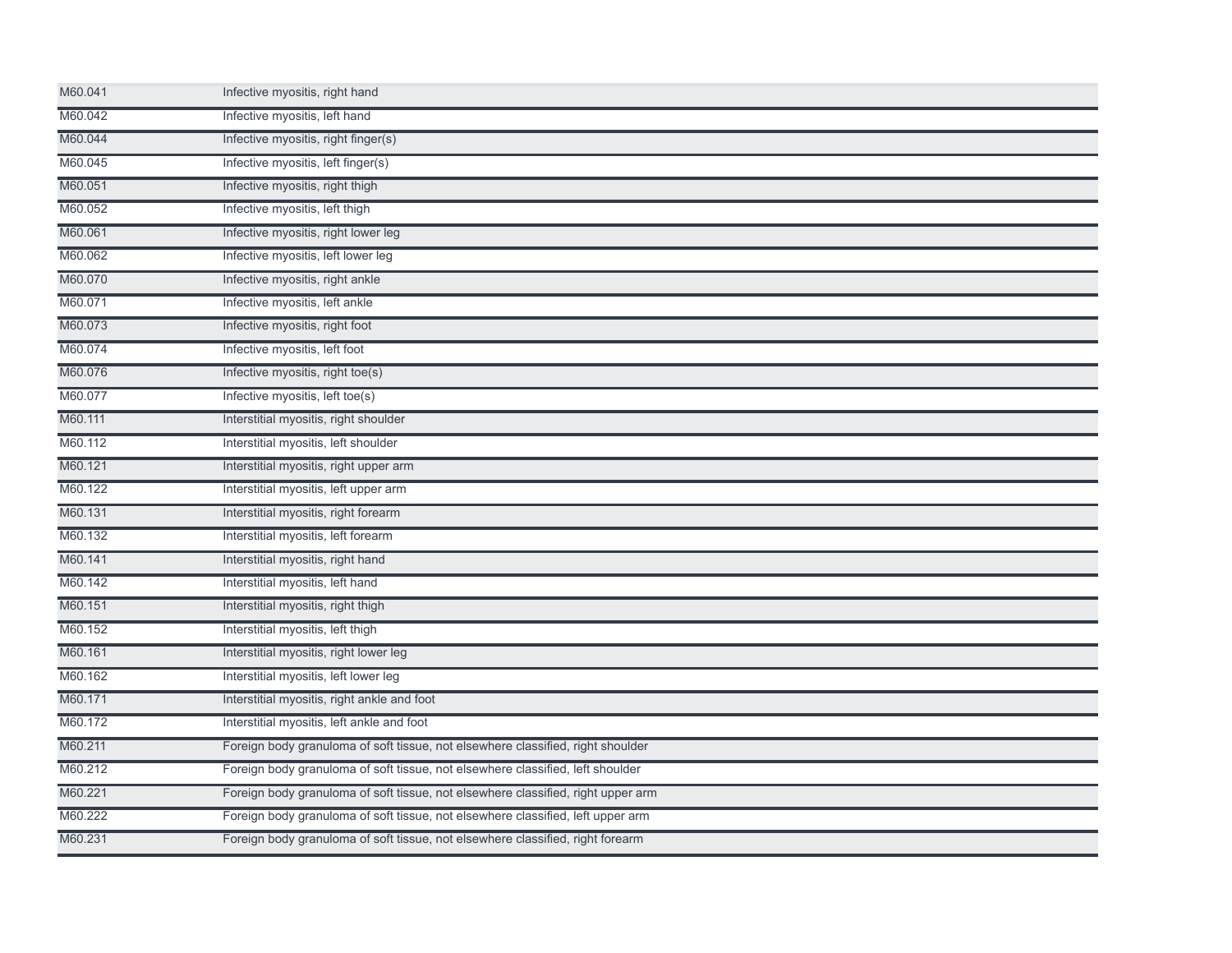| M60.232 | Foreign body granuloma of soft tissue, not elsewhere classified, left forearm         |
|---------|---------------------------------------------------------------------------------------|
| M60.241 | Foreign body granuloma of soft tissue, not elsewhere classified, right hand           |
| M60.242 | Foreign body granuloma of soft tissue, not elsewhere classified, left hand            |
| M60.251 | Foreign body granuloma of soft tissue, not elsewhere classified, right thigh          |
| M60.252 | Foreign body granuloma of soft tissue, not elsewhere classified, left thigh           |
| M60.261 | Foreign body granuloma of soft tissue, not elsewhere classified, right lower leg      |
| M60.262 | Foreign body granuloma of soft tissue, not elsewhere classified, left lower leg       |
| M60.271 | Foreign body granuloma of soft tissue, not elsewhere classified, right ankle and foot |
| M60.272 | Foreign body granuloma of soft tissue, not elsewhere classified, left ankle and foot  |
| M60.28  | Foreign body granuloma of soft tissue, not elsewhere classified, other site           |
| M60.811 | Other myositis, right shoulder                                                        |
| M60.812 | Other myositis, left shoulder                                                         |
| M60.821 | Other myositis, right upper arm                                                       |
| M60.822 | Other myositis, left upper arm                                                        |
| M60.831 | Other myositis, right forearm                                                         |
| M60.832 | Other myositis, left forearm                                                          |
| M60.841 | Other myositis, right hand                                                            |
| M60.842 | Other myositis, left hand                                                             |
| M60.851 | Other myositis, right thigh                                                           |
| M60.852 | Other myositis, left thigh                                                            |
| M60.861 | Other myositis, right lower leg                                                       |
| M60.862 | Other myositis, left lower leg                                                        |
| M60.871 | Other myositis, right ankle and foot                                                  |
| M60.872 | Other myositis, left ankle and foot                                                   |
| M62.211 | Nontraumatic ischemic infarction of muscle, right shoulder                            |
| M62.212 | Nontraumatic ischemic infarction of muscle, left shoulder                             |
| M62.221 | Nontraumatic ischemic infarction of muscle, right upper arm                           |
| M62.222 | Nontraumatic ischemic infarction of muscle, left upper arm                            |
| M62.231 | Nontraumatic ischemic infarction of muscle, right forearm                             |
| M62.232 | Nontraumatic ischemic infarction of muscle, left forearm                              |
| M62.241 | Nontraumatic ischemic infarction of muscle, right hand                                |
| M62.242 | Nontraumatic ischemic infarction of muscle, left hand                                 |
| M62.251 | Nontraumatic ischemic infarction of muscle, right thigh                               |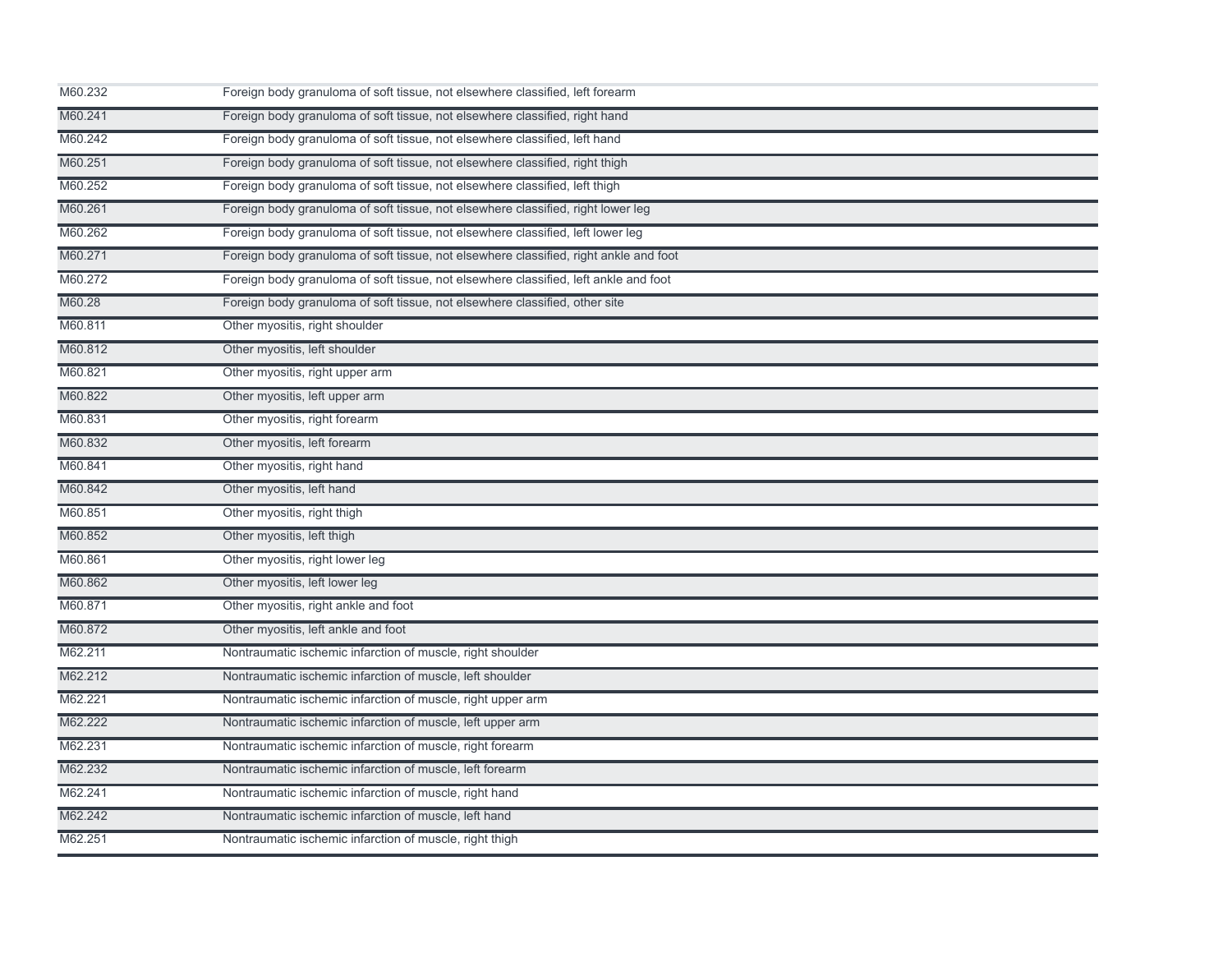| M62.252 | Nontraumatic ischemic infarction of muscle, left thigh           |
|---------|------------------------------------------------------------------|
| M62.261 | Nontraumatic ischemic infarction of muscle, right lower leg      |
| M62.262 | Nontraumatic ischemic infarction of muscle, left lower leg       |
| M62.271 | Nontraumatic ischemic infarction of muscle, right ankle and foot |
| M62.272 | Nontraumatic ischemic infarction of muscle, left ankle and foot  |
| M62.89  | Other specified disorders of muscle                              |
| M65.111 | Other infective (teno)synovitis, right shoulder                  |
| M65.112 | Other infective (teno) synovitis, left shoulder                  |
| M65.121 | Other infective (teno)synovitis, right elbow                     |
| M65.122 | Other infective (teno)synovitis, left elbow                      |
| M65.131 | Other infective (teno) synovitis, right wrist                    |
| M65.132 | Other infective (teno)synovitis, left wrist                      |
| M65.141 | Other infective (teno)synovitis, right hand                      |
| M65.142 | Other infective (teno)synovitis, left hand                       |
| M65.151 | Other infective (teno)synovitis, right hip                       |
| M65.152 | Other infective (teno)synovitis, left hip                        |
| M65.161 | Other infective (teno)synovitis, right knee                      |
| M65.162 | Other infective (teno)synovitis, left knee                       |
| M65.171 | Other infective (teno)synovitis, right ankle and foot            |
| M65.172 | Other infective (teno) synovitis, left ankle and foot            |
| M65.19  | Other infective (teno)synovitis, multiple sites                  |
| M65.811 | Other synovitis and tenosynovitis, right shoulder                |
| M65.812 | Other synovitis and tenosynovitis, left shoulder                 |
| M65.821 | Other synovitis and tenosynovitis, right upper arm               |
| M65.822 | Other synovitis and tenosynovitis, left upper arm                |
| M65.831 | Other synovitis and tenosynovitis, right forearm                 |
| M65.832 | Other synovitis and tenosynovitis, left forearm                  |
| M65.841 | Other synovitis and tenosynovitis, right hand                    |
| M65.842 | Other synovitis and tenosynovitis, left hand                     |
| M65.851 | Other synovitis and tenosynovitis, right thigh                   |
| M65.852 | Other synovitis and tenosynovitis, left thigh                    |
| M65.861 | Other synovitis and tenosynovitis, right lower leg               |
| M65.862 | Other synovitis and tenosynovitis, left lower leg                |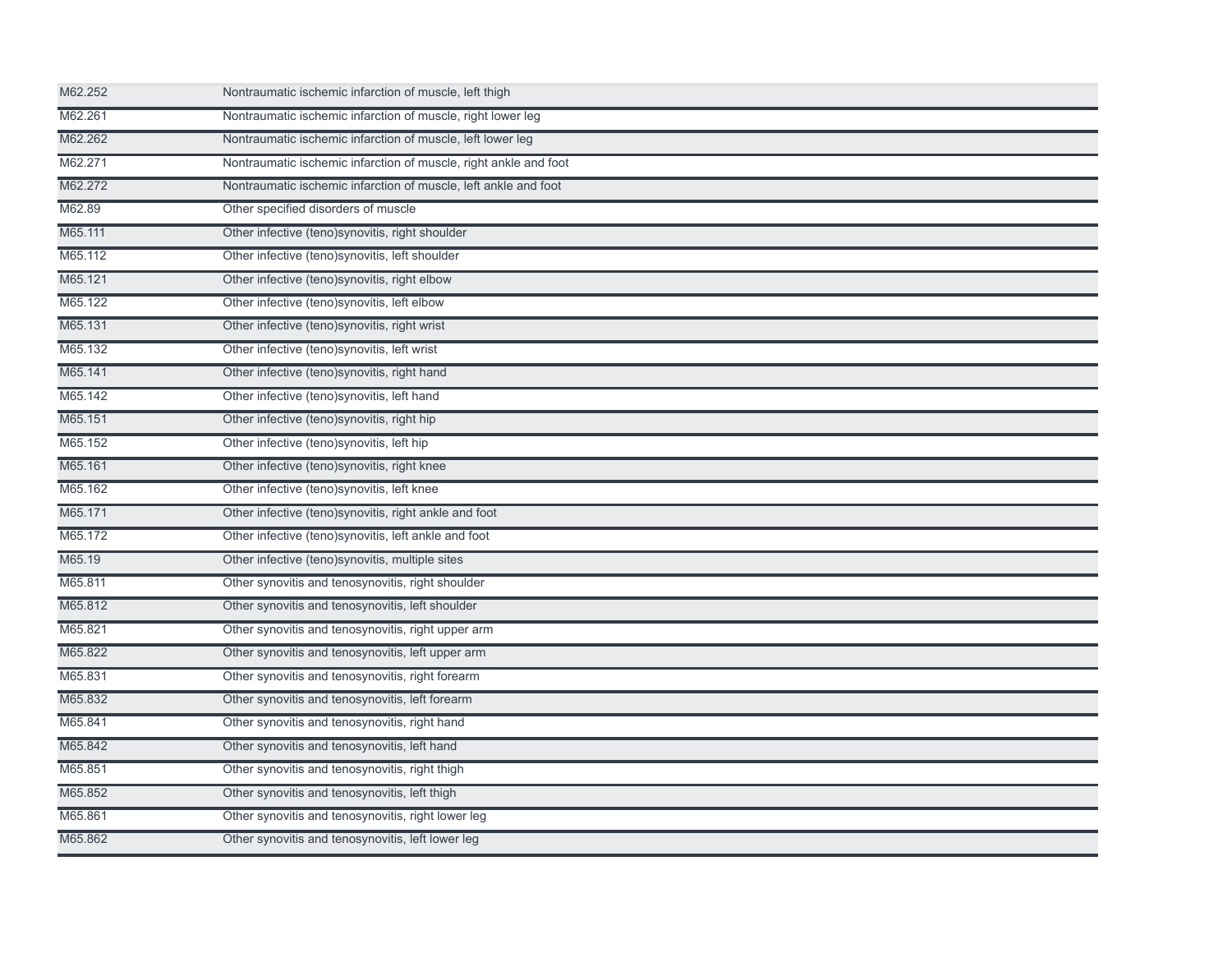| M65.871 | Other synovitis and tenosynovitis, right ankle and foot       |  |
|---------|---------------------------------------------------------------|--|
| M65.872 | Other synovitis and tenosynovitis, left ankle and foot        |  |
| M65.89  | Other synovitis and tenosynovitis, multiple sites             |  |
| M66.0   | Rupture of popliteal cyst                                     |  |
| M66.111 | Rupture of synovium, right shoulder                           |  |
| M66.112 | Rupture of synovium, left shoulder                            |  |
| M66.121 | Rupture of synovium, right elbow                              |  |
| M66.122 | Rupture of synovium, left elbow                               |  |
| M66.131 | Rupture of synovium, right wrist                              |  |
| M66.132 | Rupture of synovium, left wrist                               |  |
| M66.141 | Rupture of synovium, right hand                               |  |
| M66.142 | Rupture of synovium, left hand                                |  |
| M66.151 | Rupture of synovium, right hip                                |  |
| M66.152 | Rupture of synovium, left hip                                 |  |
| M66.171 | Rupture of synovium, right ankle                              |  |
| M66.172 | Rupture of synovium, left ankle                               |  |
| M66.174 | Rupture of synovium, right foot                               |  |
| M66.175 | Rupture of synovium, left foot                                |  |
| M66.211 | Spontaneous rupture of extensor tendons, right shoulder       |  |
| M66.212 | Spontaneous rupture of extensor tendons, left shoulder        |  |
| M66.221 | Spontaneous rupture of extensor tendons, right upper arm      |  |
| M66.222 | Spontaneous rupture of extensor tendons, left upper arm       |  |
| M66.231 | Spontaneous rupture of extensor tendons, right forearm        |  |
| M66.232 | Spontaneous rupture of extensor tendons, left forearm         |  |
| M66.241 | Spontaneous rupture of extensor tendons, right hand           |  |
| M66.242 | Spontaneous rupture of extensor tendons, left hand            |  |
| M66.251 | Spontaneous rupture of extensor tendons, right thigh          |  |
| M66.252 | Spontaneous rupture of extensor tendons, left thigh           |  |
| M66.261 | Spontaneous rupture of extensor tendons, right lower leg      |  |
| M66.262 | Spontaneous rupture of extensor tendons, left lower leg       |  |
| M66.271 | Spontaneous rupture of extensor tendons, right ankle and foot |  |
| M66.272 | Spontaneous rupture of extensor tendons, left ankle and foot  |  |
| M66.29  | Spontaneous rupture of extensor tendons, multiple sites       |  |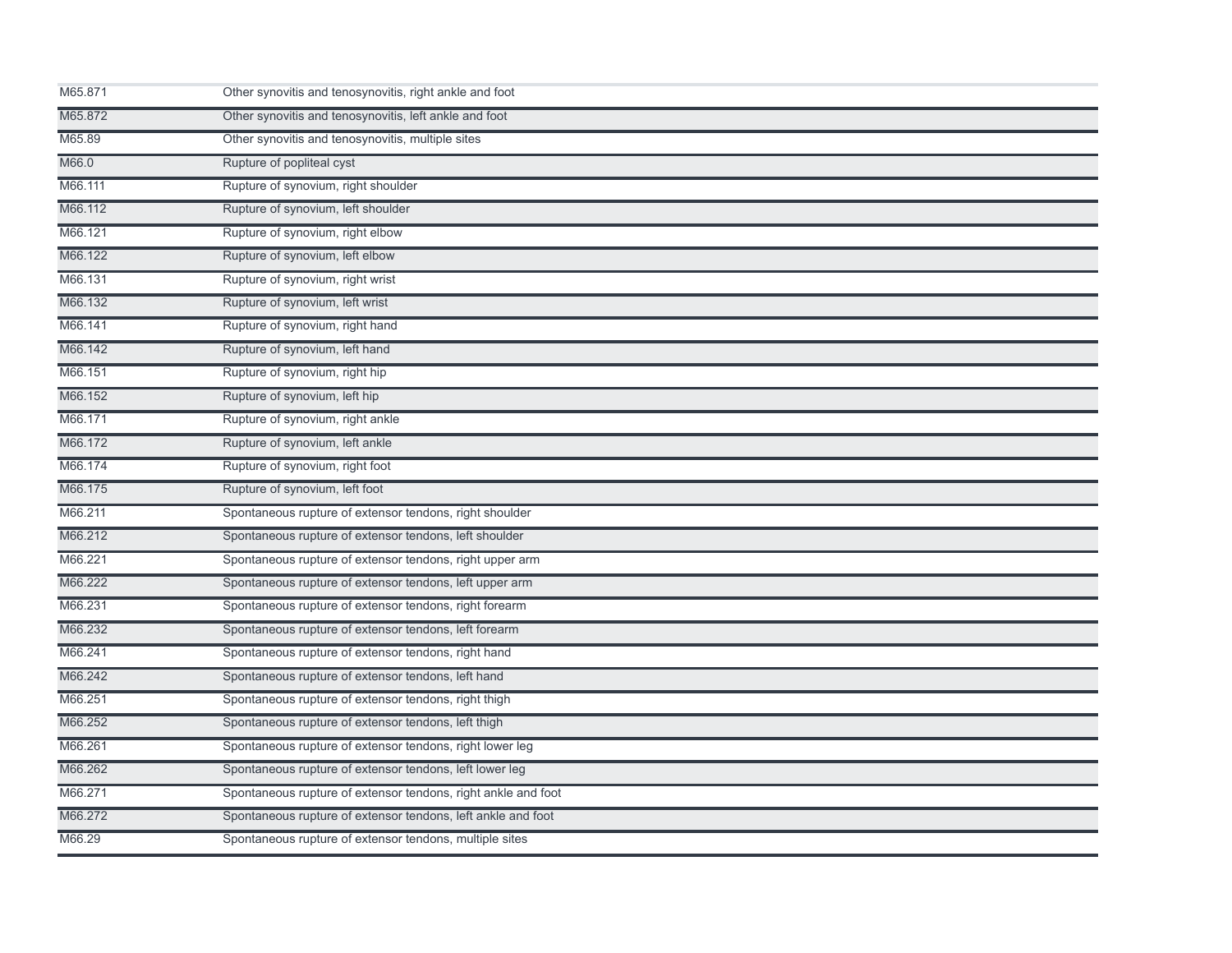| M66.311 | Spontaneous rupture of flexor tendons, right shoulder       |  |
|---------|-------------------------------------------------------------|--|
| M66.312 | Spontaneous rupture of flexor tendons, left shoulder        |  |
| M66.321 | Spontaneous rupture of flexor tendons, right upper arm      |  |
| M66.322 | Spontaneous rupture of flexor tendons, left upper arm       |  |
| M66.331 | Spontaneous rupture of flexor tendons, right forearm        |  |
| M66.332 | Spontaneous rupture of flexor tendons, left forearm         |  |
| M66.341 | Spontaneous rupture of flexor tendons, right hand           |  |
| M66.342 | Spontaneous rupture of flexor tendons, left hand            |  |
| M66.351 | Spontaneous rupture of flexor tendons, right thigh          |  |
| M66.352 | Spontaneous rupture of flexor tendons, left thigh           |  |
| M66.361 | Spontaneous rupture of flexor tendons, right lower leg      |  |
| M66.362 | Spontaneous rupture of flexor tendons, left lower leg       |  |
| M66.371 | Spontaneous rupture of flexor tendons, right ankle and foot |  |
| M66.372 | Spontaneous rupture of flexor tendons, left ankle and foot  |  |
| M66.39  | Spontaneous rupture of flexor tendons, multiple sites       |  |
| M66.811 | Spontaneous rupture of other tendons, right shoulder        |  |
| M66.812 | Spontaneous rupture of other tendons, left shoulder         |  |
| M66.821 | Spontaneous rupture of other tendons, right upper arm       |  |
| M66.822 | Spontaneous rupture of other tendons, left upper arm        |  |
| M66.831 | Spontaneous rupture of other tendons, right forearm         |  |
| M66.832 | Spontaneous rupture of other tendons, left forearm          |  |
| M66.841 | Spontaneous rupture of other tendons, right hand            |  |
| M66.842 | Spontaneous rupture of other tendons, left hand             |  |
| M66.851 | Spontaneous rupture of other tendons, right thigh           |  |
| M66.852 | Spontaneous rupture of other tendons, left thigh            |  |
| M66.861 | Spontaneous rupture of other tendons, right lower leg       |  |
| M66.862 | Spontaneous rupture of other tendons, left lower leg        |  |
| M66.871 | Spontaneous rupture of other tendons, right ankle and foot  |  |
| M66.872 | Spontaneous rupture of other tendons, left ankle and foot   |  |
| M66.89  | Spontaneous rupture of other tendons, multiple sites        |  |
| M67.311 | Transient synovitis, right shoulder                         |  |
| M67.312 | Transient synovitis, left shoulder                          |  |
| M67.321 | Transient synovitis, right elbow                            |  |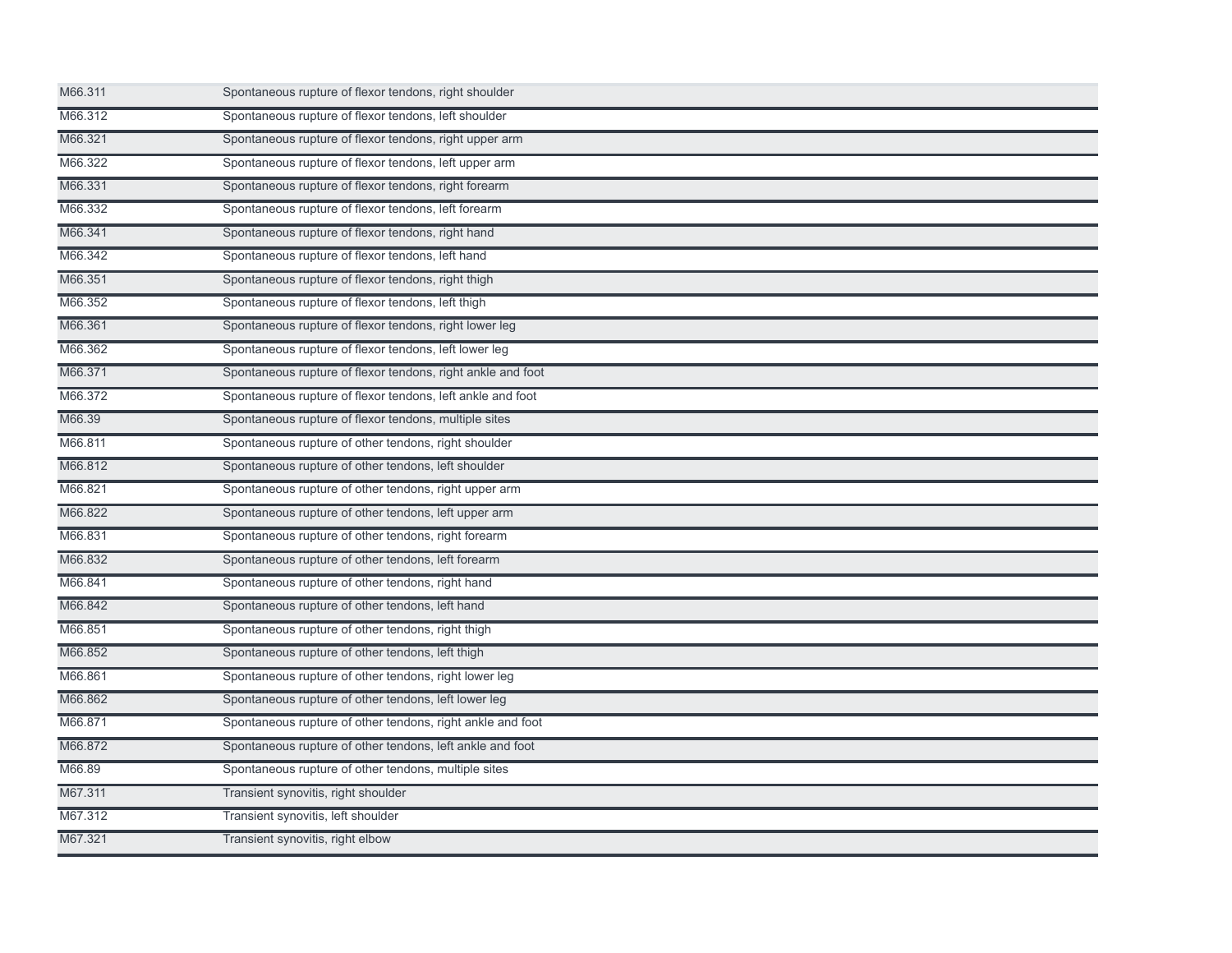| M67.322 | Transient synovitis, left elbow                                                   |
|---------|-----------------------------------------------------------------------------------|
| M67.331 | Transient synovitis, right wrist                                                  |
| M67.332 | Transient synovitis, left wrist                                                   |
| M67.341 | Transient synovitis, right hand                                                   |
| M67.342 | Transient synovitis, left hand                                                    |
| M67.351 | Transient synovitis, right hip                                                    |
| M67.352 | Transient synovitis, left hip                                                     |
| M67.361 | Transient synovitis, right knee                                                   |
| M67.362 | Transient synovitis, left knee                                                    |
| M67.371 | Transient synovitis, right ankle and foot                                         |
| M67.372 | Transient synovitis, left ankle and foot                                          |
| M67.39  | Transient synovitis, multiple sites                                               |
| M70.11  | Bursitis, right hand                                                              |
| M70.12  | Bursitis, left hand                                                               |
| M70.21  | Olecranon bursitis, right elbow                                                   |
| M70.22  | Olecranon bursitis, left elbow                                                    |
| M70.31  | Other bursitis of elbow, right elbow                                              |
| M70.32  | Other bursitis of elbow, left elbow                                               |
| M70.41  | Prepatellar bursitis, right knee                                                  |
| M70.42  | Prepatellar bursitis, left knee                                                   |
| M70.51  | Other bursitis of knee, right knee                                                |
| M70.52  | Other bursitis of knee, left knee                                                 |
| M70.61  | Trochanteric bursitis, right hip                                                  |
| M70.62  | Trochanteric bursitis, left hip                                                   |
| M70.71  | Other bursitis of hip, right hip                                                  |
| M70.72  | Other bursitis of hip, left hip                                                   |
| M70.811 | Other soft tissue disorders related to use, overuse and pressure, right shoulder  |
| M70.812 | Other soft tissue disorders related to use, overuse and pressure, left shoulder   |
| M70.821 | Other soft tissue disorders related to use, overuse and pressure, right upper arm |
| M70.822 | Other soft tissue disorders related to use, overuse and pressure, left upper arm  |
| M70.831 | Other soft tissue disorders related to use, overuse and pressure, right forearm   |
| M70.832 | Other soft tissue disorders related to use, overuse and pressure, left forearm    |
| M70.841 | Other soft tissue disorders related to use, overuse and pressure, right hand      |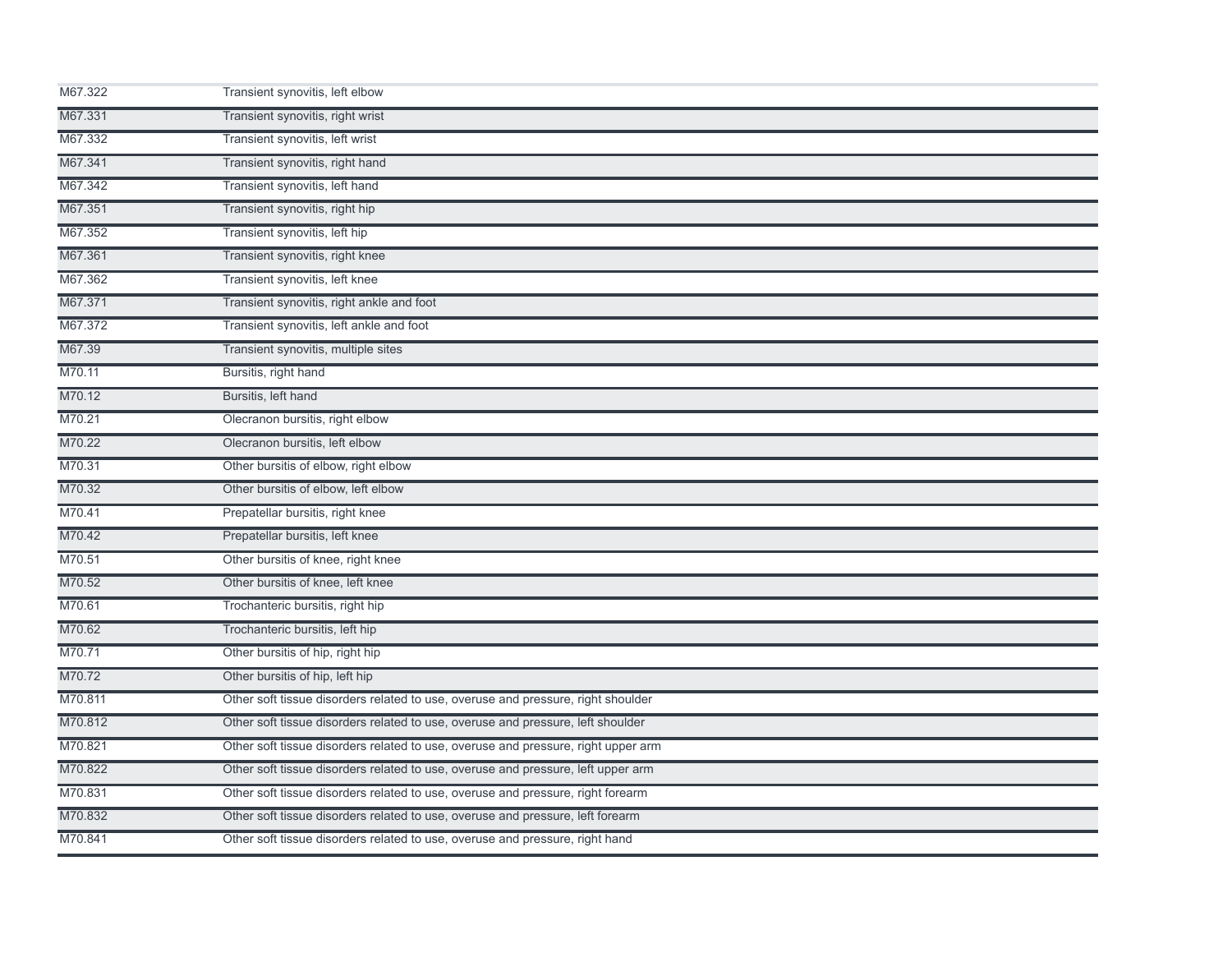| M70.842 | Other soft tissue disorders related to use, overuse and pressure, left hand            |
|---------|----------------------------------------------------------------------------------------|
| M70.851 | Other soft tissue disorders related to use, overuse and pressure, right thigh          |
| M70.852 | Other soft tissue disorders related to use, overuse and pressure, left thigh           |
| M70.861 | Other soft tissue disorders related to use, overuse and pressure, right lower leg      |
| M70.862 | Other soft tissue disorders related to use, overuse and pressure, left lower leg       |
| M70.871 | Other soft tissue disorders related to use, overuse and pressure, right ankle and foot |
| M70.872 | Other soft tissue disorders related to use, overuse and pressure, left ankle and foot  |
| M70.89  | Other soft tissue disorders related to use, overuse and pressure multiple sites        |
| M71.111 | Other infective bursitis, right shoulder                                               |
| M71.112 | Other infective bursitis, left shoulder                                                |
| M71.121 | Other infective bursitis, right elbow                                                  |
| M71.122 | Other infective bursitis, left elbow                                                   |
| M71.131 | Other infective bursitis, right wrist                                                  |
| M71.132 | Other infective bursitis, left wrist                                                   |
| M71.141 | Other infective bursitis, right hand                                                   |
| M71.142 | Other infective bursitis, left hand                                                    |
| M71.151 | Other infective bursitis, right hip                                                    |
| M71.152 | Other infective bursitis, left hip                                                     |
| M71.161 | Other infective bursitis, right knee                                                   |
| M71.162 | Other infective bursitis, left knee                                                    |
| M71.171 | Other infective bursitis, right ankle and foot                                         |
| M71.172 | Other infective bursitis, left ankle and foot                                          |
| M71.19  | Other infective bursitis, multiple sites                                               |
| M71.21  | Synovial cyst of popliteal space [Baker], right knee                                   |
| M71.22  | Synovial cyst of popliteal space [Baker], left knee                                    |
| M71.311 | Other bursal cyst, right shoulder                                                      |
| M71.312 | Other bursal cyst, left shoulder                                                       |
| M71.321 | Other bursal cyst, right elbow                                                         |
| M71.322 | Other bursal cyst, left elbow                                                          |
| M71.331 | Other bursal cyst, right wrist                                                         |
| M71.332 | Other bursal cyst, left wrist                                                          |
| M71.341 | Other bursal cyst, right hand                                                          |
| M71.342 | Other bursal cyst, left hand                                                           |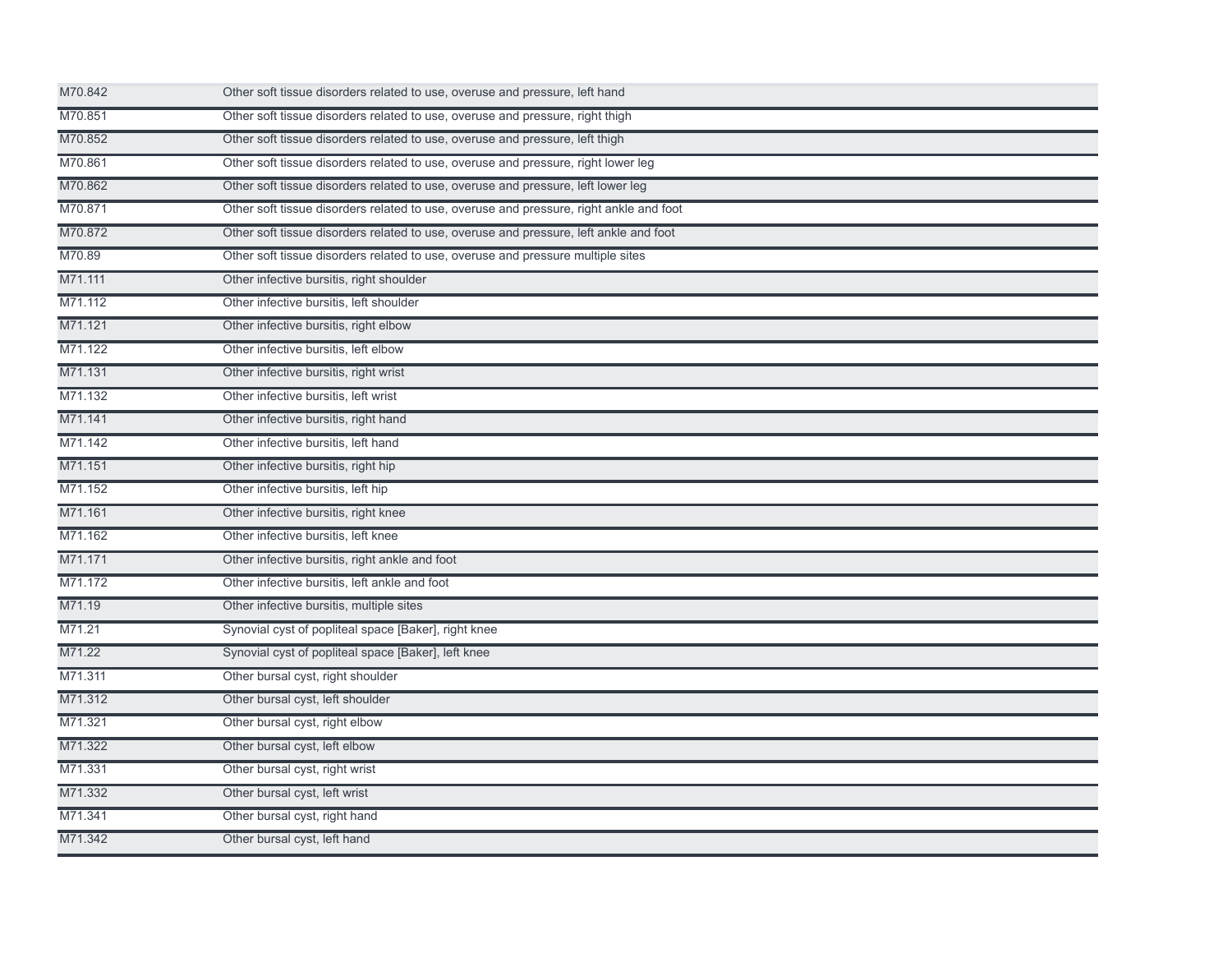| M71.351 | Other bursal cyst, right hip                                                          |
|---------|---------------------------------------------------------------------------------------|
| M71.352 | Other bursal cyst, left hip                                                           |
| M71.371 | Other bursal cyst, right ankle and foot                                               |
| M71.372 | Other bursal cyst, left ankle and foot                                                |
| M71.39  | Other bursal cyst, multiple sites                                                     |
| M71.521 | Other bursitis, not elsewhere classified, right elbow                                 |
| M71.522 | Other bursitis, not elsewhere classified, left elbow                                  |
| M71.531 | Other bursitis, not elsewhere classified, right wrist                                 |
| M71.532 | Other bursitis, not elsewhere classified, left wrist                                  |
| M71.541 | Other bursitis, not elsewhere classified, right hand                                  |
| M71.542 | Other bursitis, not elsewhere classified, left hand                                   |
| M71.551 | Other bursitis, not elsewhere classified, right hip                                   |
| M71.552 | Other bursitis, not elsewhere classified, left hip                                    |
| M71.561 | Other bursitis, not elsewhere classified, right knee                                  |
| M71.562 | Other bursitis, not elsewhere classified, left knee                                   |
| M71.571 | Other bursitis, not elsewhere classified, right ankle and foot                        |
| M71.572 | Other bursitis, not elsewhere classified, left ankle and foot                         |
| M75.111 | Incomplete rotator cuff tear or rupture of right shoulder, not specified as traumatic |
| M75.112 | Incomplete rotator cuff tear or rupture of left shoulder, not specified as traumatic  |
| M75.121 | Complete rotator cuff tear or rupture of right shoulder, not specified as traumatic   |
| M75.122 | Complete rotator cuff tear or rupture of left shoulder, not specified as traumatic    |
| M75.21  | Bicipital tendinitis, right shoulder                                                  |
| M75.22  | Bicipital tendinitis, left shoulder                                                   |
| M75.31  | Calcific tendinitis of right shoulder                                                 |
| M75.32  | Calcific tendinitis of left shoulder                                                  |
| M75.51  | Bursitis of right shoulder                                                            |
| M75.52  | Bursitis of left shoulder                                                             |
| M75.81  | Other shoulder lesions, right shoulder                                                |
| M75.82  | Other shoulder lesions, left shoulder                                                 |
| M76.01  | Gluteal tendinitis, right hip                                                         |
| M76.02  | Gluteal tendinitis, left hip                                                          |
| M76.11  | Psoas tendinitis, right hip                                                           |
| M76.12  | Psoas tendinitis, left hip                                                            |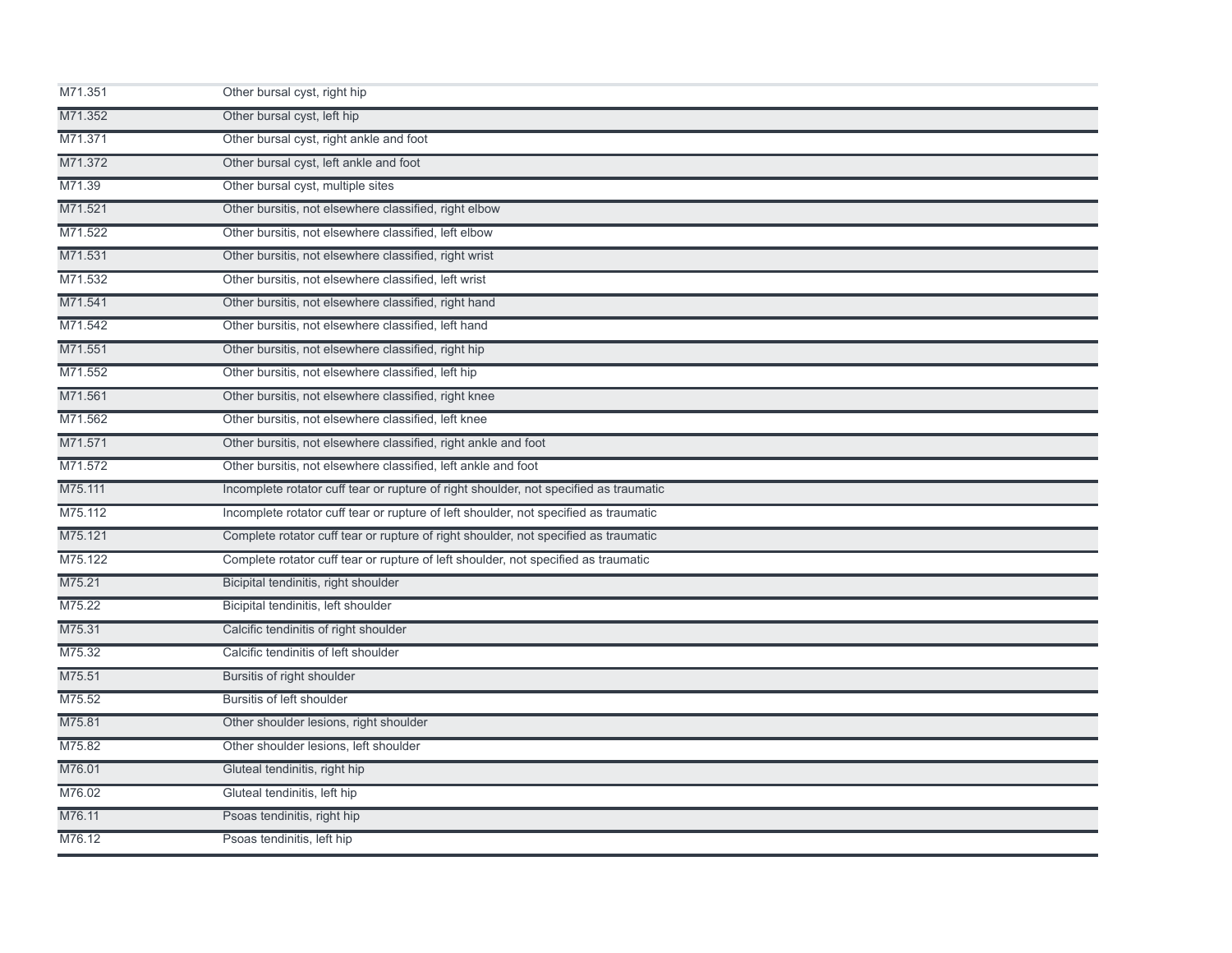| M76.21  | Iliac crest spur, right hip                               |  |
|---------|-----------------------------------------------------------|--|
| M76.22  | Iliac crest spur, left hip                                |  |
| M76.31  | Iliotibial band syndrome, right leg                       |  |
| M76.32  | Iliotibial band syndrome, left leg                        |  |
| M76.41  | Tibial collateral bursitis [Pellegrini-Stieda], right leg |  |
| M76.42  | Tibial collateral bursitis [Pellegrini-Stieda], left leg  |  |
| M76.51  | Patellar tendinitis, right knee                           |  |
| M76.52  | Patellar tendinitis, left knee                            |  |
| M76.61  | Achilles tendinitis, right leg                            |  |
| M76.62  | Achilles tendinitis, left leg                             |  |
| M76.71  | Peroneal tendinitis, right leg                            |  |
| M76.72  | Peroneal tendinitis, left leg                             |  |
| M76.811 | Anterior tibial syndrome, right leg                       |  |
| M76.812 | Anterior tibial syndrome, left leg                        |  |
| M76.821 | Posterior tibial tendinitis, right leg                    |  |
| M76.822 | Posterior tibial tendinitis, left leg                     |  |
| M77.01  | Medial epicondylitis, right elbow                         |  |
| M77.02  | Medial epicondylitis, left elbow                          |  |
| M77.11  | Lateral epicondylitis, right elbow                        |  |
| M77.12  | Lateral epicondylitis, left elbow                         |  |
| M77.21  | Periarthritis, right wrist                                |  |
| M77.22  | Periarthritis, left wrist                                 |  |
| M77.51  | Other enthesopathy of right foot and ankle                |  |
| M77.52  | Other enthesopathy of left foot and ankle                 |  |
| M79.5   | Residual foreign body in soft tissue                      |  |
| M79.601 | Pain in right arm                                         |  |
| M79.602 | Pain in left arm                                          |  |
| M79.604 | Pain in right leg                                         |  |
| M79.605 | Pain in left leg                                          |  |
| M79.621 | Pain in right upper arm                                   |  |
| M79.622 | Pain in left upper arm                                    |  |
| M79.631 | Pain in right forearm                                     |  |
| M79.632 | Pain in left forearm                                      |  |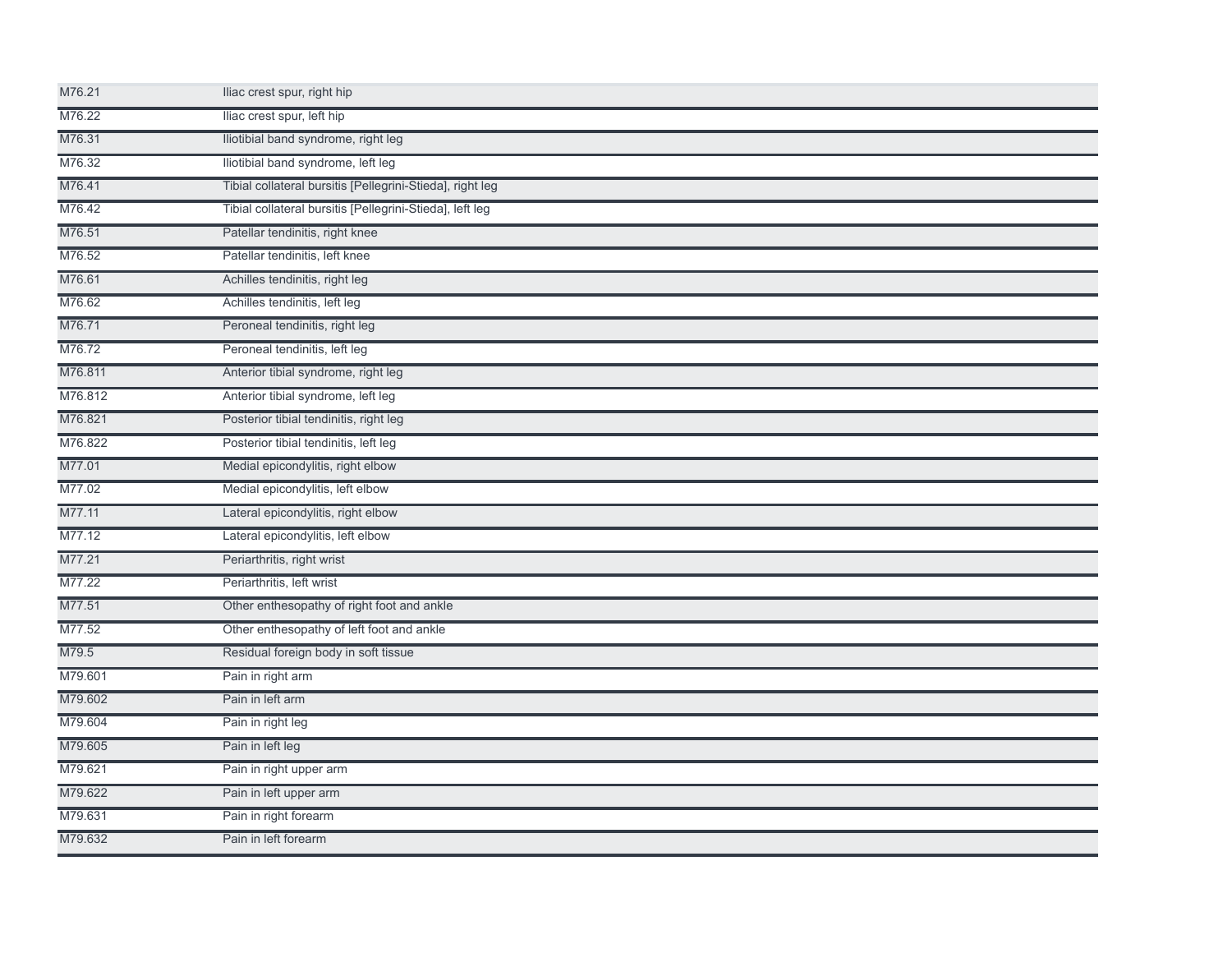| M79.641             | Pain in right hand                                                                                                    |
|---------------------|-----------------------------------------------------------------------------------------------------------------------|
| M79.642             | Pain in left hand                                                                                                     |
| M79.644             | Pain in right finger(s)                                                                                               |
| M79.645             | Pain in left finger(s)                                                                                                |
| M79.651             | Pain in right thigh                                                                                                   |
| M79.652             | Pain in left thigh                                                                                                    |
| M79.661             | Pain in right lower leg                                                                                               |
| M79.662             | Pain in left lower leg                                                                                                |
| M79.671             | Pain in right foot                                                                                                    |
| M79.672             | Pain in left foot                                                                                                     |
| M79.674             | Pain in right toe(s)                                                                                                  |
| M79.675             | Pain in left toe(s)                                                                                                   |
| M79.81              | Nontraumatic hematoma of soft tissue                                                                                  |
| M79.89              | Other specified soft tissue disorders                                                                                 |
| M84.311A - M84.311S | Stress fracture, right shoulder, initial encounter for fracture - Stress fracture, right shoulder, sequela            |
| M84.312A - M84.312S | Stress fracture, left shoulder, initial encounter for fracture - Stress fracture, left shoulder, sequela              |
| M84.321A - M84.321S | Stress fracture, right humerus, initial encounter for fracture - Stress fracture, right humerus, sequela              |
| M84.322A - M84.322S | Stress fracture, left humerus, initial encounter for fracture - Stress fracture, left humerus, sequela                |
| M84.331A - M84.331S | Stress fracture, right ulna, initial encounter for fracture - Stress fracture, right ulna, sequela                    |
| M84.332A - M84.332S | Stress fracture, left ulna, initial encounter for fracture - Stress fracture, left ulna, sequela                      |
| M84.333A - M84.333S | Stress fracture, right radius, initial encounter for fracture - Stress fracture, right radius, sequela                |
| M84.334A - M84.334S | Stress fracture, left radius, initial encounter for fracture - Stress fracture, left radius, sequela                  |
| M84.341A - M84.341S | Stress fracture, right hand, initial encounter for fracture - Stress fracture, right hand, sequela                    |
| M84.342A - M84.342S | Stress fracture, left hand, initial encounter for fracture - Stress fracture, left hand, sequela                      |
| M84.371A - M84.371S | Stress fracture, right ankle, initial encounter for fracture - Stress fracture, right ankle, sequela                  |
| M84.372A - M84.372S | Stress fracture, left ankle, initial encounter for fracture - Stress fracture, left ankle, sequela                    |
| M84.374A - M84.374S | Stress fracture, right foot, initial encounter for fracture - Stress fracture, right foot, sequela                    |
| M84.375A - M84.375S | Stress fracture, left foot, initial encounter for fracture - Stress fracture, left foot, sequela                      |
| M96.810             | Intraoperative hemorrhage and hematoma of a musculoskeletal structure complicating a musculoskeletal system procedure |
| M96.811             | Intraoperative hemorrhage and hematoma of a musculoskeletal structure complicating other procedure                    |
| M96.830             | Postprocedural hemorrhage of a musculoskeletal structure following a musculoskeletal system procedure                 |
| M96.831             | Postprocedural hemorrhage of a musculoskeletal structure following other procedure                                    |
| M96.840             | Postprocedural hematoma of a musculoskeletal structure following a musculoskeletal system procedure                   |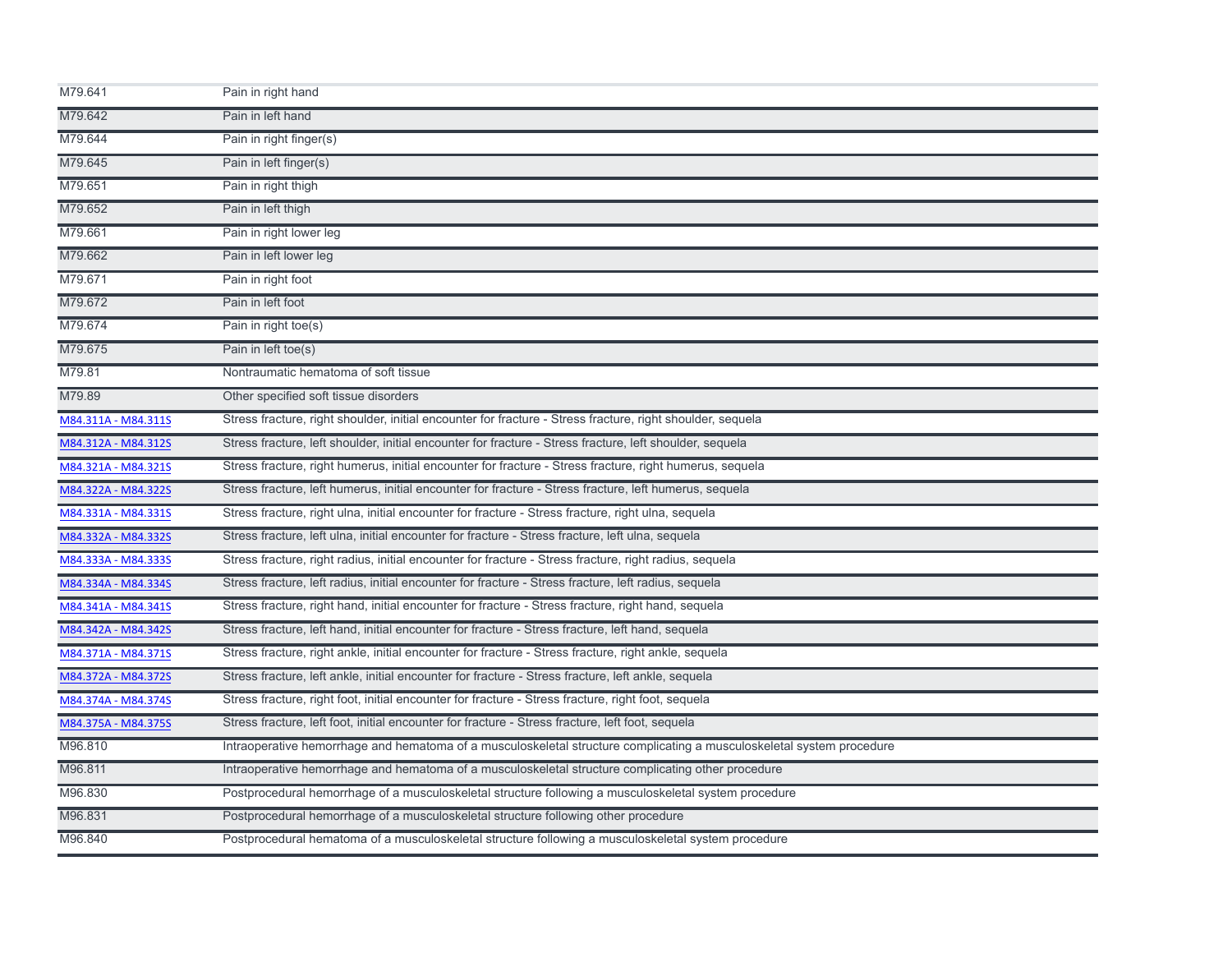| M96.841             | Postprocedural hematoma of a musculoskeletal structure following other procedure                                                                                                             |
|---------------------|----------------------------------------------------------------------------------------------------------------------------------------------------------------------------------------------|
| R22.31              | Localized swelling, mass and lump, right upper limb                                                                                                                                          |
| R22.32              | Localized swelling, mass and lump, left upper limb                                                                                                                                           |
| R22.33              | Localized swelling, mass and lump, upper limb, bilateral                                                                                                                                     |
| R22.41              | Localized swelling, mass and lump, right lower limb                                                                                                                                          |
| R22.42              | Localized swelling, mass and lump, left lower limb                                                                                                                                           |
| R22.43              | Localized swelling, mass and lump, lower limb, bilateral                                                                                                                                     |
| R29.4               | Clicking hip                                                                                                                                                                                 |
| R <sub>59.0</sub>   | Localized enlarged lymph nodes                                                                                                                                                               |
| R <sub>59.1</sub>   | Generalized enlarged lymph nodes                                                                                                                                                             |
| S43.421A - S43.421S | Sprain of right rotator cuff capsule, initial encounter - Sprain of right rotator cuff capsule, sequela                                                                                      |
| S43.422A - S43.422S | Sprain of left rotator cuff capsule, initial encounter - Sprain of left rotator cuff capsule, sequela                                                                                        |
| S43.491A - S43.491S | Other sprain of right shoulder joint, initial encounter - Other sprain of right shoulder joint, sequela                                                                                      |
| S43.492A - S43.492S | Other sprain of left shoulder joint, initial encounter - Other sprain of left shoulder joint, sequela                                                                                        |
| S43.81XA - S43.81XS | Sprain of other specified parts of right shoulder girdle, initial encounter - Sprain of other specified parts of right shoulder girdle, sequela                                              |
| S43.82XA - S43.82XS | Sprain of other specified parts of left shoulder girdle, initial encounter - Sprain of other specified parts of left shoulder girdle, sequela                                                |
| S46.011A - S46.011S | Strain of muscle(s) and tendon(s) of the rotator cuff of right shoulder, initial encounter - Strain of muscle(s) and tendon(s) of the rotator cuff of right shoulder,<br>sequela             |
| S46.012A - S46.012S | Strain of muscle(s) and tendon(s) of the rotator cuff of left shoulder, initial encounter - Strain of muscle(s) and tendon(s) of the rotator cuff of left shoulder,<br>sequela               |
| S46.091A - S46.091S | Other injury of muscle(s) and tendon(s) of the rotator cuff of right shoulder, initial encounter - Other injury of muscle(s) and tendon(s) of the rotator cuff of right<br>shoulder, sequela |
| S46.092A - S46.092S | Other injury of muscle(s) and tendon(s) of the rotator cuff of left shoulder, initial encounter - Other injury of muscle(s) and tendon(s) of the rotator cuff of left<br>shoulder, sequela   |
| S46.111A - S46.111S | Strain of muscle, fascia and tendon of long head of biceps, right arm, initial encounter - Strain of muscle, fascia and tendon of long head of biceps, right arm,<br>sequela                 |
| S46.112A - S46.112S | Strain of muscle, fascia and tendon of long head of biceps, left arm, initial encounter - Strain of muscle, fascia and tendon of long head of biceps, left arm,<br>sequela                   |
| S46.191A - S46.191S | Other injury of muscle, fascia and tendon of long head of biceps, right arm, initial encounter - Other injury of muscle, fascia and tendon of long head of biceps,<br>right arm, sequela     |
| S46.192A - S46.192S | Other injury of muscle, fascia and tendon of long head of biceps, left arm, initial encounter - Other injury of muscle, fascia and tendon of long head of biceps, left<br>arm, sequela       |
| S46.211A - S46.211S | Strain of muscle, fascia and tendon of other parts of biceps, right arm, initial encounter - Strain of muscle, fascia and tendon of other parts of biceps, right arm,<br>sequela             |
| S46.212A - S46.212S | Strain of muscle, fascia and tendon of other parts of biceps, left arm, initial encounter - Strain of muscle, fascia and tendon of other parts of biceps, left arm,<br>sequela               |
| S46.291A - S46.291S | Other injury of muscle, fascia and tendon of other parts of biceps, right arm, initial encounter - Other injury of muscle, fascia and tendon of other parts of biceps,<br>right arm, sequela |
| S46.292A - S46.292S | Other injury of muscle, fascia and tendon of other parts of biceps, left arm, initial encounter - Other injury of muscle, fascia and tendon of other parts of biceps,<br>left arm, sequela   |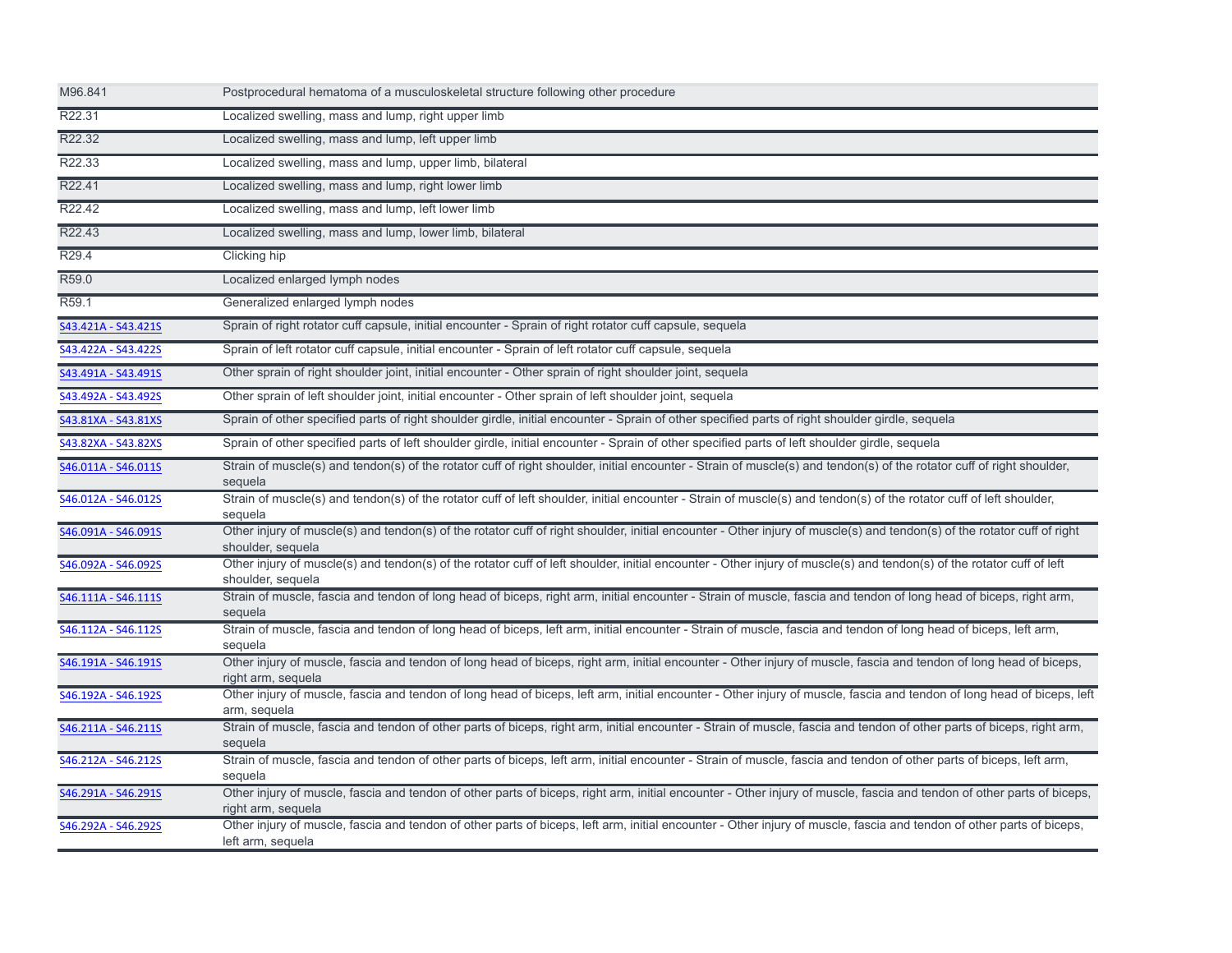| S46.311A - S46.311S | Strain of muscle, fascia and tendon of triceps, right arm, initial encounter - Strain of muscle, fascia and tendon of triceps, right arm, sequela                                                                          |
|---------------------|----------------------------------------------------------------------------------------------------------------------------------------------------------------------------------------------------------------------------|
| S46.312A - S46.312S | Strain of muscle, fascia and tendon of triceps, left arm, initial encounter - Strain of muscle, fascia and tendon of triceps, left arm, sequela                                                                            |
| S46.391A - S46.391S | Other injury of muscle, fascia and tendon of triceps, right arm, initial encounter - Other injury of muscle, fascia and tendon of triceps, right arm, sequela                                                              |
| S46.392A - S46.392S | Other injury of muscle, fascia and tendon of triceps, left arm, initial encounter - Other injury of muscle, fascia and tendon of triceps, left arm, sequela                                                                |
| S46.811A - S46.811S | Strain of other muscles, fascia and tendons at shoulder and upper arm level, right arm, initial encounter - Strain of other muscles, fascia and tendons at shoulder<br>and upper arm level, right arm, sequela             |
| S46.812A - S46.812S | Strain of other muscles, fascia and tendons at shoulder and upper arm level, left arm, initial encounter - Strain of other muscles, fascia and tendons at shoulder<br>and upper arm level, left arm, sequela               |
| S46.891A - S46.891S | Other injury of other muscles, fascia and tendons at shoulder and upper arm level, right arm, initial encounter - Other injury of other muscles, fascia and tendons<br>at shoulder and upper arm level, right arm, sequela |
| S46.892A - S46.892S | Other injury of other muscles, fascia and tendons at shoulder and upper arm level, left arm, initial encounter - Other injury of other muscles, fascia and tendons<br>at shoulder and upper arm level, left arm, sequela   |
| S49.81XA - S49.81XS | Other specified injuries of right shoulder and upper arm, initial encounter - Other specified injuries of right shoulder and upper arm, sequela                                                                            |
| S49.82XA - S49.82XS | Other specified injuries of left shoulder and upper arm, initial encounter - Other specified injuries of left shoulder and upper arm, sequela                                                                              |
| S53.21XA - S53.21XS | Traumatic rupture of right radial collateral ligament, initial encounter - Traumatic rupture of right radial collateral ligament, sequela                                                                                  |
| S53.22XA - S53.22XS | Traumatic rupture of left radial collateral ligament, initial encounter - Traumatic rupture of left radial collateral ligament, sequela                                                                                    |
| S53.31XA - S53.31XS | Traumatic rupture of right ulnar collateral ligament, initial encounter - Traumatic rupture of right ulnar collateral ligament, sequela                                                                                    |
| S53.32XA - S53.32XS | Traumatic rupture of left ulnar collateral ligament, initial encounter - Traumatic rupture of left ulnar collateral ligament, sequela                                                                                      |
| S53.431A - S53.431S | Radial collateral ligament sprain of right elbow, initial encounter - Radial collateral ligament sprain of right elbow, sequela                                                                                            |
| S53.432A - S53.432S | Radial collateral ligament sprain of left elbow, initial encounter - Radial collateral ligament sprain of left elbow, sequela                                                                                              |
| S53.441A - S53.441S | Ulnar collateral ligament sprain of right elbow, initial encounter - Ulnar collateral ligament sprain of right elbow, sequela                                                                                              |
| S53.442A - S53.442S | Ulnar collateral ligament sprain of left elbow, initial encounter - Ulnar collateral ligament sprain of left elbow, sequela                                                                                                |
| S53.491A - S53.491S | Other sprain of right elbow, initial encounter - Other sprain of right elbow, sequela                                                                                                                                      |
| S53.492A - S53.492S | Other sprain of left elbow, initial encounter - Other sprain of left elbow, sequela                                                                                                                                        |
| S56.011A - S56.011S | Strain of flexor muscle, fascia and tendon of right thumb at forearm level, initial encounter - Strain of flexor muscle, fascia and tendon of right thumb at forearm<br>level, sequela                                     |
| S56.012A - S56.012S | Strain of flexor muscle, fascia and tendon of left thumb at forearm level, initial encounter - Strain of flexor muscle, fascia and tendon of left thumb at forearm<br>level, sequela                                       |
| S56.091A - S56.091S | Other injury of flexor muscle, fascia and tendon of right thumb at forearm level, initial encounter - Other injury of flexor muscle, fascia and tendon of right thumb<br>at forearm level, sequela                         |
| S56.092A - S56.092S | Other injury of flexor muscle, fascia and tendon of left thumb at forearm level, initial encounter - Other injury of flexor muscle, fascia and tendon of left thumb at<br>forearm level, sequela                           |
| S56.111A - S56.111S | Strain of flexor muscle, fascia and tendon of right index finger at forearm level, initial encounter - Strain of flexor muscle, fascia and tendon of right index finger<br>at forearm level, sequela                       |
| S56.112A - S56.112S | Strain of flexor muscle, fascia and tendon of left index finger at forearm level, initial encounter - Strain of flexor muscle, fascia and tendon of left index finger at<br>forearm level, sequela                         |
| S56.113A - S56.113S | Strain of flexor muscle, fascia and tendon of right middle finger at forearm level, initial encounter - Strain of flexor muscle, fascia and tendon of right middle<br>finger at forearm level, sequela                     |
| S56.114A - S56.114S | Strain of flexor muscle, fascia and tendon of left middle finger at forearm level, initial encounter - Strain of flexor muscle, fascia and tendon of left middle finger at<br>forearm level, sequela                       |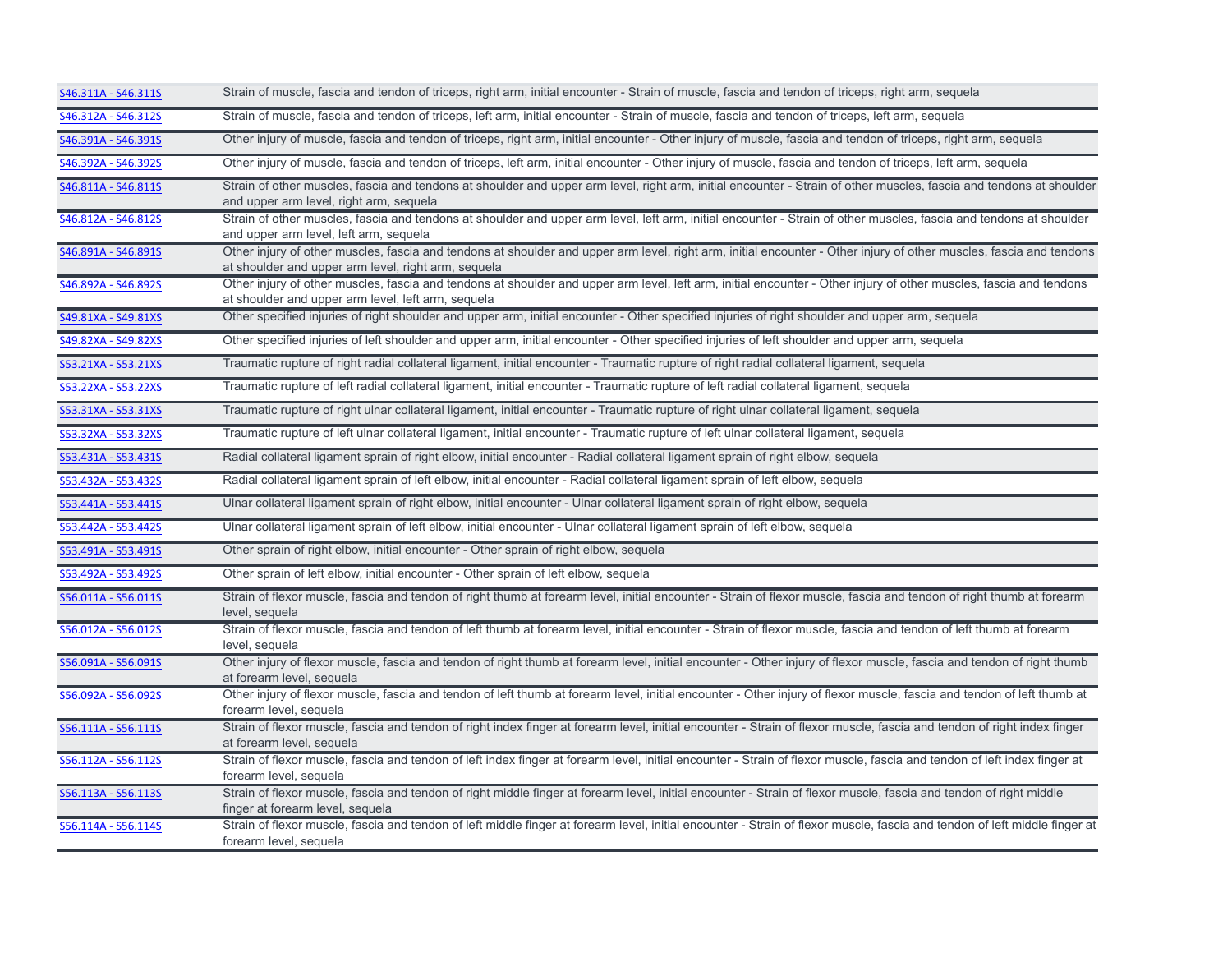| S56.115A - S56.115S | Strain of flexor muscle, fascia and tendon of right ring finger at forearm level, initial encounter - Strain of flexor muscle, fascia and tendon of right ring finger at<br>forearm level, sequela                                 |
|---------------------|------------------------------------------------------------------------------------------------------------------------------------------------------------------------------------------------------------------------------------|
| S56.116A - S56.116S | Strain of flexor muscle, fascia and tendon of left ring finger at forearm level, initial encounter - Strain of flexor muscle, fascia and tendon of left ring finger at<br>forearm level, sequela                                   |
| S56.117A - S56.117S | Strain of flexor muscle, fascia and tendon of right little finger at forearm level, initial encounter - Strain of flexor muscle, fascia and tendon of right little finger at<br>forearm level, sequela                             |
| S56.118A - S56.118S | Strain of flexor muscle, fascia and tendon of left little finger at forearm level, initial encounter - Strain of flexor muscle, fascia and tendon of left little finger at<br>forearm level, sequela                               |
| S56.191A - S56.191S | Other injury of flexor muscle, fascia and tendon of right index finger at forearm level, initial encounter - Other injury of flexor muscle, fascia and tendon of right<br>index finger at forearm level, sequela                   |
| S56.192A - S56.192S | Other injury of flexor muscle, fascia and tendon of left index finger at forearm level, initial encounter - Other injury of flexor muscle, fascia and tendon of left<br>index finger at forearm level, sequela                     |
| S56.193A - S56.193S | Other injury of flexor muscle, fascia and tendon of right middle finger at forearm level, initial encounter - Other injury of flexor muscle, fascia and tendon of right<br>middle finger at forearm level, sequela                 |
| S56.194A - S56.194S | Other injury of flexor muscle, fascia and tendon of left middle finger at forearm level, initial encounter - Other injury of flexor muscle, fascia and tendon of left<br>middle finger at forearm level, sequela                   |
| S56.195A - S56.195S | Other injury of flexor muscle, fascia and tendon of right ring finger at forearm level, initial encounter - Other injury of flexor muscle, fascia and tendon of right ring<br>finger at forearm level, sequela                     |
| S56.196A - S56.196S | Other injury of flexor muscle, fascia and tendon of left ring finger at forearm level, initial encounter - Other injury of flexor muscle, fascia and tendon of left ring<br>finger at forearm level, sequela                       |
| S56.197A - S56.197S | Other injury of flexor muscle, fascia and tendon of right little finger at forearm level, initial encounter - Other injury of flexor muscle, fascia and tendon of right<br>little finger at forearm level, sequela                 |
| S56.198A - S56.198S | Other injury of flexor muscle, fascia and tendon of left little finger at forearm level, initial encounter - Other injury of flexor muscle, fascia and tendon of left little<br>finger at forearm level, sequela                   |
| S56.211A - S56.211S | Strain of other flexor muscle, fascia and tendon at forearm level, right arm, initial encounter - Strain of other flexor muscle, fascia and tendon at forearm level,<br>right arm, sequela                                         |
| S56.212A - S56.212S | Strain of other flexor muscle, fascia and tendon at forearm level, left arm, initial encounter - Strain of other flexor muscle, fascia and tendon at forearm level, left<br>arm, sequela                                           |
| S56.291A - S56.291S | Other injury of other flexor muscle, fascia and tendon at forearm level, right arm, initial encounter - Other injury of other flexor muscle, fascia and tendon at<br>forearm level, right arm, sequela                             |
| S56.292A - S56.292S | Other injury of other flexor muscle, fascia and tendon at forearm level, left arm, initial encounter - Other injury of other flexor muscle, fascia and tendon at<br>forearm level, left arm, sequela                               |
| S56.311A - S56.311S | Strain of extensor or abductor muscles, fascia and tendons of right thumb at forearm level, initial encounter - Strain of extensor or abductor muscles, fascia and<br>tendons of right thumb at forearm level, sequela             |
| S56.312A - S56.312S | Strain of extensor or abductor muscles, fascia and tendons of left thumb at forearm level, initial encounter - Strain of extensor or abductor muscles, fascia and<br>tendons of left thumb at forearm level, sequela               |
| S56.391A - S56.391S | Other injury of extensor or abductor muscles, fascia and tendons of right thumb at forearm level, initial encounter - Other injury of extensor or abductor muscles,<br>fascia and tendons of right thumb at forearm level, sequela |
| S56.392A - S56.392S | Other injury of extensor or abductor muscles, fascia and tendons of left thumb at forearm level, initial encounter - Other injury of extensor or abductor muscles,<br>fascia and tendons of left thumb at forearm level, sequela   |
| S56.411A - S56.411S | Strain of extensor muscle, fascia and tendon of right index finger at forearm level, initial encounter - Strain of extensor muscle, fascia and tendon of right index<br>finger at forearm level, sequela                           |
| S56.412A - S56.412S | Strain of extensor muscle, fascia and tendon of left index finger at forearm level, initial encounter - Strain of extensor muscle, fascia and tendon of left index<br>finger at forearm level, sequela                             |
| S56.413A - S56.413S | Strain of extensor muscle, fascia and tendon of right middle finger at forearm level, initial encounter - Strain of extensor muscle, fascia and tendon of right<br>middle finger at forearm level, sequela                         |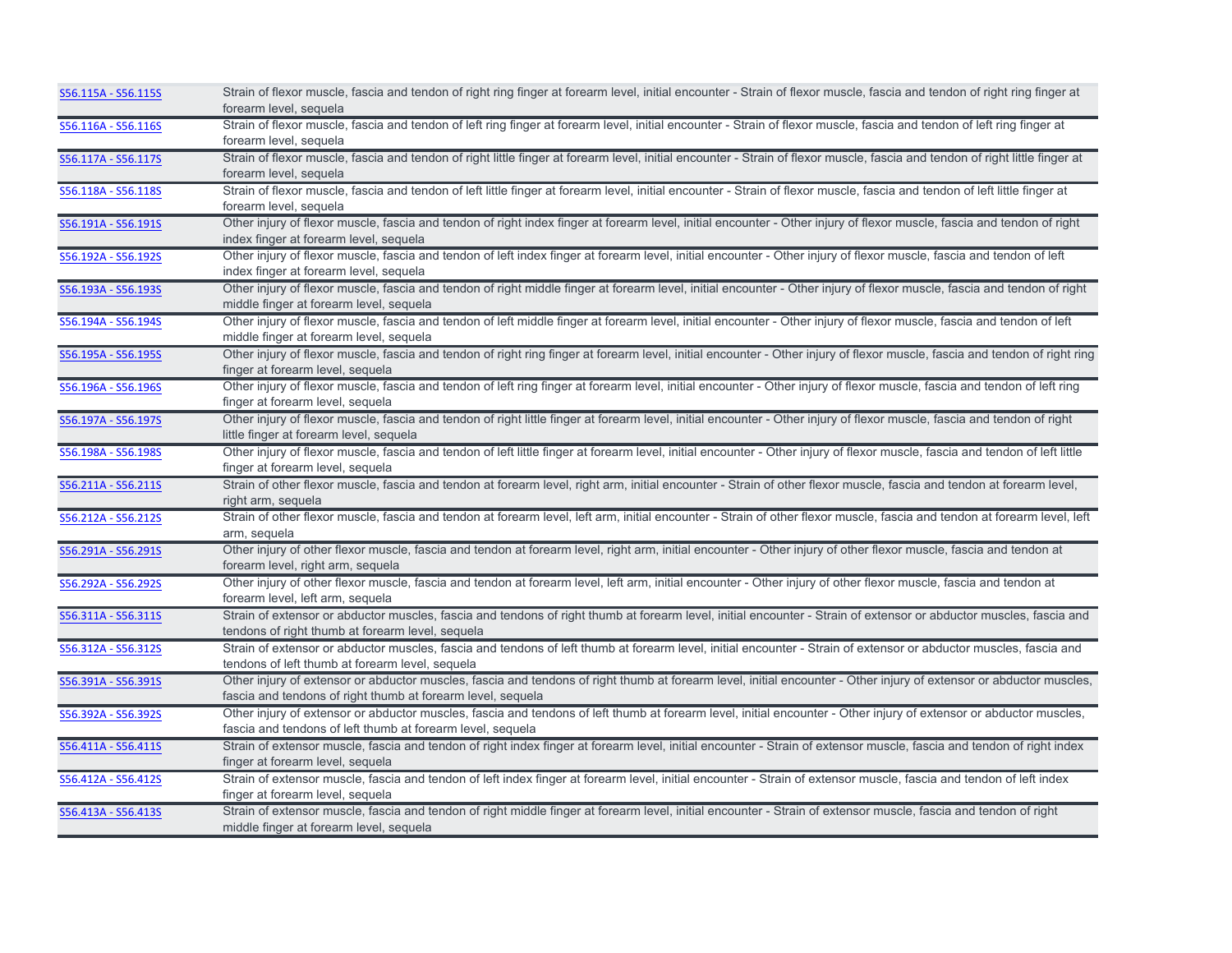| finger at forearm level, sequela<br>Strain of extensor muscle, fascia and tendon of right ring finger at forearm level, initial encounter - Strain of extensor muscle, fascia and tendon of right ring<br>S56.415A - S56.415S<br>finger at forearm level, sequela<br>Strain of extensor muscle, fascia and tendon of left ring finger at forearm level, initial encounter - Strain of extensor muscle, fascia and tendon of left ring finger<br>S56.416A - S56.416S<br>at forearm level, sequela<br>Strain of extensor muscle, fascia and tendon of right little finger at forearm level, initial encounter - Strain of extensor muscle, fascia and tendon of right little<br>S56.417A - S56.417S<br>finger at forearm level, sequela<br>Strain of extensor muscle, fascia and tendon of left little finger at forearm level, initial encounter - Strain of extensor muscle, fascia and tendon of left little finger<br>S56.418A - S56.418S<br>at forearm level, sequela<br>S56.491A - S56.491S<br>Other injury of extensor muscle, fascia and tendon of right index finger at forearm level, initial encounter - Other injury of extensor muscle, fascia and tendon of<br>right index finger at forearm level, sequela<br>Other injury of extensor muscle, fascia and tendon of left index finger at forearm level, initial encounter - Other injury of extensor muscle, fascia and tendon of<br>S56.492A - S56.492S<br>left index finger at forearm level, sequela<br>S56.493A - S56.493S<br>Other injury of extensor muscle, fascia and tendon of right middle finger at forearm level, initial encounter - Other injury of extensor muscle, fascia and tendon of<br>right middle finger at forearm level, sequela<br>Other injury of extensor muscle, fascia and tendon of left middle finger at forearm level, initial encounter - Other injury of extensor muscle, fascia and tendon of<br>S56.494A - S56.494S<br>left middle finger at forearm level, sequela<br>Other injury of extensor muscle, fascia and tendon of right ring finger at forearm level, initial encounter - Other injury of extensor muscle, fascia and tendon of<br>S56.495A - S56.495S<br>right ring finger at forearm level, sequela<br>Other injury of extensor muscle, fascia and tendon of left ring finger at forearm level, initial encounter - Other injury of extensor muscle, fascia and tendon of left<br>S56.496A - S56.496S<br>ring finger at forearm level, sequela<br>Other injury of extensor muscle, fascia and tendon of right little finger at forearm level, initial encounter - Other injury of extensor muscle, fascia and tendon of<br>S56.497A - S56.497S<br>right little finger at forearm level, sequela<br>Other injury of extensor muscle, fascia and tendon of left little finger at forearm level, initial encounter - Other injury of extensor muscle, fascia and tendon of left<br>S56.498A - S56.498S<br>little finger at forearm level, sequela<br>Strain of other extensor muscle, fascia and tendon at forearm level, right arm, initial encounter - Strain of other extensor muscle, fascia and tendon at forearm<br>S56.511A - S56.511S<br>level, right arm, sequela<br>S56.512A - S56.512S<br>Strain of other extensor muscle, fascia and tendon at forearm level, left arm, initial encounter - Strain of other extensor muscle, fascia and tendon at forearm<br>level, left arm, sequela<br>Other injury of other extensor muscle, fascia and tendon at forearm level, right arm, initial encounter - Other injury of other extensor muscle, fascia and tendon<br>S56.591A - S56.591S<br>at forearm level, right arm, sequela<br>Other injury of other extensor muscle, fascia and tendon at forearm level, left arm, initial encounter - Other injury of other extensor muscle, fascia and tendon at<br>S56.592A - S56.592S<br>forearm level, left arm, sequela<br>Strain of other muscles, fascia and tendons at forearm level, right arm, initial encounter - Strain of other muscles, fascia and tendons at forearm level, right arm,<br>S56.811A - S56.811S<br>sequela<br>Strain of other muscles, fascia and tendons at forearm level, left arm, initial encounter - Strain of other muscles, fascia and tendons at forearm level, left arm,<br>S56.812A - S56.812S<br>sequela<br>Other injury of other muscles, fascia and tendons at forearm level, right arm, initial encounter - Other injury of other muscles, fascia and tendons at forearm<br>S56.891A - S56.891S<br>level, right arm, sequela<br>Other injury of other muscles, fascia and tendons at forearm level, left arm, initial encounter - Other injury of other muscles, fascia and tendons at forearm level,<br>S56.892A - S56.892S<br>left arm, sequela<br>S59.801A - S59.801S<br>Other specified injuries of right elbow, initial encounter - Other specified injuries of right elbow, sequela<br>Other specified injuries of left elbow, initial encounter - Other specified injuries of left elbow, sequela<br>S59.802A - S59.802S<br>Other specified injuries right forearm, initial encounter - Other specified injuries right forearm, sequela<br>S59.811A - S59.811S<br>Other specified injuries left forearm, initial encounter - Other specified injuries left forearm, sequela<br>S59.812A - S59.812S | S56.414A - S56.414S | Strain of extensor muscle, fascia and tendon of left middle finger at forearm level, initial encounter - Strain of extensor muscle, fascia and tendon of left middle |
|--------------------------------------------------------------------------------------------------------------------------------------------------------------------------------------------------------------------------------------------------------------------------------------------------------------------------------------------------------------------------------------------------------------------------------------------------------------------------------------------------------------------------------------------------------------------------------------------------------------------------------------------------------------------------------------------------------------------------------------------------------------------------------------------------------------------------------------------------------------------------------------------------------------------------------------------------------------------------------------------------------------------------------------------------------------------------------------------------------------------------------------------------------------------------------------------------------------------------------------------------------------------------------------------------------------------------------------------------------------------------------------------------------------------------------------------------------------------------------------------------------------------------------------------------------------------------------------------------------------------------------------------------------------------------------------------------------------------------------------------------------------------------------------------------------------------------------------------------------------------------------------------------------------------------------------------------------------------------------------------------------------------------------------------------------------------------------------------------------------------------------------------------------------------------------------------------------------------------------------------------------------------------------------------------------------------------------------------------------------------------------------------------------------------------------------------------------------------------------------------------------------------------------------------------------------------------------------------------------------------------------------------------------------------------------------------------------------------------------------------------------------------------------------------------------------------------------------------------------------------------------------------------------------------------------------------------------------------------------------------------------------------------------------------------------------------------------------------------------------------------------------------------------------------------------------------------------------------------------------------------------------------------------------------------------------------------------------------------------------------------------------------------------------------------------------------------------------------------------------------------------------------------------------------------------------------------------------------------------------------------------------------------------------------------------------------------------------------------------------------------------------------------------------------------------------------------------------------------------------------------------------------------------------------------------------------------------------------------------------------------------------------------------------------------------------------------------------------------------------------------------------------------------------------------------------------------------------------------------------------------------------------------------------------------------------------------------------------------------------------------------------------------------------------------------------------------------------------------------------------------------------------------------------------------------------------------------------------------------------------------------------------------------------------------------------------------------------------------------------------------------------------------------------------------------------------------------------------------------------------------------------------------------------------------------------------------------------------------------------------------------------------------------------------------------------------------------------------------------------------------------------------------------------------------------------------------------------------------------------------------------------------------------------------------------------|---------------------|----------------------------------------------------------------------------------------------------------------------------------------------------------------------|
|                                                                                                                                                                                                                                                                                                                                                                                                                                                                                                                                                                                                                                                                                                                                                                                                                                                                                                                                                                                                                                                                                                                                                                                                                                                                                                                                                                                                                                                                                                                                                                                                                                                                                                                                                                                                                                                                                                                                                                                                                                                                                                                                                                                                                                                                                                                                                                                                                                                                                                                                                                                                                                                                                                                                                                                                                                                                                                                                                                                                                                                                                                                                                                                                                                                                                                                                                                                                                                                                                                                                                                                                                                                                                                                                                                                                                                                                                                                                                                                                                                                                                                                                                                                                                                                                                                                                                                                                                                                                                                                                                                                                                                                                                                                                                                                                                                                                                                                                                                                                                                                                                                                                                                                                                                                                                                              |                     |                                                                                                                                                                      |
|                                                                                                                                                                                                                                                                                                                                                                                                                                                                                                                                                                                                                                                                                                                                                                                                                                                                                                                                                                                                                                                                                                                                                                                                                                                                                                                                                                                                                                                                                                                                                                                                                                                                                                                                                                                                                                                                                                                                                                                                                                                                                                                                                                                                                                                                                                                                                                                                                                                                                                                                                                                                                                                                                                                                                                                                                                                                                                                                                                                                                                                                                                                                                                                                                                                                                                                                                                                                                                                                                                                                                                                                                                                                                                                                                                                                                                                                                                                                                                                                                                                                                                                                                                                                                                                                                                                                                                                                                                                                                                                                                                                                                                                                                                                                                                                                                                                                                                                                                                                                                                                                                                                                                                                                                                                                                                              |                     |                                                                                                                                                                      |
|                                                                                                                                                                                                                                                                                                                                                                                                                                                                                                                                                                                                                                                                                                                                                                                                                                                                                                                                                                                                                                                                                                                                                                                                                                                                                                                                                                                                                                                                                                                                                                                                                                                                                                                                                                                                                                                                                                                                                                                                                                                                                                                                                                                                                                                                                                                                                                                                                                                                                                                                                                                                                                                                                                                                                                                                                                                                                                                                                                                                                                                                                                                                                                                                                                                                                                                                                                                                                                                                                                                                                                                                                                                                                                                                                                                                                                                                                                                                                                                                                                                                                                                                                                                                                                                                                                                                                                                                                                                                                                                                                                                                                                                                                                                                                                                                                                                                                                                                                                                                                                                                                                                                                                                                                                                                                                              |                     |                                                                                                                                                                      |
|                                                                                                                                                                                                                                                                                                                                                                                                                                                                                                                                                                                                                                                                                                                                                                                                                                                                                                                                                                                                                                                                                                                                                                                                                                                                                                                                                                                                                                                                                                                                                                                                                                                                                                                                                                                                                                                                                                                                                                                                                                                                                                                                                                                                                                                                                                                                                                                                                                                                                                                                                                                                                                                                                                                                                                                                                                                                                                                                                                                                                                                                                                                                                                                                                                                                                                                                                                                                                                                                                                                                                                                                                                                                                                                                                                                                                                                                                                                                                                                                                                                                                                                                                                                                                                                                                                                                                                                                                                                                                                                                                                                                                                                                                                                                                                                                                                                                                                                                                                                                                                                                                                                                                                                                                                                                                                              |                     |                                                                                                                                                                      |
|                                                                                                                                                                                                                                                                                                                                                                                                                                                                                                                                                                                                                                                                                                                                                                                                                                                                                                                                                                                                                                                                                                                                                                                                                                                                                                                                                                                                                                                                                                                                                                                                                                                                                                                                                                                                                                                                                                                                                                                                                                                                                                                                                                                                                                                                                                                                                                                                                                                                                                                                                                                                                                                                                                                                                                                                                                                                                                                                                                                                                                                                                                                                                                                                                                                                                                                                                                                                                                                                                                                                                                                                                                                                                                                                                                                                                                                                                                                                                                                                                                                                                                                                                                                                                                                                                                                                                                                                                                                                                                                                                                                                                                                                                                                                                                                                                                                                                                                                                                                                                                                                                                                                                                                                                                                                                                              |                     |                                                                                                                                                                      |
|                                                                                                                                                                                                                                                                                                                                                                                                                                                                                                                                                                                                                                                                                                                                                                                                                                                                                                                                                                                                                                                                                                                                                                                                                                                                                                                                                                                                                                                                                                                                                                                                                                                                                                                                                                                                                                                                                                                                                                                                                                                                                                                                                                                                                                                                                                                                                                                                                                                                                                                                                                                                                                                                                                                                                                                                                                                                                                                                                                                                                                                                                                                                                                                                                                                                                                                                                                                                                                                                                                                                                                                                                                                                                                                                                                                                                                                                                                                                                                                                                                                                                                                                                                                                                                                                                                                                                                                                                                                                                                                                                                                                                                                                                                                                                                                                                                                                                                                                                                                                                                                                                                                                                                                                                                                                                                              |                     |                                                                                                                                                                      |
|                                                                                                                                                                                                                                                                                                                                                                                                                                                                                                                                                                                                                                                                                                                                                                                                                                                                                                                                                                                                                                                                                                                                                                                                                                                                                                                                                                                                                                                                                                                                                                                                                                                                                                                                                                                                                                                                                                                                                                                                                                                                                                                                                                                                                                                                                                                                                                                                                                                                                                                                                                                                                                                                                                                                                                                                                                                                                                                                                                                                                                                                                                                                                                                                                                                                                                                                                                                                                                                                                                                                                                                                                                                                                                                                                                                                                                                                                                                                                                                                                                                                                                                                                                                                                                                                                                                                                                                                                                                                                                                                                                                                                                                                                                                                                                                                                                                                                                                                                                                                                                                                                                                                                                                                                                                                                                              |                     |                                                                                                                                                                      |
|                                                                                                                                                                                                                                                                                                                                                                                                                                                                                                                                                                                                                                                                                                                                                                                                                                                                                                                                                                                                                                                                                                                                                                                                                                                                                                                                                                                                                                                                                                                                                                                                                                                                                                                                                                                                                                                                                                                                                                                                                                                                                                                                                                                                                                                                                                                                                                                                                                                                                                                                                                                                                                                                                                                                                                                                                                                                                                                                                                                                                                                                                                                                                                                                                                                                                                                                                                                                                                                                                                                                                                                                                                                                                                                                                                                                                                                                                                                                                                                                                                                                                                                                                                                                                                                                                                                                                                                                                                                                                                                                                                                                                                                                                                                                                                                                                                                                                                                                                                                                                                                                                                                                                                                                                                                                                                              |                     |                                                                                                                                                                      |
|                                                                                                                                                                                                                                                                                                                                                                                                                                                                                                                                                                                                                                                                                                                                                                                                                                                                                                                                                                                                                                                                                                                                                                                                                                                                                                                                                                                                                                                                                                                                                                                                                                                                                                                                                                                                                                                                                                                                                                                                                                                                                                                                                                                                                                                                                                                                                                                                                                                                                                                                                                                                                                                                                                                                                                                                                                                                                                                                                                                                                                                                                                                                                                                                                                                                                                                                                                                                                                                                                                                                                                                                                                                                                                                                                                                                                                                                                                                                                                                                                                                                                                                                                                                                                                                                                                                                                                                                                                                                                                                                                                                                                                                                                                                                                                                                                                                                                                                                                                                                                                                                                                                                                                                                                                                                                                              |                     |                                                                                                                                                                      |
|                                                                                                                                                                                                                                                                                                                                                                                                                                                                                                                                                                                                                                                                                                                                                                                                                                                                                                                                                                                                                                                                                                                                                                                                                                                                                                                                                                                                                                                                                                                                                                                                                                                                                                                                                                                                                                                                                                                                                                                                                                                                                                                                                                                                                                                                                                                                                                                                                                                                                                                                                                                                                                                                                                                                                                                                                                                                                                                                                                                                                                                                                                                                                                                                                                                                                                                                                                                                                                                                                                                                                                                                                                                                                                                                                                                                                                                                                                                                                                                                                                                                                                                                                                                                                                                                                                                                                                                                                                                                                                                                                                                                                                                                                                                                                                                                                                                                                                                                                                                                                                                                                                                                                                                                                                                                                                              |                     |                                                                                                                                                                      |
|                                                                                                                                                                                                                                                                                                                                                                                                                                                                                                                                                                                                                                                                                                                                                                                                                                                                                                                                                                                                                                                                                                                                                                                                                                                                                                                                                                                                                                                                                                                                                                                                                                                                                                                                                                                                                                                                                                                                                                                                                                                                                                                                                                                                                                                                                                                                                                                                                                                                                                                                                                                                                                                                                                                                                                                                                                                                                                                                                                                                                                                                                                                                                                                                                                                                                                                                                                                                                                                                                                                                                                                                                                                                                                                                                                                                                                                                                                                                                                                                                                                                                                                                                                                                                                                                                                                                                                                                                                                                                                                                                                                                                                                                                                                                                                                                                                                                                                                                                                                                                                                                                                                                                                                                                                                                                                              |                     |                                                                                                                                                                      |
|                                                                                                                                                                                                                                                                                                                                                                                                                                                                                                                                                                                                                                                                                                                                                                                                                                                                                                                                                                                                                                                                                                                                                                                                                                                                                                                                                                                                                                                                                                                                                                                                                                                                                                                                                                                                                                                                                                                                                                                                                                                                                                                                                                                                                                                                                                                                                                                                                                                                                                                                                                                                                                                                                                                                                                                                                                                                                                                                                                                                                                                                                                                                                                                                                                                                                                                                                                                                                                                                                                                                                                                                                                                                                                                                                                                                                                                                                                                                                                                                                                                                                                                                                                                                                                                                                                                                                                                                                                                                                                                                                                                                                                                                                                                                                                                                                                                                                                                                                                                                                                                                                                                                                                                                                                                                                                              |                     |                                                                                                                                                                      |
|                                                                                                                                                                                                                                                                                                                                                                                                                                                                                                                                                                                                                                                                                                                                                                                                                                                                                                                                                                                                                                                                                                                                                                                                                                                                                                                                                                                                                                                                                                                                                                                                                                                                                                                                                                                                                                                                                                                                                                                                                                                                                                                                                                                                                                                                                                                                                                                                                                                                                                                                                                                                                                                                                                                                                                                                                                                                                                                                                                                                                                                                                                                                                                                                                                                                                                                                                                                                                                                                                                                                                                                                                                                                                                                                                                                                                                                                                                                                                                                                                                                                                                                                                                                                                                                                                                                                                                                                                                                                                                                                                                                                                                                                                                                                                                                                                                                                                                                                                                                                                                                                                                                                                                                                                                                                                                              |                     |                                                                                                                                                                      |
|                                                                                                                                                                                                                                                                                                                                                                                                                                                                                                                                                                                                                                                                                                                                                                                                                                                                                                                                                                                                                                                                                                                                                                                                                                                                                                                                                                                                                                                                                                                                                                                                                                                                                                                                                                                                                                                                                                                                                                                                                                                                                                                                                                                                                                                                                                                                                                                                                                                                                                                                                                                                                                                                                                                                                                                                                                                                                                                                                                                                                                                                                                                                                                                                                                                                                                                                                                                                                                                                                                                                                                                                                                                                                                                                                                                                                                                                                                                                                                                                                                                                                                                                                                                                                                                                                                                                                                                                                                                                                                                                                                                                                                                                                                                                                                                                                                                                                                                                                                                                                                                                                                                                                                                                                                                                                                              |                     |                                                                                                                                                                      |
|                                                                                                                                                                                                                                                                                                                                                                                                                                                                                                                                                                                                                                                                                                                                                                                                                                                                                                                                                                                                                                                                                                                                                                                                                                                                                                                                                                                                                                                                                                                                                                                                                                                                                                                                                                                                                                                                                                                                                                                                                                                                                                                                                                                                                                                                                                                                                                                                                                                                                                                                                                                                                                                                                                                                                                                                                                                                                                                                                                                                                                                                                                                                                                                                                                                                                                                                                                                                                                                                                                                                                                                                                                                                                                                                                                                                                                                                                                                                                                                                                                                                                                                                                                                                                                                                                                                                                                                                                                                                                                                                                                                                                                                                                                                                                                                                                                                                                                                                                                                                                                                                                                                                                                                                                                                                                                              |                     |                                                                                                                                                                      |
|                                                                                                                                                                                                                                                                                                                                                                                                                                                                                                                                                                                                                                                                                                                                                                                                                                                                                                                                                                                                                                                                                                                                                                                                                                                                                                                                                                                                                                                                                                                                                                                                                                                                                                                                                                                                                                                                                                                                                                                                                                                                                                                                                                                                                                                                                                                                                                                                                                                                                                                                                                                                                                                                                                                                                                                                                                                                                                                                                                                                                                                                                                                                                                                                                                                                                                                                                                                                                                                                                                                                                                                                                                                                                                                                                                                                                                                                                                                                                                                                                                                                                                                                                                                                                                                                                                                                                                                                                                                                                                                                                                                                                                                                                                                                                                                                                                                                                                                                                                                                                                                                                                                                                                                                                                                                                                              |                     |                                                                                                                                                                      |
|                                                                                                                                                                                                                                                                                                                                                                                                                                                                                                                                                                                                                                                                                                                                                                                                                                                                                                                                                                                                                                                                                                                                                                                                                                                                                                                                                                                                                                                                                                                                                                                                                                                                                                                                                                                                                                                                                                                                                                                                                                                                                                                                                                                                                                                                                                                                                                                                                                                                                                                                                                                                                                                                                                                                                                                                                                                                                                                                                                                                                                                                                                                                                                                                                                                                                                                                                                                                                                                                                                                                                                                                                                                                                                                                                                                                                                                                                                                                                                                                                                                                                                                                                                                                                                                                                                                                                                                                                                                                                                                                                                                                                                                                                                                                                                                                                                                                                                                                                                                                                                                                                                                                                                                                                                                                                                              |                     |                                                                                                                                                                      |
|                                                                                                                                                                                                                                                                                                                                                                                                                                                                                                                                                                                                                                                                                                                                                                                                                                                                                                                                                                                                                                                                                                                                                                                                                                                                                                                                                                                                                                                                                                                                                                                                                                                                                                                                                                                                                                                                                                                                                                                                                                                                                                                                                                                                                                                                                                                                                                                                                                                                                                                                                                                                                                                                                                                                                                                                                                                                                                                                                                                                                                                                                                                                                                                                                                                                                                                                                                                                                                                                                                                                                                                                                                                                                                                                                                                                                                                                                                                                                                                                                                                                                                                                                                                                                                                                                                                                                                                                                                                                                                                                                                                                                                                                                                                                                                                                                                                                                                                                                                                                                                                                                                                                                                                                                                                                                                              |                     |                                                                                                                                                                      |
|                                                                                                                                                                                                                                                                                                                                                                                                                                                                                                                                                                                                                                                                                                                                                                                                                                                                                                                                                                                                                                                                                                                                                                                                                                                                                                                                                                                                                                                                                                                                                                                                                                                                                                                                                                                                                                                                                                                                                                                                                                                                                                                                                                                                                                                                                                                                                                                                                                                                                                                                                                                                                                                                                                                                                                                                                                                                                                                                                                                                                                                                                                                                                                                                                                                                                                                                                                                                                                                                                                                                                                                                                                                                                                                                                                                                                                                                                                                                                                                                                                                                                                                                                                                                                                                                                                                                                                                                                                                                                                                                                                                                                                                                                                                                                                                                                                                                                                                                                                                                                                                                                                                                                                                                                                                                                                              |                     |                                                                                                                                                                      |
|                                                                                                                                                                                                                                                                                                                                                                                                                                                                                                                                                                                                                                                                                                                                                                                                                                                                                                                                                                                                                                                                                                                                                                                                                                                                                                                                                                                                                                                                                                                                                                                                                                                                                                                                                                                                                                                                                                                                                                                                                                                                                                                                                                                                                                                                                                                                                                                                                                                                                                                                                                                                                                                                                                                                                                                                                                                                                                                                                                                                                                                                                                                                                                                                                                                                                                                                                                                                                                                                                                                                                                                                                                                                                                                                                                                                                                                                                                                                                                                                                                                                                                                                                                                                                                                                                                                                                                                                                                                                                                                                                                                                                                                                                                                                                                                                                                                                                                                                                                                                                                                                                                                                                                                                                                                                                                              |                     |                                                                                                                                                                      |
|                                                                                                                                                                                                                                                                                                                                                                                                                                                                                                                                                                                                                                                                                                                                                                                                                                                                                                                                                                                                                                                                                                                                                                                                                                                                                                                                                                                                                                                                                                                                                                                                                                                                                                                                                                                                                                                                                                                                                                                                                                                                                                                                                                                                                                                                                                                                                                                                                                                                                                                                                                                                                                                                                                                                                                                                                                                                                                                                                                                                                                                                                                                                                                                                                                                                                                                                                                                                                                                                                                                                                                                                                                                                                                                                                                                                                                                                                                                                                                                                                                                                                                                                                                                                                                                                                                                                                                                                                                                                                                                                                                                                                                                                                                                                                                                                                                                                                                                                                                                                                                                                                                                                                                                                                                                                                                              |                     |                                                                                                                                                                      |
|                                                                                                                                                                                                                                                                                                                                                                                                                                                                                                                                                                                                                                                                                                                                                                                                                                                                                                                                                                                                                                                                                                                                                                                                                                                                                                                                                                                                                                                                                                                                                                                                                                                                                                                                                                                                                                                                                                                                                                                                                                                                                                                                                                                                                                                                                                                                                                                                                                                                                                                                                                                                                                                                                                                                                                                                                                                                                                                                                                                                                                                                                                                                                                                                                                                                                                                                                                                                                                                                                                                                                                                                                                                                                                                                                                                                                                                                                                                                                                                                                                                                                                                                                                                                                                                                                                                                                                                                                                                                                                                                                                                                                                                                                                                                                                                                                                                                                                                                                                                                                                                                                                                                                                                                                                                                                                              |                     |                                                                                                                                                                      |
|                                                                                                                                                                                                                                                                                                                                                                                                                                                                                                                                                                                                                                                                                                                                                                                                                                                                                                                                                                                                                                                                                                                                                                                                                                                                                                                                                                                                                                                                                                                                                                                                                                                                                                                                                                                                                                                                                                                                                                                                                                                                                                                                                                                                                                                                                                                                                                                                                                                                                                                                                                                                                                                                                                                                                                                                                                                                                                                                                                                                                                                                                                                                                                                                                                                                                                                                                                                                                                                                                                                                                                                                                                                                                                                                                                                                                                                                                                                                                                                                                                                                                                                                                                                                                                                                                                                                                                                                                                                                                                                                                                                                                                                                                                                                                                                                                                                                                                                                                                                                                                                                                                                                                                                                                                                                                                              |                     |                                                                                                                                                                      |
|                                                                                                                                                                                                                                                                                                                                                                                                                                                                                                                                                                                                                                                                                                                                                                                                                                                                                                                                                                                                                                                                                                                                                                                                                                                                                                                                                                                                                                                                                                                                                                                                                                                                                                                                                                                                                                                                                                                                                                                                                                                                                                                                                                                                                                                                                                                                                                                                                                                                                                                                                                                                                                                                                                                                                                                                                                                                                                                                                                                                                                                                                                                                                                                                                                                                                                                                                                                                                                                                                                                                                                                                                                                                                                                                                                                                                                                                                                                                                                                                                                                                                                                                                                                                                                                                                                                                                                                                                                                                                                                                                                                                                                                                                                                                                                                                                                                                                                                                                                                                                                                                                                                                                                                                                                                                                                              |                     |                                                                                                                                                                      |
|                                                                                                                                                                                                                                                                                                                                                                                                                                                                                                                                                                                                                                                                                                                                                                                                                                                                                                                                                                                                                                                                                                                                                                                                                                                                                                                                                                                                                                                                                                                                                                                                                                                                                                                                                                                                                                                                                                                                                                                                                                                                                                                                                                                                                                                                                                                                                                                                                                                                                                                                                                                                                                                                                                                                                                                                                                                                                                                                                                                                                                                                                                                                                                                                                                                                                                                                                                                                                                                                                                                                                                                                                                                                                                                                                                                                                                                                                                                                                                                                                                                                                                                                                                                                                                                                                                                                                                                                                                                                                                                                                                                                                                                                                                                                                                                                                                                                                                                                                                                                                                                                                                                                                                                                                                                                                                              |                     |                                                                                                                                                                      |
|                                                                                                                                                                                                                                                                                                                                                                                                                                                                                                                                                                                                                                                                                                                                                                                                                                                                                                                                                                                                                                                                                                                                                                                                                                                                                                                                                                                                                                                                                                                                                                                                                                                                                                                                                                                                                                                                                                                                                                                                                                                                                                                                                                                                                                                                                                                                                                                                                                                                                                                                                                                                                                                                                                                                                                                                                                                                                                                                                                                                                                                                                                                                                                                                                                                                                                                                                                                                                                                                                                                                                                                                                                                                                                                                                                                                                                                                                                                                                                                                                                                                                                                                                                                                                                                                                                                                                                                                                                                                                                                                                                                                                                                                                                                                                                                                                                                                                                                                                                                                                                                                                                                                                                                                                                                                                                              |                     |                                                                                                                                                                      |
|                                                                                                                                                                                                                                                                                                                                                                                                                                                                                                                                                                                                                                                                                                                                                                                                                                                                                                                                                                                                                                                                                                                                                                                                                                                                                                                                                                                                                                                                                                                                                                                                                                                                                                                                                                                                                                                                                                                                                                                                                                                                                                                                                                                                                                                                                                                                                                                                                                                                                                                                                                                                                                                                                                                                                                                                                                                                                                                                                                                                                                                                                                                                                                                                                                                                                                                                                                                                                                                                                                                                                                                                                                                                                                                                                                                                                                                                                                                                                                                                                                                                                                                                                                                                                                                                                                                                                                                                                                                                                                                                                                                                                                                                                                                                                                                                                                                                                                                                                                                                                                                                                                                                                                                                                                                                                                              |                     |                                                                                                                                                                      |
|                                                                                                                                                                                                                                                                                                                                                                                                                                                                                                                                                                                                                                                                                                                                                                                                                                                                                                                                                                                                                                                                                                                                                                                                                                                                                                                                                                                                                                                                                                                                                                                                                                                                                                                                                                                                                                                                                                                                                                                                                                                                                                                                                                                                                                                                                                                                                                                                                                                                                                                                                                                                                                                                                                                                                                                                                                                                                                                                                                                                                                                                                                                                                                                                                                                                                                                                                                                                                                                                                                                                                                                                                                                                                                                                                                                                                                                                                                                                                                                                                                                                                                                                                                                                                                                                                                                                                                                                                                                                                                                                                                                                                                                                                                                                                                                                                                                                                                                                                                                                                                                                                                                                                                                                                                                                                                              |                     |                                                                                                                                                                      |
|                                                                                                                                                                                                                                                                                                                                                                                                                                                                                                                                                                                                                                                                                                                                                                                                                                                                                                                                                                                                                                                                                                                                                                                                                                                                                                                                                                                                                                                                                                                                                                                                                                                                                                                                                                                                                                                                                                                                                                                                                                                                                                                                                                                                                                                                                                                                                                                                                                                                                                                                                                                                                                                                                                                                                                                                                                                                                                                                                                                                                                                                                                                                                                                                                                                                                                                                                                                                                                                                                                                                                                                                                                                                                                                                                                                                                                                                                                                                                                                                                                                                                                                                                                                                                                                                                                                                                                                                                                                                                                                                                                                                                                                                                                                                                                                                                                                                                                                                                                                                                                                                                                                                                                                                                                                                                                              |                     |                                                                                                                                                                      |
|                                                                                                                                                                                                                                                                                                                                                                                                                                                                                                                                                                                                                                                                                                                                                                                                                                                                                                                                                                                                                                                                                                                                                                                                                                                                                                                                                                                                                                                                                                                                                                                                                                                                                                                                                                                                                                                                                                                                                                                                                                                                                                                                                                                                                                                                                                                                                                                                                                                                                                                                                                                                                                                                                                                                                                                                                                                                                                                                                                                                                                                                                                                                                                                                                                                                                                                                                                                                                                                                                                                                                                                                                                                                                                                                                                                                                                                                                                                                                                                                                                                                                                                                                                                                                                                                                                                                                                                                                                                                                                                                                                                                                                                                                                                                                                                                                                                                                                                                                                                                                                                                                                                                                                                                                                                                                                              |                     |                                                                                                                                                                      |
|                                                                                                                                                                                                                                                                                                                                                                                                                                                                                                                                                                                                                                                                                                                                                                                                                                                                                                                                                                                                                                                                                                                                                                                                                                                                                                                                                                                                                                                                                                                                                                                                                                                                                                                                                                                                                                                                                                                                                                                                                                                                                                                                                                                                                                                                                                                                                                                                                                                                                                                                                                                                                                                                                                                                                                                                                                                                                                                                                                                                                                                                                                                                                                                                                                                                                                                                                                                                                                                                                                                                                                                                                                                                                                                                                                                                                                                                                                                                                                                                                                                                                                                                                                                                                                                                                                                                                                                                                                                                                                                                                                                                                                                                                                                                                                                                                                                                                                                                                                                                                                                                                                                                                                                                                                                                                                              |                     |                                                                                                                                                                      |
|                                                                                                                                                                                                                                                                                                                                                                                                                                                                                                                                                                                                                                                                                                                                                                                                                                                                                                                                                                                                                                                                                                                                                                                                                                                                                                                                                                                                                                                                                                                                                                                                                                                                                                                                                                                                                                                                                                                                                                                                                                                                                                                                                                                                                                                                                                                                                                                                                                                                                                                                                                                                                                                                                                                                                                                                                                                                                                                                                                                                                                                                                                                                                                                                                                                                                                                                                                                                                                                                                                                                                                                                                                                                                                                                                                                                                                                                                                                                                                                                                                                                                                                                                                                                                                                                                                                                                                                                                                                                                                                                                                                                                                                                                                                                                                                                                                                                                                                                                                                                                                                                                                                                                                                                                                                                                                              |                     |                                                                                                                                                                      |
|                                                                                                                                                                                                                                                                                                                                                                                                                                                                                                                                                                                                                                                                                                                                                                                                                                                                                                                                                                                                                                                                                                                                                                                                                                                                                                                                                                                                                                                                                                                                                                                                                                                                                                                                                                                                                                                                                                                                                                                                                                                                                                                                                                                                                                                                                                                                                                                                                                                                                                                                                                                                                                                                                                                                                                                                                                                                                                                                                                                                                                                                                                                                                                                                                                                                                                                                                                                                                                                                                                                                                                                                                                                                                                                                                                                                                                                                                                                                                                                                                                                                                                                                                                                                                                                                                                                                                                                                                                                                                                                                                                                                                                                                                                                                                                                                                                                                                                                                                                                                                                                                                                                                                                                                                                                                                                              |                     |                                                                                                                                                                      |
|                                                                                                                                                                                                                                                                                                                                                                                                                                                                                                                                                                                                                                                                                                                                                                                                                                                                                                                                                                                                                                                                                                                                                                                                                                                                                                                                                                                                                                                                                                                                                                                                                                                                                                                                                                                                                                                                                                                                                                                                                                                                                                                                                                                                                                                                                                                                                                                                                                                                                                                                                                                                                                                                                                                                                                                                                                                                                                                                                                                                                                                                                                                                                                                                                                                                                                                                                                                                                                                                                                                                                                                                                                                                                                                                                                                                                                                                                                                                                                                                                                                                                                                                                                                                                                                                                                                                                                                                                                                                                                                                                                                                                                                                                                                                                                                                                                                                                                                                                                                                                                                                                                                                                                                                                                                                                                              |                     |                                                                                                                                                                      |
|                                                                                                                                                                                                                                                                                                                                                                                                                                                                                                                                                                                                                                                                                                                                                                                                                                                                                                                                                                                                                                                                                                                                                                                                                                                                                                                                                                                                                                                                                                                                                                                                                                                                                                                                                                                                                                                                                                                                                                                                                                                                                                                                                                                                                                                                                                                                                                                                                                                                                                                                                                                                                                                                                                                                                                                                                                                                                                                                                                                                                                                                                                                                                                                                                                                                                                                                                                                                                                                                                                                                                                                                                                                                                                                                                                                                                                                                                                                                                                                                                                                                                                                                                                                                                                                                                                                                                                                                                                                                                                                                                                                                                                                                                                                                                                                                                                                                                                                                                                                                                                                                                                                                                                                                                                                                                                              |                     |                                                                                                                                                                      |
|                                                                                                                                                                                                                                                                                                                                                                                                                                                                                                                                                                                                                                                                                                                                                                                                                                                                                                                                                                                                                                                                                                                                                                                                                                                                                                                                                                                                                                                                                                                                                                                                                                                                                                                                                                                                                                                                                                                                                                                                                                                                                                                                                                                                                                                                                                                                                                                                                                                                                                                                                                                                                                                                                                                                                                                                                                                                                                                                                                                                                                                                                                                                                                                                                                                                                                                                                                                                                                                                                                                                                                                                                                                                                                                                                                                                                                                                                                                                                                                                                                                                                                                                                                                                                                                                                                                                                                                                                                                                                                                                                                                                                                                                                                                                                                                                                                                                                                                                                                                                                                                                                                                                                                                                                                                                                                              |                     |                                                                                                                                                                      |
|                                                                                                                                                                                                                                                                                                                                                                                                                                                                                                                                                                                                                                                                                                                                                                                                                                                                                                                                                                                                                                                                                                                                                                                                                                                                                                                                                                                                                                                                                                                                                                                                                                                                                                                                                                                                                                                                                                                                                                                                                                                                                                                                                                                                                                                                                                                                                                                                                                                                                                                                                                                                                                                                                                                                                                                                                                                                                                                                                                                                                                                                                                                                                                                                                                                                                                                                                                                                                                                                                                                                                                                                                                                                                                                                                                                                                                                                                                                                                                                                                                                                                                                                                                                                                                                                                                                                                                                                                                                                                                                                                                                                                                                                                                                                                                                                                                                                                                                                                                                                                                                                                                                                                                                                                                                                                                              |                     |                                                                                                                                                                      |
|                                                                                                                                                                                                                                                                                                                                                                                                                                                                                                                                                                                                                                                                                                                                                                                                                                                                                                                                                                                                                                                                                                                                                                                                                                                                                                                                                                                                                                                                                                                                                                                                                                                                                                                                                                                                                                                                                                                                                                                                                                                                                                                                                                                                                                                                                                                                                                                                                                                                                                                                                                                                                                                                                                                                                                                                                                                                                                                                                                                                                                                                                                                                                                                                                                                                                                                                                                                                                                                                                                                                                                                                                                                                                                                                                                                                                                                                                                                                                                                                                                                                                                                                                                                                                                                                                                                                                                                                                                                                                                                                                                                                                                                                                                                                                                                                                                                                                                                                                                                                                                                                                                                                                                                                                                                                                                              |                     |                                                                                                                                                                      |
|                                                                                                                                                                                                                                                                                                                                                                                                                                                                                                                                                                                                                                                                                                                                                                                                                                                                                                                                                                                                                                                                                                                                                                                                                                                                                                                                                                                                                                                                                                                                                                                                                                                                                                                                                                                                                                                                                                                                                                                                                                                                                                                                                                                                                                                                                                                                                                                                                                                                                                                                                                                                                                                                                                                                                                                                                                                                                                                                                                                                                                                                                                                                                                                                                                                                                                                                                                                                                                                                                                                                                                                                                                                                                                                                                                                                                                                                                                                                                                                                                                                                                                                                                                                                                                                                                                                                                                                                                                                                                                                                                                                                                                                                                                                                                                                                                                                                                                                                                                                                                                                                                                                                                                                                                                                                                                              |                     |                                                                                                                                                                      |
|                                                                                                                                                                                                                                                                                                                                                                                                                                                                                                                                                                                                                                                                                                                                                                                                                                                                                                                                                                                                                                                                                                                                                                                                                                                                                                                                                                                                                                                                                                                                                                                                                                                                                                                                                                                                                                                                                                                                                                                                                                                                                                                                                                                                                                                                                                                                                                                                                                                                                                                                                                                                                                                                                                                                                                                                                                                                                                                                                                                                                                                                                                                                                                                                                                                                                                                                                                                                                                                                                                                                                                                                                                                                                                                                                                                                                                                                                                                                                                                                                                                                                                                                                                                                                                                                                                                                                                                                                                                                                                                                                                                                                                                                                                                                                                                                                                                                                                                                                                                                                                                                                                                                                                                                                                                                                                              |                     |                                                                                                                                                                      |
|                                                                                                                                                                                                                                                                                                                                                                                                                                                                                                                                                                                                                                                                                                                                                                                                                                                                                                                                                                                                                                                                                                                                                                                                                                                                                                                                                                                                                                                                                                                                                                                                                                                                                                                                                                                                                                                                                                                                                                                                                                                                                                                                                                                                                                                                                                                                                                                                                                                                                                                                                                                                                                                                                                                                                                                                                                                                                                                                                                                                                                                                                                                                                                                                                                                                                                                                                                                                                                                                                                                                                                                                                                                                                                                                                                                                                                                                                                                                                                                                                                                                                                                                                                                                                                                                                                                                                                                                                                                                                                                                                                                                                                                                                                                                                                                                                                                                                                                                                                                                                                                                                                                                                                                                                                                                                                              |                     |                                                                                                                                                                      |
|                                                                                                                                                                                                                                                                                                                                                                                                                                                                                                                                                                                                                                                                                                                                                                                                                                                                                                                                                                                                                                                                                                                                                                                                                                                                                                                                                                                                                                                                                                                                                                                                                                                                                                                                                                                                                                                                                                                                                                                                                                                                                                                                                                                                                                                                                                                                                                                                                                                                                                                                                                                                                                                                                                                                                                                                                                                                                                                                                                                                                                                                                                                                                                                                                                                                                                                                                                                                                                                                                                                                                                                                                                                                                                                                                                                                                                                                                                                                                                                                                                                                                                                                                                                                                                                                                                                                                                                                                                                                                                                                                                                                                                                                                                                                                                                                                                                                                                                                                                                                                                                                                                                                                                                                                                                                                                              |                     |                                                                                                                                                                      |
|                                                                                                                                                                                                                                                                                                                                                                                                                                                                                                                                                                                                                                                                                                                                                                                                                                                                                                                                                                                                                                                                                                                                                                                                                                                                                                                                                                                                                                                                                                                                                                                                                                                                                                                                                                                                                                                                                                                                                                                                                                                                                                                                                                                                                                                                                                                                                                                                                                                                                                                                                                                                                                                                                                                                                                                                                                                                                                                                                                                                                                                                                                                                                                                                                                                                                                                                                                                                                                                                                                                                                                                                                                                                                                                                                                                                                                                                                                                                                                                                                                                                                                                                                                                                                                                                                                                                                                                                                                                                                                                                                                                                                                                                                                                                                                                                                                                                                                                                                                                                                                                                                                                                                                                                                                                                                                              |                     |                                                                                                                                                                      |
|                                                                                                                                                                                                                                                                                                                                                                                                                                                                                                                                                                                                                                                                                                                                                                                                                                                                                                                                                                                                                                                                                                                                                                                                                                                                                                                                                                                                                                                                                                                                                                                                                                                                                                                                                                                                                                                                                                                                                                                                                                                                                                                                                                                                                                                                                                                                                                                                                                                                                                                                                                                                                                                                                                                                                                                                                                                                                                                                                                                                                                                                                                                                                                                                                                                                                                                                                                                                                                                                                                                                                                                                                                                                                                                                                                                                                                                                                                                                                                                                                                                                                                                                                                                                                                                                                                                                                                                                                                                                                                                                                                                                                                                                                                                                                                                                                                                                                                                                                                                                                                                                                                                                                                                                                                                                                                              |                     |                                                                                                                                                                      |
|                                                                                                                                                                                                                                                                                                                                                                                                                                                                                                                                                                                                                                                                                                                                                                                                                                                                                                                                                                                                                                                                                                                                                                                                                                                                                                                                                                                                                                                                                                                                                                                                                                                                                                                                                                                                                                                                                                                                                                                                                                                                                                                                                                                                                                                                                                                                                                                                                                                                                                                                                                                                                                                                                                                                                                                                                                                                                                                                                                                                                                                                                                                                                                                                                                                                                                                                                                                                                                                                                                                                                                                                                                                                                                                                                                                                                                                                                                                                                                                                                                                                                                                                                                                                                                                                                                                                                                                                                                                                                                                                                                                                                                                                                                                                                                                                                                                                                                                                                                                                                                                                                                                                                                                                                                                                                                              |                     |                                                                                                                                                                      |
|                                                                                                                                                                                                                                                                                                                                                                                                                                                                                                                                                                                                                                                                                                                                                                                                                                                                                                                                                                                                                                                                                                                                                                                                                                                                                                                                                                                                                                                                                                                                                                                                                                                                                                                                                                                                                                                                                                                                                                                                                                                                                                                                                                                                                                                                                                                                                                                                                                                                                                                                                                                                                                                                                                                                                                                                                                                                                                                                                                                                                                                                                                                                                                                                                                                                                                                                                                                                                                                                                                                                                                                                                                                                                                                                                                                                                                                                                                                                                                                                                                                                                                                                                                                                                                                                                                                                                                                                                                                                                                                                                                                                                                                                                                                                                                                                                                                                                                                                                                                                                                                                                                                                                                                                                                                                                                              |                     |                                                                                                                                                                      |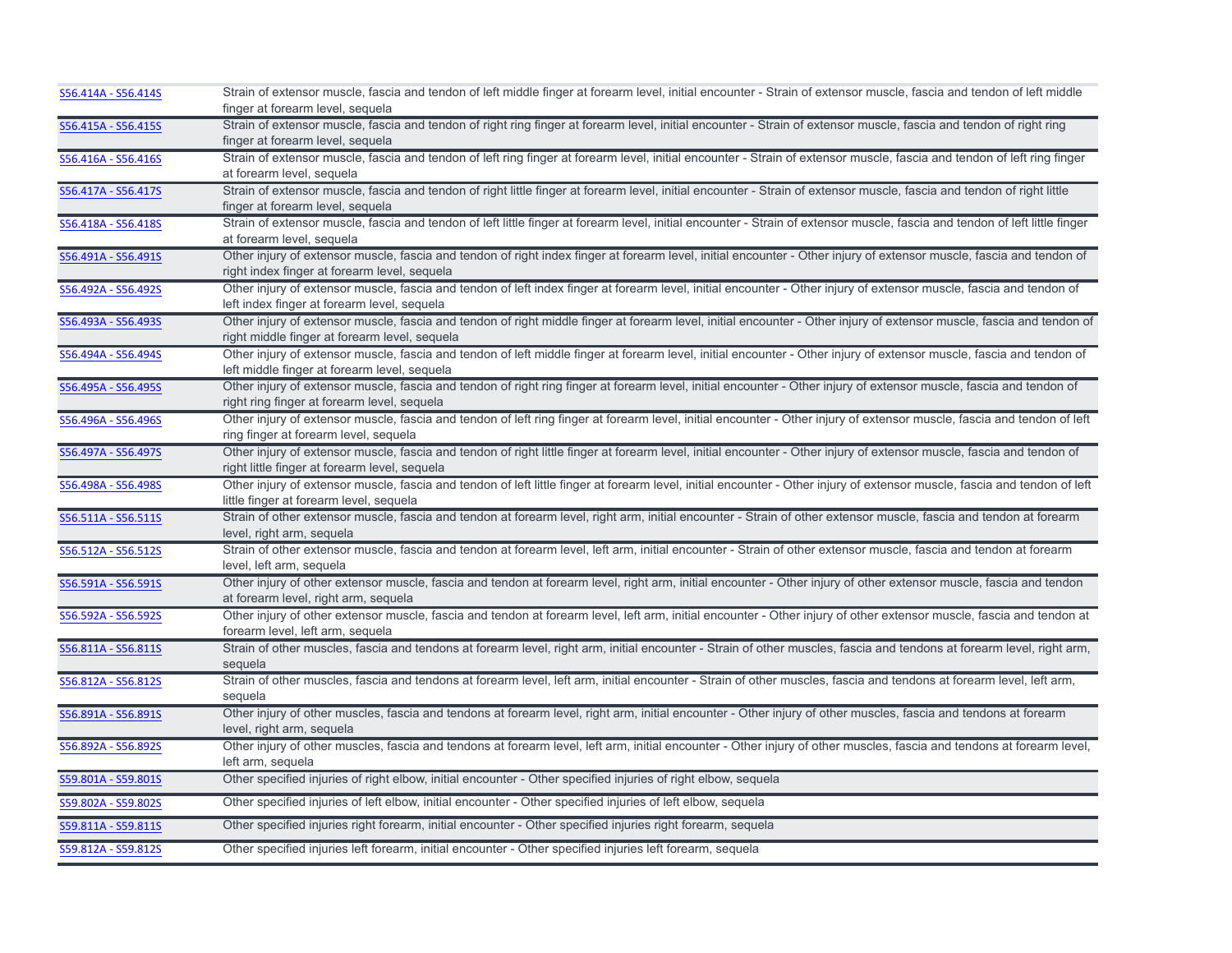| S63.311A - S63.311S | Traumatic rupture of collateral ligament of right wrist, initial encounter - Traumatic rupture of collateral ligament of right wrist, sequela                                                                                                  |
|---------------------|------------------------------------------------------------------------------------------------------------------------------------------------------------------------------------------------------------------------------------------------|
| S63.312A - S63.312S | Traumatic rupture of collateral ligament of left wrist, initial encounter - Traumatic rupture of collateral ligament of left wrist, sequela                                                                                                    |
| S63.321A - S63.321S | Traumatic rupture of right radiocarpal ligament, initial encounter - Traumatic rupture of right radiocarpal ligament, sequela                                                                                                                  |
| S63.322A - S63.322S | Traumatic rupture of left radiocarpal ligament, initial encounter - Traumatic rupture of left radiocarpal ligament, sequela                                                                                                                    |
| S63.331A - S63.331S | Traumatic rupture of right ulnocarpal (palmar) ligament, initial encounter - Traumatic rupture of right ulnocarpal (palmar) ligament, sequela                                                                                                  |
| S63.332A - S63.332S | Traumatic rupture of left ulnocarpal (palmar) ligament, initial encounter - Traumatic rupture of left ulnocarpal (palmar) ligament, sequela                                                                                                    |
| S63.391A - S63.391S | Traumatic rupture of other ligament of right wrist, initial encounter - Traumatic rupture of other ligament of right wrist, sequela                                                                                                            |
| S63.392A - S63.392S | Traumatic rupture of other ligament of left wrist, initial encounter - Traumatic rupture of other ligament of left wrist, sequela                                                                                                              |
| S63.511A - S63.511S | Sprain of carpal joint of right wrist, initial encounter - Sprain of carpal joint of right wrist, sequela                                                                                                                                      |
| S63.512A - S63.512S | Sprain of carpal joint of left wrist, initial encounter - Sprain of carpal joint of left wrist, sequela                                                                                                                                        |
| S63.521A - S63.521S | Sprain of radiocarpal joint of right wrist, initial encounter - Sprain of radiocarpal joint of right wrist, sequela                                                                                                                            |
| S63.522A - S63.522S | Sprain of radiocarpal joint of left wrist, initial encounter - Sprain of radiocarpal joint of left wrist, sequela                                                                                                                              |
| S63.591A - S63.591S | Other specified sprain of right wrist, initial encounter - Other specified sprain of right wrist, sequela                                                                                                                                      |
| S63.592A - S63.592S | Other specified sprain of left wrist, initial encounter - Other specified sprain of left wrist, sequela                                                                                                                                        |
| S63.8X1A - S63.8X1S | Sprain of other part of right wrist and hand, initial encounter - Sprain of other part of right wrist and hand, sequela                                                                                                                        |
| S63.8X2A - S63.8X2S | Sprain of other part of left wrist and hand, initial encounter - Sprain of other part of left wrist and hand, sequela                                                                                                                          |
| S66.011A - S66.011S | Strain of long flexor muscle, fascia and tendon of right thumb at wrist and hand level, initial encounter - Strain of long flexor muscle, fascia and tendon of right<br>thumb at wrist and hand level, sequela                                 |
| S66.012A - S66.012S | Strain of long flexor muscle, fascia and tendon of left thumb at wrist and hand level, initial encounter - Strain of long flexor muscle, fascia and tendon of left<br>thumb at wrist and hand level, sequela                                   |
| S66.091A - S66.091S | Other specified injury of long flexor muscle, fascia and tendon of right thumb at wrist and hand level, initial encounter - Other specified injury of long flexor<br>muscle, fascia and tendon of right thumb at wrist and hand level, sequela |
| S66.092A - S66.092S | Other specified injury of long flexor muscle, fascia and tendon of left thumb at wrist and hand level, initial encounter - Other specified injury of long flexor muscle,<br>fascia and tendon of left thumb at wrist and hand level, sequela   |
| S66.110A - S66.110S | Strain of flexor muscle, fascia and tendon of right index finger at wrist and hand level, initial encounter - Strain of flexor muscle, fascia and tendon of right index<br>finger at wrist and hand level, sequela                             |
| S66.111A - S66.111S | Strain of flexor muscle, fascia and tendon of left index finger at wrist and hand level, initial encounter - Strain of flexor muscle, fascia and tendon of left index<br>finger at wrist and hand level, sequela                               |
| S66.112A - S66.112S | Strain of flexor muscle, fascia and tendon of right middle finger at wrist and hand level, initial encounter - Strain of flexor muscle, fascia and tendon of right<br>middle finger at wrist and hand level, sequela                           |
| S66.113A - S66.113S | Strain of flexor muscle, fascia and tendon of left middle finger at wrist and hand level, initial encounter - Strain of flexor muscle, fascia and tendon of left middle<br>finger at wrist and hand level, sequela                             |
| S66.114A - S66.114S | Strain of flexor muscle, fascia and tendon of right ring finger at wrist and hand level, initial encounter - Strain of flexor muscle, fascia and tendon of right ring<br>finger at wrist and hand level, sequela                               |
| S66.115A - S66.115S | Strain of flexor muscle, fascia and tendon of left ring finger at wrist and hand level, initial encounter - Strain of flexor muscle, fascia and tendon of left ring finger<br>at wrist and hand level, sequela                                 |
| S66.116A - S66.116S | Strain of flexor muscle, fascia and tendon of right little finger at wrist and hand level, initial encounter - Strain of flexor muscle, fascia and tendon of right little<br>finger at wrist and hand level, sequela                           |
| S66.117A - S66.117S | Strain of flexor muscle, fascia and tendon of left little finger at wrist and hand level, initial encounter - Strain of flexor muscle, fascia and tendon of left little finger<br>at wrist and hand level, sequela                             |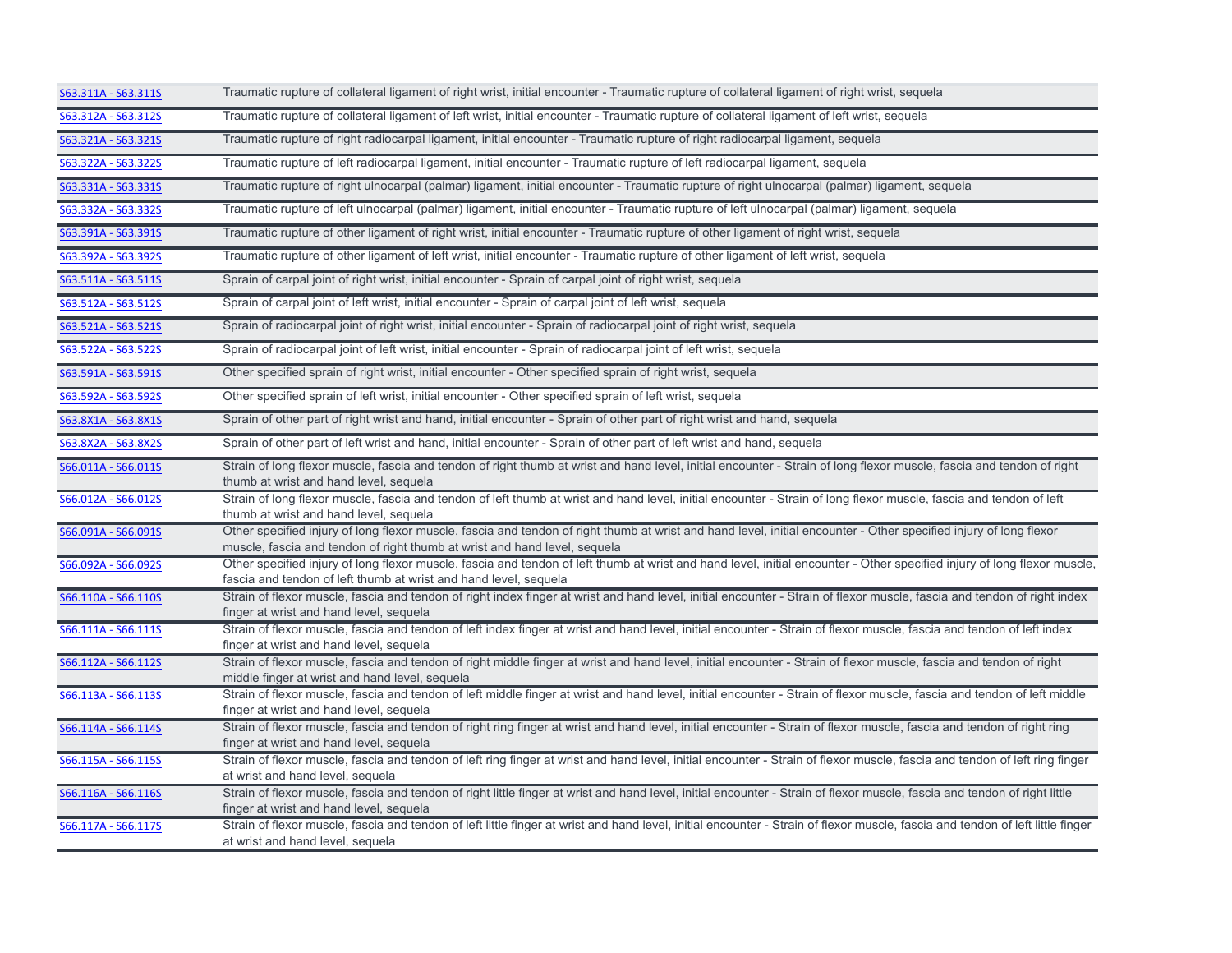| S66.190A - S66.190S | Other injury of flexor muscle, fascia and tendon of right index finger at wrist and hand level, initial encounter - Other injury of flexor muscle, fascia and tendon of      |
|---------------------|------------------------------------------------------------------------------------------------------------------------------------------------------------------------------|
|                     | right index finger at wrist and hand level, sequela                                                                                                                          |
| S66.191A - S66.191S | Other injury of flexor muscle, fascia and tendon of left index finger at wrist and hand level, initial encounter - Other injury of flexor muscle, fascia and tendon of       |
|                     | left index finger at wrist and hand level, sequela                                                                                                                           |
| S66.192A - S66.192S | Other injury of flexor muscle, fascia and tendon of right middle finger at wrist and hand level, initial encounter - Other injury of flexor muscle, fascia and tendon        |
|                     | of right middle finger at wrist and hand level, sequela                                                                                                                      |
| S66.193A - S66.193S | Other injury of flexor muscle, fascia and tendon of left middle finger at wrist and hand level, initial encounter - Other injury of flexor muscle, fascia and tendon of      |
|                     | left middle finger at wrist and hand level, sequela                                                                                                                          |
| S66.194A - S66.194S | Other injury of flexor muscle, fascia and tendon of right ring finger at wrist and hand level, initial encounter - Other injury of flexor muscle, fascia and tendon of       |
|                     | right ring finger at wrist and hand level, sequela                                                                                                                           |
| S66.195A - S66.195S | Other injury of flexor muscle, fascia and tendon of left ring finger at wrist and hand level, initial encounter - Other injury of flexor muscle, fascia and tendon of left   |
|                     | ring finger at wrist and hand level, sequela                                                                                                                                 |
| S66.196A - S66.196S | Other injury of flexor muscle, fascia and tendon of right little finger at wrist and hand level, initial encounter - Other injury of flexor muscle, fascia and tendon of     |
|                     | right little finger at wrist and hand level, sequela                                                                                                                         |
| S66.197A - S66.197S | Other injury of flexor muscle, fascia and tendon of left little finger at wrist and hand level, initial encounter - Other injury of flexor muscle, fascia and tendon of left |
|                     | little finger at wrist and hand level, sequela                                                                                                                               |
| S66.211A - S66.211S | Strain of extensor muscle, fascia and tendon of right thumb at wrist and hand level, initial encounter - Strain of extensor muscle, fascia and tendon of right               |
|                     | thumb at wrist and hand level, sequela                                                                                                                                       |
| S66.212A - S66.212S | Strain of extensor muscle, fascia and tendon of left thumb at wrist and hand level, initial encounter - Strain of extensor muscle, fascia and tendon of left thumb at        |
|                     | wrist and hand level, sequela                                                                                                                                                |
| S66.291A - S66.291S | Other specified injury of extensor muscle, fascia and tendon of right thumb at wrist and hand level, initial encounter - Other specified injury of extensor muscle,          |
|                     | fascia and tendon of right thumb at wrist and hand level, sequela                                                                                                            |
| S66.292A - S66.292S | Other specified injury of extensor muscle, fascia and tendon of left thumb at wrist and hand level, initial encounter - Other specified injury of extensor muscle,           |
|                     | fascia and tendon of left thumb at wrist and hand level, sequela                                                                                                             |
| S66.310A - S66.310S | Strain of extensor muscle, fascia and tendon of right index finger at wrist and hand level, initial encounter - Strain of extensor muscle, fascia and tendon of right        |
|                     | index finger at wrist and hand level, sequela                                                                                                                                |
| S66.311A - S66.311S | Strain of extensor muscle, fascia and tendon of left index finger at wrist and hand level, initial encounter - Strain of extensor muscle, fascia and tendon of left          |
|                     | index finger at wrist and hand level, sequela                                                                                                                                |
| S66.312A - S66.312S | Strain of extensor muscle, fascia and tendon of right middle finger at wrist and hand level, initial encounter - Strain of extensor muscle, fascia and tendon of right       |
|                     | middle finger at wrist and hand level, sequela                                                                                                                               |
| S66.313A - S66.313S | Strain of extensor muscle, fascia and tendon of left middle finger at wrist and hand level, initial encounter - Strain of extensor muscle, fascia and tendon of left         |
|                     | middle finger at wrist and hand level, sequela                                                                                                                               |
| S66.314A - S66.314S | Strain of extensor muscle, fascia and tendon of right ring finger at wrist and hand level, initial encounter - Strain of extensor muscle, fascia and tendon of right         |
|                     | ring finger at wrist and hand level, sequela                                                                                                                                 |
| S66.315A - S66.315S | Strain of extensor muscle, fascia and tendon of left ring finger at wrist and hand level, initial encounter - Strain of extensor muscle, fascia and tendon of left ring      |
|                     | finger at wrist and hand level, sequela                                                                                                                                      |
| S66.316A - S66.316S | Strain of extensor muscle, fascia and tendon of right little finger at wrist and hand level, initial encounter - Strain of extensor muscle, fascia and tendon of right       |
|                     | little finger at wrist and hand level, sequela                                                                                                                               |
| S66.317A - S66.317S | Strain of extensor muscle, fascia and tendon of left little finger at wrist and hand level, initial encounter - Strain of extensor muscle, fascia and tendon of left little  |
|                     | finger at wrist and hand level, sequela                                                                                                                                      |
| S66.390A - S66.390S | Other injury of extensor muscle, fascia and tendon of right index finger at wrist and hand level, initial encounter - Other injury of extensor muscle, fascia and            |
|                     | tendon of right index finger at wrist and hand level, sequela                                                                                                                |
| S66.391A - S66.391S | Other injury of extensor muscle, fascia and tendon of left index finger at wrist and hand level, initial encounter - Other injury of extensor muscle, fascia and             |
|                     | tendon of left index finger at wrist and hand level, sequela                                                                                                                 |
| S66.392A - S66.392S | Other injury of extensor muscle, fascia and tendon of right middle finger at wrist and hand level, initial encounter - Other injury of extensor muscle, fascia and           |
|                     | tendon of right middle finger at wrist and hand level, sequela                                                                                                               |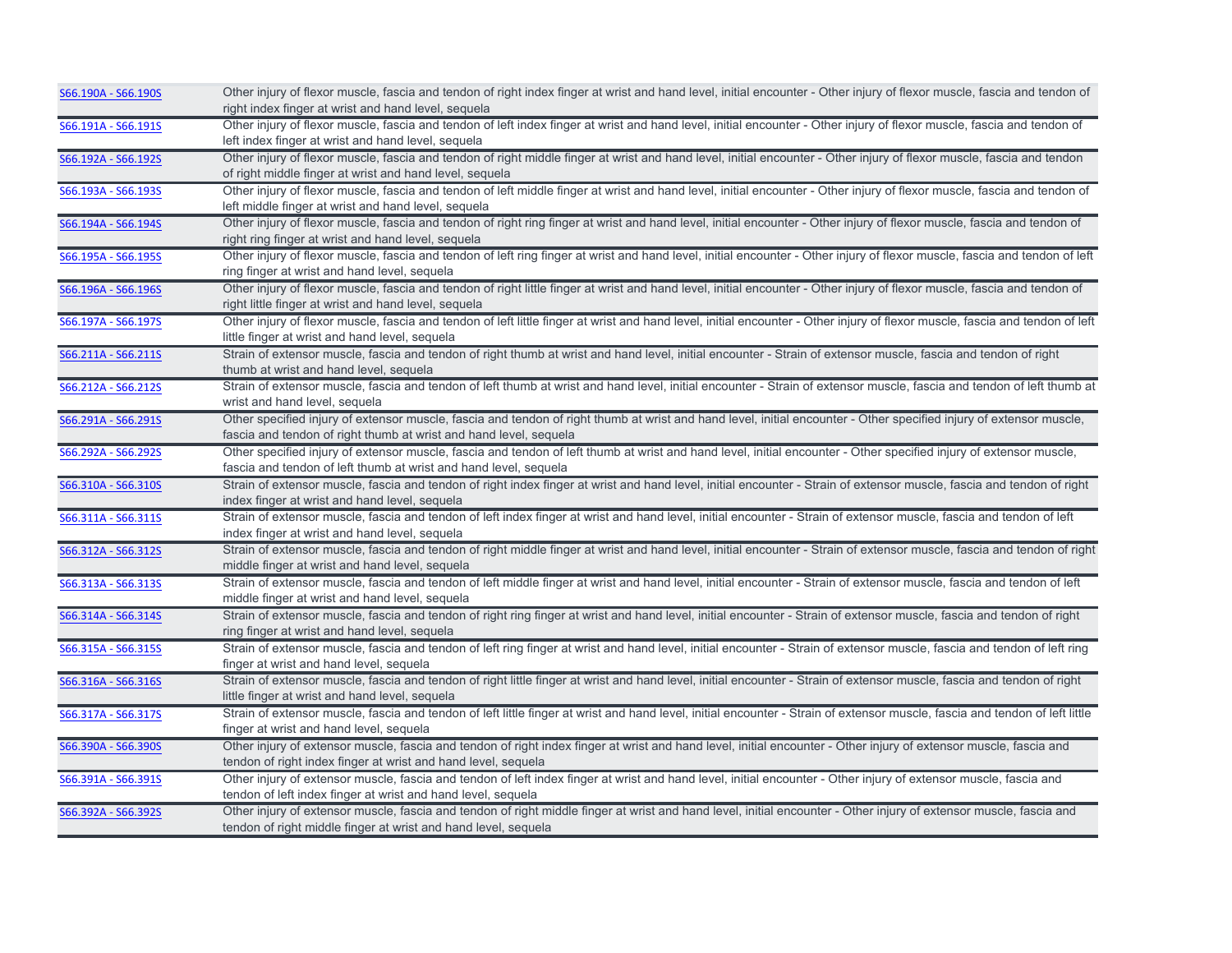| S66.393A - S66.393S | Other injury of extensor muscle, fascia and tendon of left middle finger at wrist and hand level, initial encounter - Other injury of extensor muscle, fascia and               |
|---------------------|---------------------------------------------------------------------------------------------------------------------------------------------------------------------------------|
|                     | tendon of left middle finger at wrist and hand level, sequela                                                                                                                   |
| S66.394A - S66.394S | Other injury of extensor muscle, fascia and tendon of right ring finger at wrist and hand level, initial encounter - Other injury of extensor muscle, fascia and                |
|                     | tendon of right ring finger at wrist and hand level, sequela                                                                                                                    |
| S66.395A - S66.395S | Other injury of extensor muscle, fascia and tendon of left ring finger at wrist and hand level, initial encounter - Other injury of extensor muscle, fascia and tendon          |
|                     | of left ring finger at wrist and hand level, sequela                                                                                                                            |
| S66.396A - S66.396S | Other injury of extensor muscle, fascia and tendon of right little finger at wrist and hand level, initial encounter - Other injury of extensor muscle, fascia and              |
|                     | tendon of right little finger at wrist and hand level, sequela                                                                                                                  |
| S66.397A - S66.397S | Other injury of extensor muscle, fascia and tendon of left little finger at wrist and hand level, initial encounter - Other injury of extensor muscle, fascia and tendon        |
|                     | of left little finger at wrist and hand level, sequela                                                                                                                          |
| S66.411A - S66.411S | Strain of intrinsic muscle, fascia and tendon of right thumb at wrist and hand level, initial encounter - Strain of intrinsic muscle, fascia and tendon of right thumb          |
|                     | at wrist and hand level, sequela                                                                                                                                                |
| S66.412A - S66.412S | Strain of intrinsic muscle, fascia and tendon of left thumb at wrist and hand level, initial encounter - Strain of intrinsic muscle, fascia and tendon of left thumb at         |
|                     | wrist and hand level, sequela                                                                                                                                                   |
| S66.491A - S66.491S | Other specified injury of intrinsic muscle, fascia and tendon of right thumb at wrist and hand level, initial encounter - Other specified injury of intrinsic muscle,           |
|                     | fascia and tendon of right thumb at wrist and hand level, sequela                                                                                                               |
| S66.492A - S66.492S | Other specified injury of intrinsic muscle, fascia and tendon of left thumb at wrist and hand level, initial encounter - Other specified injury of intrinsic muscle,            |
|                     | fascia and tendon of left thumb at wrist and hand level, sequela                                                                                                                |
| S66.510A - S66.510S | Strain of intrinsic muscle, fascia and tendon of right index finger at wrist and hand level, initial encounter - Strain of intrinsic muscle, fascia and tendon of right         |
|                     | index finger at wrist and hand level, sequela                                                                                                                                   |
| S66.511A - S66.511S | Strain of intrinsic muscle, fascia and tendon of left index finger at wrist and hand level, initial encounter - Strain of intrinsic muscle, fascia and tendon of left index     |
|                     | finger at wrist and hand level, sequela                                                                                                                                         |
| S66.512A - S66.512S | Strain of intrinsic muscle, fascia and tendon of right middle finger at wrist and hand level, initial encounter - Strain of intrinsic muscle, fascia and tendon of right        |
|                     | middle finger at wrist and hand level, sequela                                                                                                                                  |
| S66.513A - S66.513S | Strain of intrinsic muscle, fascia and tendon of left middle finger at wrist and hand level, initial encounter - Strain of intrinsic muscle, fascia and tendon of left          |
|                     | middle finger at wrist and hand level, sequela                                                                                                                                  |
| S66.514A - S66.514S | Strain of intrinsic muscle, fascia and tendon of right ring finger at wrist and hand level, initial encounter - Strain of intrinsic muscle, fascia and tendon of right ring     |
|                     | finger at wrist and hand level, sequela                                                                                                                                         |
| S66.515A - S66.515S | Strain of intrinsic muscle, fascia and tendon of left ring finger at wrist and hand level, initial encounter - Strain of intrinsic muscle, fascia and tendon of left ring       |
|                     | finger at wrist and hand level, sequela                                                                                                                                         |
| S66.516A - S66.516S | Strain of intrinsic muscle, fascia and tendon of right little finger at wrist and hand level, initial encounter - Strain of intrinsic muscle, fascia and tendon of right little |
|                     | finger at wrist and hand level, sequela                                                                                                                                         |
| S66.517A - S66.517S | Strain of intrinsic muscle, fascia and tendon of left little finger at wrist and hand level, initial encounter - Strain of intrinsic muscle, fascia and tendon of left little   |
|                     | finger at wrist and hand level, sequela                                                                                                                                         |
| S66.590A - S66.590S | Other injury of intrinsic muscle, fascia and tendon of right index finger at wrist and hand level, initial encounter - Other injury of intrinsic muscle, fascia and             |
|                     | tendon of right index finger at wrist and hand level, sequela                                                                                                                   |
| S66.591A - S66.591S | Other injury of intrinsic muscle, fascia and tendon of left index finger at wrist and hand level, initial encounter - Other injury of intrinsic muscle, fascia and tendon       |
|                     | of left index finger at wrist and hand level, sequela                                                                                                                           |
| S66.592A - S66.592S | Other injury of intrinsic muscle, fascia and tendon of right middle finger at wrist and hand level, initial encounter - Other injury of intrinsic muscle, fascia and            |
|                     | tendon of right middle finger at wrist and hand level, sequela                                                                                                                  |
| S66.593A - S66.593S | Other injury of intrinsic muscle, fascia and tendon of left middle finger at wrist and hand level, initial encounter - Other injury of intrinsic muscle, fascia and             |
|                     | tendon of left middle finger at wrist and hand level, sequela                                                                                                                   |
| S66.594A - S66.594S | Other injury of intrinsic muscle, fascia and tendon of right ring finger at wrist and hand level, initial encounter - Other injury of intrinsic muscle, fascia and tendon       |
|                     | of right ring finger at wrist and hand level, sequela                                                                                                                           |
| S66.595A - S66.595S | Other injury of intrinsic muscle, fascia and tendon of left ring finger at wrist and hand level, initial encounter - Other injury of intrinsic muscle, fascia and tendon        |
|                     | of left ring finger at wrist and hand level, sequela                                                                                                                            |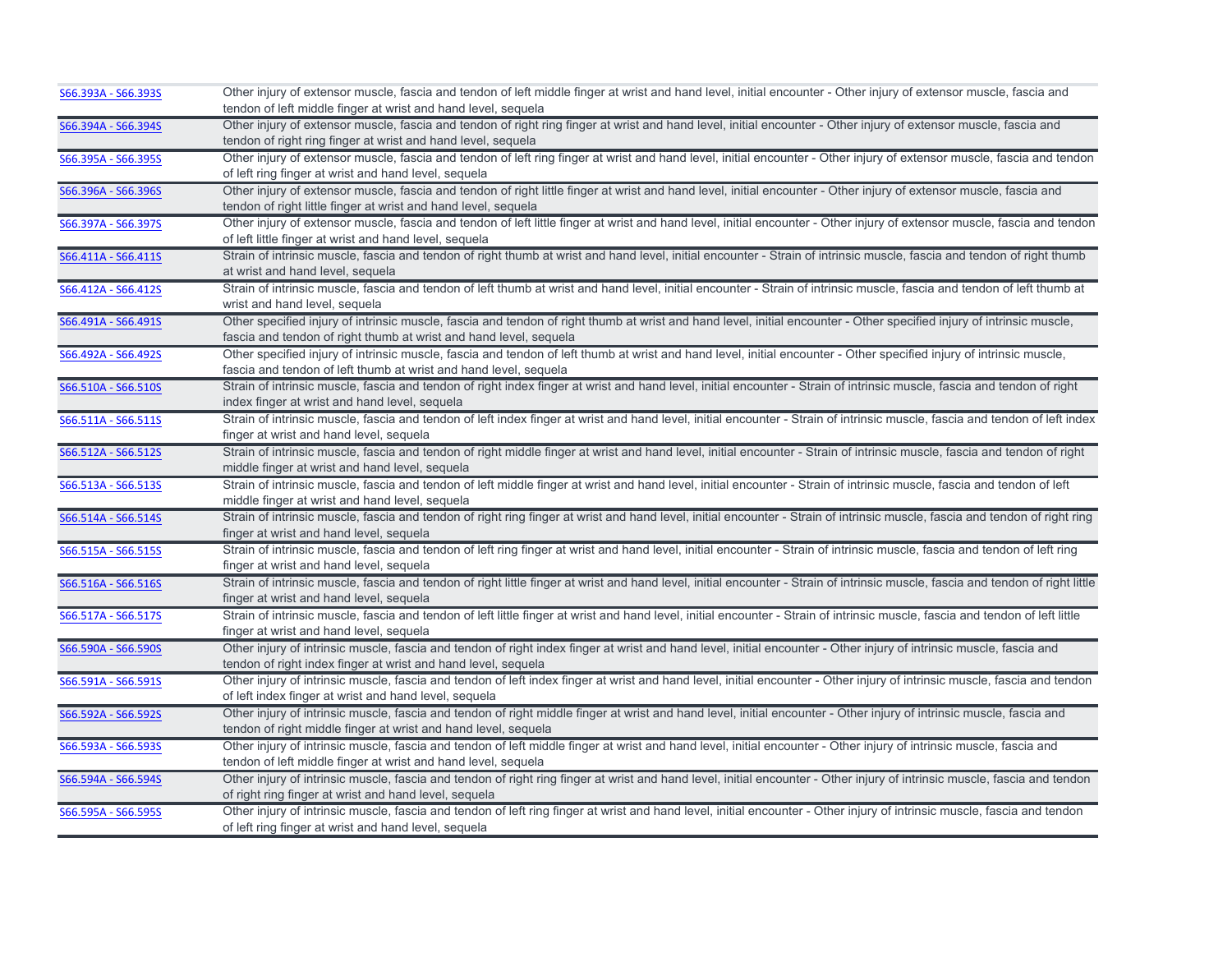| S66.596A - S66.596S | Other injury of intrinsic muscle, fascia and tendon of right little finger at wrist and hand level, initial encounter - Other injury of intrinsic muscle, fascia and tendon<br>of right little finger at wrist and hand level, sequela                       |
|---------------------|--------------------------------------------------------------------------------------------------------------------------------------------------------------------------------------------------------------------------------------------------------------|
| S66.597A - S66.597S | Other injury of intrinsic muscle, fascia and tendon of left little finger at wrist and hand level, initial encounter - Other injury of intrinsic muscle, fascia and tendon<br>of left little finger at wrist and hand level, sequela                         |
| S66.811A - S66.811S | Strain of other specified muscles, fascia and tendons at wrist and hand level, right hand, initial encounter - Strain of other specified muscles, fascia and tendons<br>at wrist and hand level, right hand, sequela                                         |
| S66.812A - S66.812S | Strain of other specified muscles, fascia and tendons at wrist and hand level, left hand, initial encounter - Strain of other specified muscles, fascia and tendons<br>at wrist and hand level, left hand, sequela                                           |
| S66.891A - S66.891S | Other injury of other specified muscles, fascia and tendons at wrist and hand level, right hand, initial encounter - Other injury of other specified muscles, fascia<br>and tendons at wrist and hand level, right hand, sequela                             |
| S66.892A - S66.892S | Other injury of other specified muscles, fascia and tendons at wrist and hand level, left hand, initial encounter - Other injury of other specified muscles, fascia<br>and tendons at wrist and hand level, left hand, sequela                               |
| S69.81XA - S69.81XS | Other specified injuries of right wrist, hand and finger(s), initial encounter - Other specified injuries of right wrist, hand and finger(s), sequela                                                                                                        |
| S69.82XA - S69.82XS | Other specified injuries of left wrist, hand and finger(s), initial encounter - Other specified injuries of left wrist, hand and finger(s), sequela                                                                                                          |
| S73.041A - S73.041S | Central subluxation of right hip, initial encounter - Central subluxation of right hip, sequela                                                                                                                                                              |
| S73.042A - S73.042S | Central subluxation of left hip, initial encounter - Central subluxation of left hip, sequela                                                                                                                                                                |
| S73.044A - S73.044S | Central dislocation of right hip, initial encounter - Central dislocation of right hip, sequela                                                                                                                                                              |
| S73.045A - S73.045S | Central dislocation of left hip, initial encounter - Central dislocation of left hip, sequela                                                                                                                                                                |
| S73.191A - S73.191S | Other sprain of right hip, initial encounter - Other sprain of right hip, sequela                                                                                                                                                                            |
| S73.192A - S73.192S | Other sprain of left hip, initial encounter - Other sprain of left hip, sequela                                                                                                                                                                              |
| S76.011A - S76.011S | Strain of muscle, fascia and tendon of right hip, initial encounter - Strain of muscle, fascia and tendon of right hip, sequela                                                                                                                              |
| S76.012A - S76.012S | Strain of muscle, fascia and tendon of left hip, initial encounter - Strain of muscle, fascia and tendon of left hip, sequela                                                                                                                                |
| S76.091A - S76.091S | Other specified injury of muscle, fascia and tendon of right hip, initial encounter - Other specified injury of muscle, fascia and tendon of right hip, sequela                                                                                              |
| S76.092A - S76.092S | Other specified injury of muscle, fascia and tendon of left hip, initial encounter - Other specified injury of muscle, fascia and tendon of left hip, sequela                                                                                                |
| S76.111A - S76.111S | Strain of right quadriceps muscle, fascia and tendon, initial encounter - Strain of right quadriceps muscle, fascia and tendon, sequela                                                                                                                      |
| S76.112A - S76.112S | Strain of left quadriceps muscle, fascia and tendon, initial encounter - Strain of left quadriceps muscle, fascia and tendon, sequela                                                                                                                        |
| S76.191A - S76.191S | Other specified injury of right quadriceps muscle, fascia and tendon, initial encounter - Other specified injury of right quadriceps muscle, fascia and tendon,<br>sequela                                                                                   |
| S76.192A - S76.192S | Other specified injury of left quadriceps muscle, fascia and tendon, initial encounter - Other specified injury of left quadriceps muscle, fascia and tendon, sequela                                                                                        |
| S76.211A - S76.211S | Strain of adductor muscle, fascia and tendon of right thigh, initial encounter - Strain of adductor muscle, fascia and tendon of right thigh, sequela                                                                                                        |
| S76.212A - S76.212S | Strain of adductor muscle, fascia and tendon of left thigh, initial encounter - Strain of adductor muscle, fascia and tendon of left thigh, sequela                                                                                                          |
| S76.291A - S76.291S | Other injury of adductor muscle, fascia and tendon of right thigh, initial encounter - Other injury of adductor muscle, fascia and tendon of right thigh, sequela                                                                                            |
| S76.292A - S76.292S | Other injury of adductor muscle, fascia and tendon of left thigh, initial encounter - Other injury of adductor muscle, fascia and tendon of left thigh, sequela                                                                                              |
| S76.311A - S76.311S | Strain of muscle, fascia and tendon of the posterior muscle group at thigh level, right thigh, initial encounter - Strain of muscle, fascia and tendon of the posterior<br>muscle group at thigh level, right thigh, sequela                                 |
| S76.312A - S76.312S | Strain of muscle, fascia and tendon of the posterior muscle group at thigh level, left thigh, initial encounter - Strain of muscle, fascia and tendon of the posterior<br>muscle group at thigh level, left thigh, sequela                                   |
| S76.391A - S76.391S | Other specified injury of muscle, fascia and tendon of the posterior muscle group at thigh level, right thigh, initial encounter - Other specified injury of muscle,<br>fascia and tendon of the posterior muscle group at thigh level, right thigh, sequela |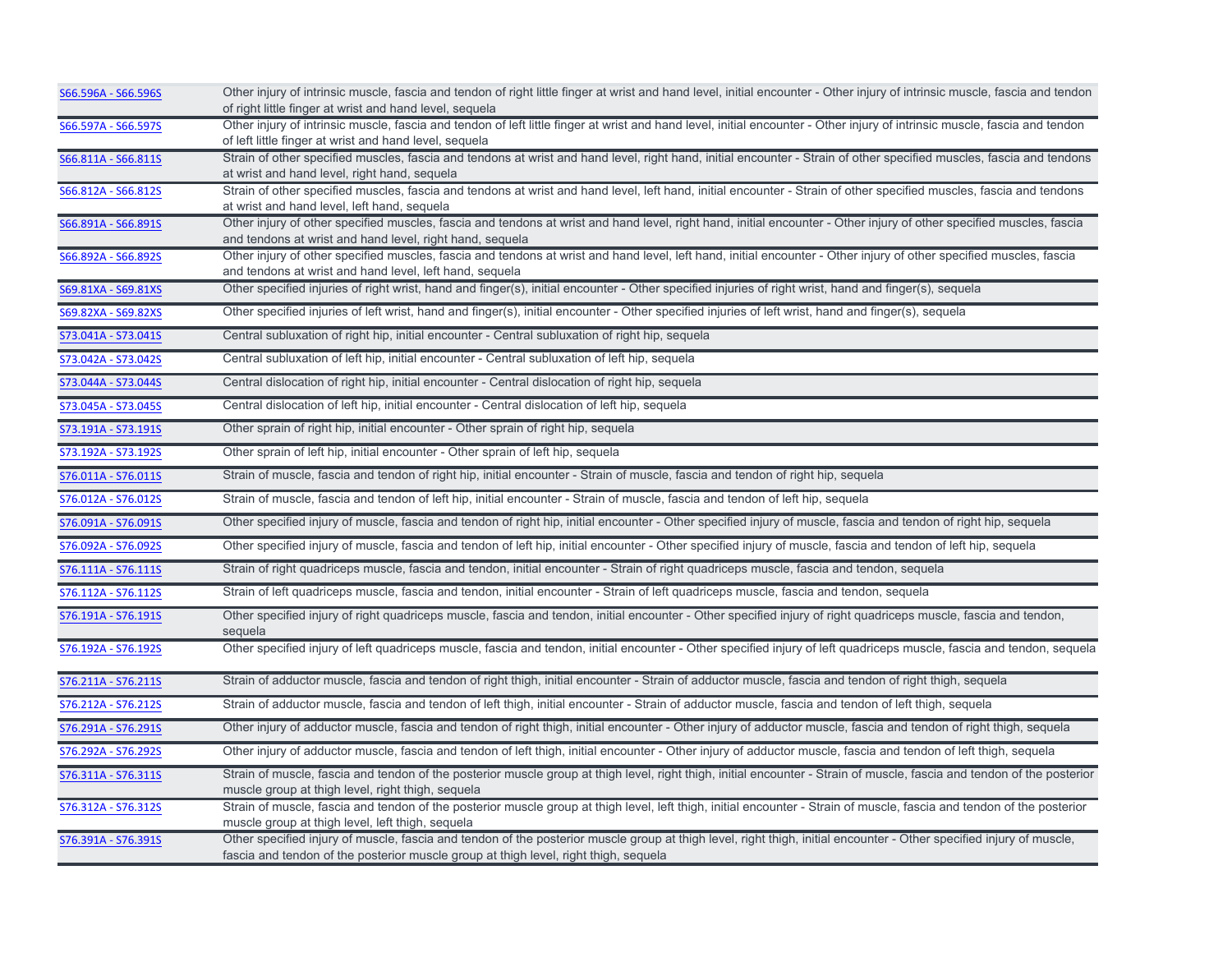| S76.392A - S76.392S | Other specified injury of muscle, fascia and tendon of the posterior muscle group at thigh level, left thigh, initial encounter - Other specified injury of muscle,<br>fascia and tendon of the posterior muscle group at thigh level, left thigh, sequela |
|---------------------|------------------------------------------------------------------------------------------------------------------------------------------------------------------------------------------------------------------------------------------------------------|
| S76.811A - S76.811S | Strain of other specified muscles, fascia and tendons at thigh level, right thigh, initial encounter - Strain of other specified muscles, fascia and tendons at thigh<br>level, right thigh, sequela                                                       |
| S76.812A - S76.812S | Strain of other specified muscles, fascia and tendons at thigh level, left thigh, initial encounter - Strain of other specified muscles, fascia and tendons at thigh<br>level, left thigh, sequela                                                         |
| S76.891A - S76.891S | Other injury of other specified muscles, fascia and tendons at thigh level, right thigh, initial encounter - Other injury of other specified muscles, fascia and<br>tendons at thigh level, right thigh, sequela                                           |
| S76.892A - S76.892S | Other injury of other specified muscles, fascia and tendons at thigh level, left thigh, initial encounter - Other injury of other specified muscles, fascia and tendons<br>at thigh level, left thigh, sequela                                             |
| S79.811A - S79.811S | Other specified injuries of right hip, initial encounter - Other specified injuries of right hip, sequela                                                                                                                                                  |
| S79.812A - S79.812S | Other specified injuries of left hip, initial encounter - Other specified injuries of left hip, sequela                                                                                                                                                    |
| S79.821A - S79.821S | Other specified injuries of right thigh, initial encounter - Other specified injuries of right thigh, sequela                                                                                                                                              |
| S79.822A - S79.822S | Other specified injuries of left thigh, initial encounter - Other specified injuries of left thigh, sequela                                                                                                                                                |
| S83.411A - S83.411S | Sprain of medial collateral ligament of right knee, initial encounter - Sprain of medial collateral ligament of right knee, sequela                                                                                                                        |
| S83.412A - S83.412S | Sprain of medial collateral ligament of left knee, initial encounter - Sprain of medial collateral ligament of left knee, sequela                                                                                                                          |
| S83.421A - S83.421S | Sprain of lateral collateral ligament of right knee, initial encounter - Sprain of lateral collateral ligament of right knee, sequela                                                                                                                      |
| S83.422A - S83.422S | Sprain of lateral collateral ligament of left knee, initial encounter - Sprain of lateral collateral ligament of left knee, sequela                                                                                                                        |
| S83.61XA - S83.61XS | Sprain of the superior tibiofibular joint and ligament, right knee, initial encounter - Sprain of the superior tibiofibular joint and ligament, right knee, sequela                                                                                        |
| S83.62XA - S83.62XS | Sprain of the superior tibiofibular joint and ligament, left knee, initial encounter - Sprain of the superior tibiofibular joint and ligament, left knee, sequela                                                                                          |
| S83.8X1A - S83.8X1S | Sprain of other specified parts of right knee, initial encounter - Sprain of other specified parts of right knee, sequela                                                                                                                                  |
| S83.8X2A - S83.8X2S | Sprain of other specified parts of left knee, initial encounter - Sprain of other specified parts of left knee, sequela                                                                                                                                    |
| S86.011A - S86.011S | Strain of right Achilles tendon, initial encounter - Strain of right Achilles tendon, sequela                                                                                                                                                              |
| S86.012A - S86.012S | Strain of left Achilles tendon, initial encounter - Strain of left Achilles tendon, sequela                                                                                                                                                                |
| S86.091A - S86.091S | Other specified injury of right Achilles tendon, initial encounter - Other specified injury of right Achilles tendon, sequela                                                                                                                              |
| S86.092A - S86.092S | Other specified injury of left Achilles tendon, initial encounter - Other specified injury of left Achilles tendon, sequela                                                                                                                                |
| S86.111A - S86.111S | Strain of other muscle(s) and tendon(s) of posterior muscle group at lower leg level, right leg, initial encounter - Strain of other muscle(s) and tendon(s) of<br>posterior muscle group at lower leg level, right leg, sequela                           |
| S86.112A - S86.112S | Strain of other muscle(s) and tendon(s) of posterior muscle group at lower leg level, left leg, initial encounter - Strain of other muscle(s) and tendon(s) of<br>posterior muscle group at lower leg level, left leg, sequela                             |
| S86.191A - S86.191S | Other injury of other muscle(s) and tendon(s) of posterior muscle group at lower leg level, right leg, initial encounter - Other injury of other muscle(s) and<br>tendon(s) of posterior muscle group at lower leg level, right leg, sequela               |
| S86.192A - S86.192S | Other injury of other muscle(s) and tendon(s) of posterior muscle group at lower leg level, left leg, initial encounter - Other injury of other muscle(s) and<br>tendon(s) of posterior muscle group at lower leg level, left leg, sequela                 |
| S86.211A - S86.211S | Strain of muscle(s) and tendon(s) of anterior muscle group at lower leg level, right leg, initial encounter - Strain of muscle(s) and tendon(s) of anterior muscle<br>group at lower leg level, right leg, sequela                                         |
| S86.212A - S86.212S | Strain of muscle(s) and tendon(s) of anterior muscle group at lower leg level, left leg, initial encounter - Strain of muscle(s) and tendon(s) of anterior muscle<br>group at lower leg level, left leg, sequela                                           |
| S86.291A - S86.291S | Other injury of muscle(s) and tendon(s) of anterior muscle group at lower leg level, right leg, initial encounter - Other injury of muscle(s) and tendon(s) of anterior<br>muscle group at lower leg level, right leg, sequela                             |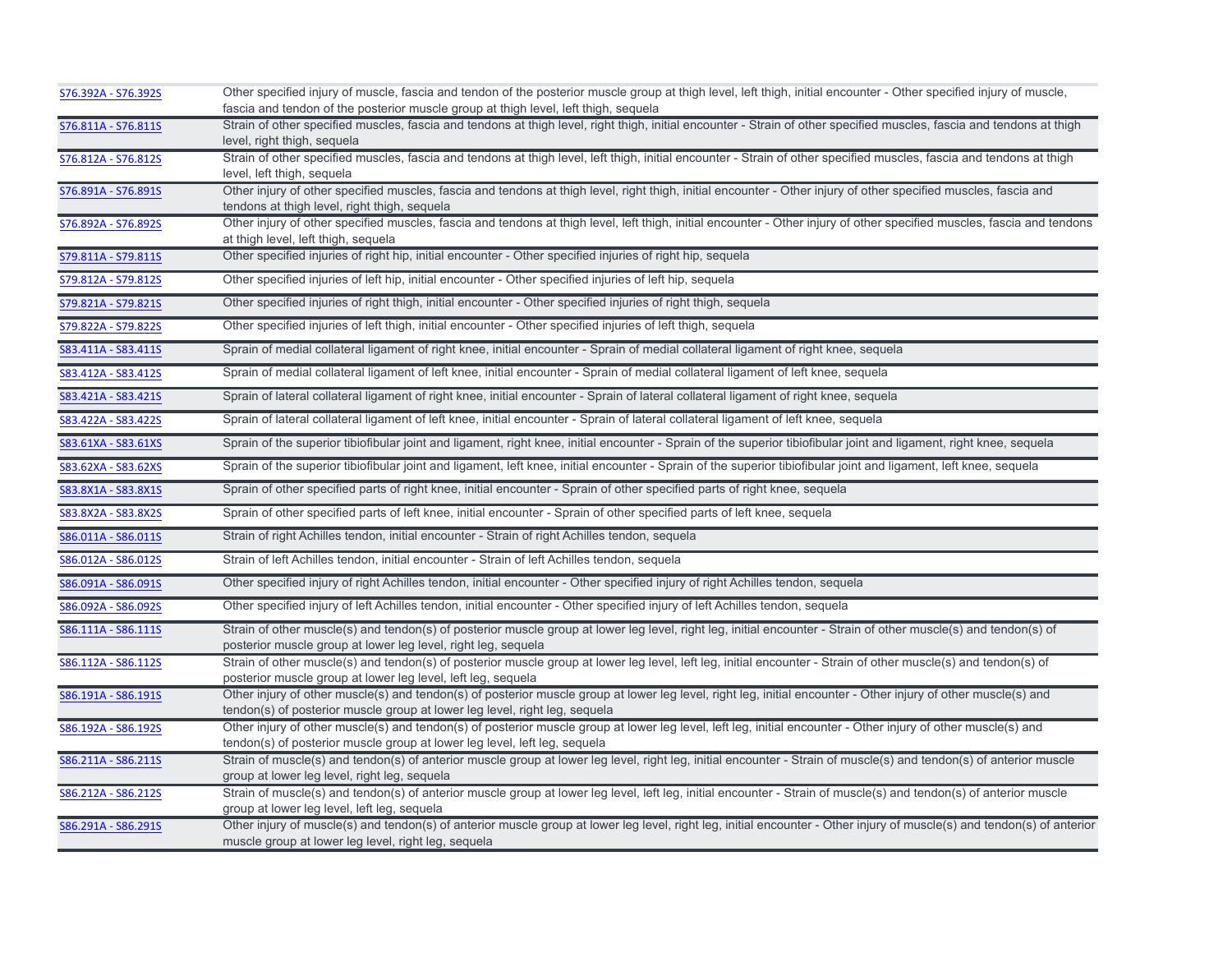| S86.292A - S86.292S | Other injury of muscle(s) and tendon(s) of anterior muscle group at lower leg level, left leg, initial encounter - Other injury of muscle(s) and tendon(s) of anterior                                                                 |
|---------------------|----------------------------------------------------------------------------------------------------------------------------------------------------------------------------------------------------------------------------------------|
|                     | muscle group at lower leg level, left leg, sequela                                                                                                                                                                                     |
| S86.311A - S86.311S | Strain of muscle(s) and tendon(s) of peroneal muscle group at lower leg level, right leg, initial encounter - Strain of muscle(s) and tendon(s) of peroneal muscle<br>group at lower leg level, right leg, sequela                     |
| S86.312A - S86.312S | Strain of muscle(s) and tendon(s) of peroneal muscle group at lower leg level, left leg, initial encounter - Strain of muscle(s) and tendon(s) of peroneal muscle                                                                      |
|                     | group at lower leg level, left leg, sequela                                                                                                                                                                                            |
| S86.391A - S86.391S | Other injury of muscle(s) and tendon(s) of peroneal muscle group at lower leg level, right leg, initial encounter - Other injury of muscle(s) and tendon(s) of<br>peroneal muscle group at lower leg level, right leg, sequela         |
| S86.392A - S86.392S | Other injury of muscle(s) and tendon(s) of peroneal muscle group at lower leg level, left leg, initial encounter - Other injury of muscle(s) and tendon(s) of<br>peroneal muscle group at lower leg level, left leg, sequela           |
| S86.811A - S86.811S | Strain of other muscle(s) and tendon(s) at lower leg level, right leg, initial encounter - Strain of other muscle(s) and tendon(s) at lower leg level, right leg, sequela                                                              |
| S86.812A - S86.812S | Strain of other muscle(s) and tendon(s) at lower leg level, left leg, initial encounter - Strain of other muscle(s) and tendon(s) at lower leg level, left leg, sequela                                                                |
| S86.891A - S86.891S | Other injury of other muscle(s) and tendon(s) at lower leg level, right leg, initial encounter - Other injury of other muscle(s) and tendon(s) at lower leg level, right<br>leg, sequela                                               |
| S86.892A - S86.892S | Other injury of other muscle(s) and tendon(s) at lower leg level, left leg, initial encounter - Other injury of other muscle(s) and tendon(s) at lower leg level, left<br>leg, sequela                                                 |
| S89.81XA - S89.81XS | Other specified injuries of right lower leg, initial encounter - Other specified injuries of right lower leg, sequela                                                                                                                  |
| S89.82XA - S89.82XS | Other specified injuries of left lower leg, initial encounter - Other specified injuries of left lower leg, sequela                                                                                                                    |
| S93.411A - S93.411S | Sprain of calcaneofibular ligament of right ankle, initial encounter - Sprain of calcaneofibular ligament of right ankle, sequela                                                                                                      |
| S93.412A - S93.412S | Sprain of calcaneofibular ligament of left ankle, initial encounter - Sprain of calcaneofibular ligament of left ankle, sequela                                                                                                        |
| S93.421A - S93.421S | Sprain of deltoid ligament of right ankle, initial encounter - Sprain of deltoid ligament of right ankle, sequela                                                                                                                      |
| S93.422A - S93.422S | Sprain of deltoid ligament of left ankle, initial encounter - Sprain of deltoid ligament of left ankle, sequela                                                                                                                        |
| S93.431A - S93.431S | Sprain of tibiofibular ligament of right ankle, initial encounter - Sprain of tibiofibular ligament of right ankle, sequela                                                                                                            |
| S93.432A - S93.432S | Sprain of tibiofibular ligament of left ankle, initial encounter - Sprain of tibiofibular ligament of left ankle, sequela                                                                                                              |
| S93.491A - S93.491S | Sprain of other ligament of right ankle, initial encounter - Sprain of other ligament of right ankle, sequela                                                                                                                          |
| S93.492A - S93.492S | Sprain of other ligament of left ankle, initial encounter - Sprain of other ligament of left ankle, sequela                                                                                                                            |
| S93.611A - S93.611S | Sprain of tarsal ligament of right foot, initial encounter - Sprain of tarsal ligament of right foot, sequela                                                                                                                          |
| S93.612A - S93.612S | Sprain of tarsal ligament of left foot, initial encounter - Sprain of tarsal ligament of left foot, sequela                                                                                                                            |
| S93.621A - S93.621S | Sprain of tarsometatarsal ligament of right foot, initial encounter - Sprain of tarsometatarsal ligament of right foot, sequela                                                                                                        |
| S93.622A - S93.622S | Sprain of tarsometatarsal ligament of left foot, initial encounter - Sprain of tarsometatarsal ligament of left foot, sequela                                                                                                          |
| S93.691A - S93.691S | Other sprain of right foot, initial encounter - Other sprain of right foot, sequela                                                                                                                                                    |
| S93.692A - S93.692S | Other sprain of left foot, initial encounter - Other sprain of left foot, sequela                                                                                                                                                      |
| S96.011A - S96.011S | Strain of muscle and tendon of long flexor muscle of toe at ankle and foot level, right foot, initial encounter - Strain of muscle and tendon of long flexor muscle of<br>toe at ankle and foot level, right foot, sequela             |
| S96.012A - S96.012S | Strain of muscle and tendon of long flexor muscle of toe at ankle and foot level, left foot, initial encounter - Strain of muscle and tendon of long flexor muscle of<br>toe at ankle and foot level, left foot, sequela               |
| S96.091A - S96.091S | Other injury of muscle and tendon of long flexor muscle of toe at ankle and foot level, right foot, initial encounter - Other injury of muscle and tendon of long<br>flexor muscle of toe at ankle and foot level, right foot, sequela |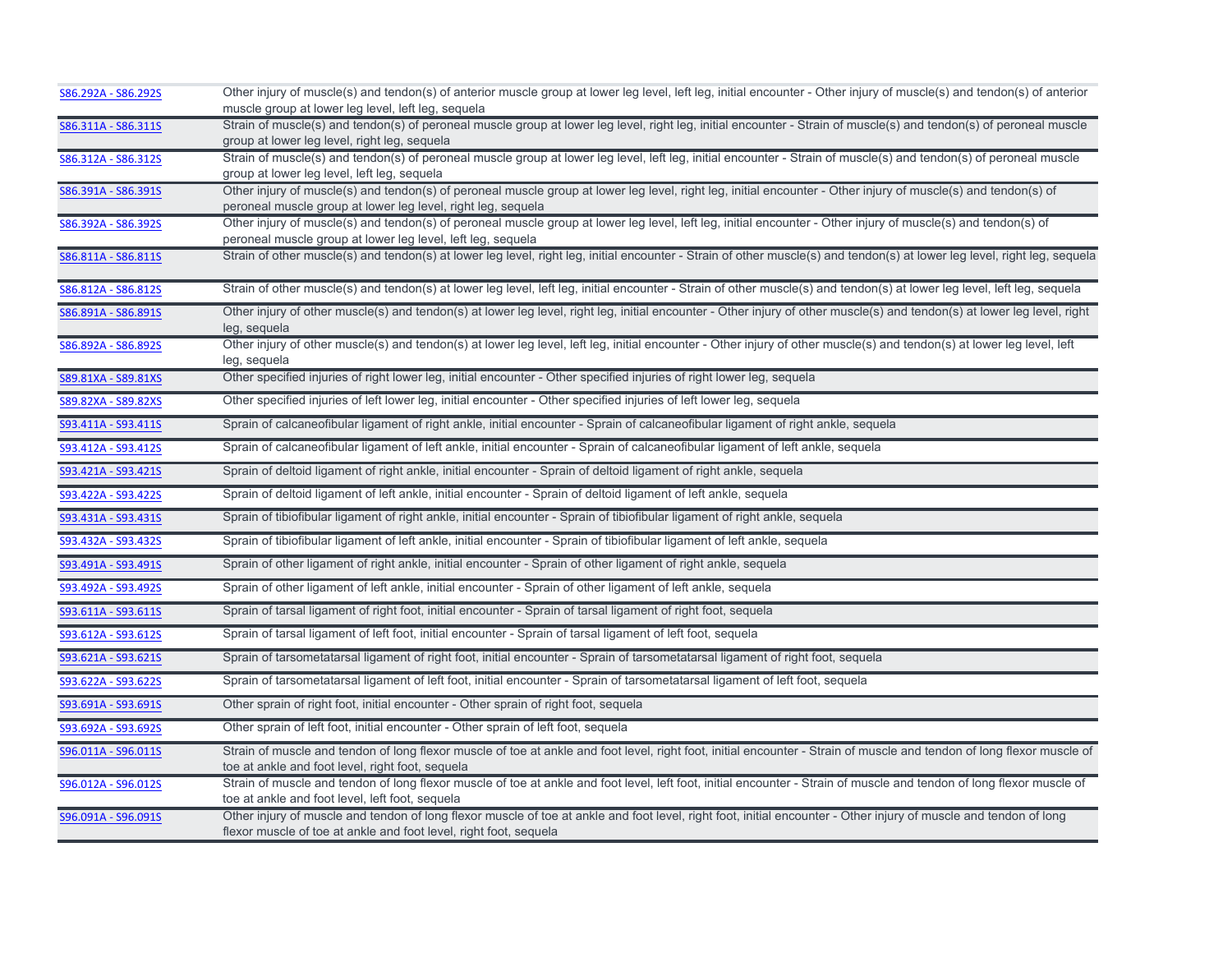| S96.092A - S96.092S | Other injury of muscle and tendon of long flexor muscle of toe at ankle and foot level, left foot, initial encounter - Other injury of muscle and tendon of long flexor<br>muscle of toe at ankle and foot level, left foot, sequela |
|---------------------|--------------------------------------------------------------------------------------------------------------------------------------------------------------------------------------------------------------------------------------|
|                     | Strain of muscle and tendon of long extensor muscle of toe at ankle and foot level, right foot, initial encounter - Strain of muscle and tendon of long extensor                                                                     |
| S96.111A - S96.111S | muscle of toe at ankle and foot level, right foot, sequela                                                                                                                                                                           |
| S96.112A - S96.112S | Strain of muscle and tendon of long extensor muscle of toe at ankle and foot level, left foot, initial encounter - Strain of muscle and tendon of long extensor                                                                      |
|                     | muscle of toe at ankle and foot level, left foot, sequela                                                                                                                                                                            |
| S96.191A - S96.191S | Other specified injury of muscle and tendon of long extensor muscle of toe at ankle and foot level, right foot, initial encounter - Other specified injury of muscle                                                                 |
|                     | and tendon of long extensor muscle of toe at ankle and foot level, right foot, sequela                                                                                                                                               |
| S96.192A - S96.192S | Other specified injury of muscle and tendon of long extensor muscle of toe at ankle and foot level, left foot, initial encounter - Other specified injury of muscle                                                                  |
|                     | and tendon of long extensor muscle of toe at ankle and foot level, left foot, sequela                                                                                                                                                |
| S96.211A - S96.211S | Strain of intrinsic muscle and tendon at ankle and foot level, right foot, initial encounter - Strain of intrinsic muscle and tendon at ankle and foot level, right foot,                                                            |
|                     | sequela                                                                                                                                                                                                                              |
| S96.212A - S96.212S | Strain of intrinsic muscle and tendon at ankle and foot level, left foot, initial encounter - Strain of intrinsic muscle and tendon at ankle and foot level, left foot,<br>sequela                                                   |
| S96.291A - S96.291S | Other specified injury of intrinsic muscle and tendon at ankle and foot level, right foot, initial encounter - Other specified injury of intrinsic muscle and tendon at                                                              |
|                     | ankle and foot level, right foot, sequela                                                                                                                                                                                            |
| S96.292A - S96.292S | Other specified injury of intrinsic muscle and tendon at ankle and foot level, left foot, initial encounter - Other specified injury of intrinsic muscle and tendon at                                                               |
|                     | ankle and foot level, left foot, sequela                                                                                                                                                                                             |
| S96.811A - S96.811S | Strain of other specified muscles and tendons at ankle and foot level, right foot, initial encounter - Strain of other specified muscles and tendons at ankle and                                                                    |
|                     | foot level, right foot, sequela                                                                                                                                                                                                      |
| S96.812A - S96.812S | Strain of other specified muscles and tendons at ankle and foot level, left foot, initial encounter - Strain of other specified muscles and tendons at ankle and foot                                                                |
|                     | level, left foot, sequela                                                                                                                                                                                                            |
| S96.891A - S96.891S | Other specified injury of other specified muscles and tendons at ankle and foot level, right foot, initial encounter - Other specified injury of other specified                                                                     |
|                     | muscles and tendons at ankle and foot level, right foot, sequela                                                                                                                                                                     |
| S96.892A - S96.892S | Other specified injury of other specified muscles and tendons at ankle and foot level, left foot, initial encounter - Other specified injury of other specified muscles                                                              |
|                     | and tendons at ankle and foot level, left foot, sequela                                                                                                                                                                              |
| S99.811A - S99.811S | Other specified injuries of right ankle, initial encounter - Other specified injuries of right ankle, sequela                                                                                                                        |
| S99.812A - S99.812S | Other specified injuries of left ankle, initial encounter - Other specified injuries of left ankle, sequela                                                                                                                          |
| S99.821A - S99.821S | Other specified injuries of right foot, initial encounter - Other specified injuries of right foot, sequela                                                                                                                          |
| S99.822A - S99.822S | Other specified injuries of left foot, initial encounter - Other specified injuries of left foot, sequela                                                                                                                            |
| T84.51XA - T84.51XS | Infection and inflammatory reaction due to internal right hip prosthesis, initial encounter - Infection and inflammatory reaction due to internal right hip prosthesis,                                                              |
|                     | sequela                                                                                                                                                                                                                              |
| T84.52XA - T84.52XS | Infection and inflammatory reaction due to internal left hip prosthesis, initial encounter - Infection and inflammatory reaction due to internal left hip prosthesis,                                                                |
|                     | sequela                                                                                                                                                                                                                              |
| T84.53XA - T84.53XS | Infection and inflammatory reaction due to internal right knee prosthesis, initial encounter - Infection and inflammatory reaction due to internal right knee                                                                        |
|                     | prosthesis, sequela                                                                                                                                                                                                                  |
| T84.54XA - T84.54XS | Infection and inflammatory reaction due to internal left knee prosthesis, initial encounter - Infection and inflammatory reaction due to internal left knee prosthesis,<br>sequela                                                   |
| T84.59XA - T84.59XS | Infection and inflammatory reaction due to other internal joint prosthesis, initial encounter - Infection and inflammatory reaction due to other internal joint                                                                      |
|                     | prosthesis, sequela                                                                                                                                                                                                                  |
|                     |                                                                                                                                                                                                                                      |
|                     |                                                                                                                                                                                                                                      |
| T84.610A - T84.610S | Infection and inflammatory reaction due to internal fixation device of right humerus, initial encounter - Infection and inflammatory reaction due to internal fixation<br>device of right humerus, sequela                           |
|                     | Infection and inflammatory reaction due to internal fixation device of left humerus, initial encounter - Infection and inflammatory reaction due to internal fixation                                                                |
| T84.611A - T84.611S | device of left humerus, sequela                                                                                                                                                                                                      |
| T84.612A - T84.612S | Infection and inflammatory reaction due to internal fixation device of right radius, initial encounter - Infection and inflammatory reaction due to internal fixation                                                                |